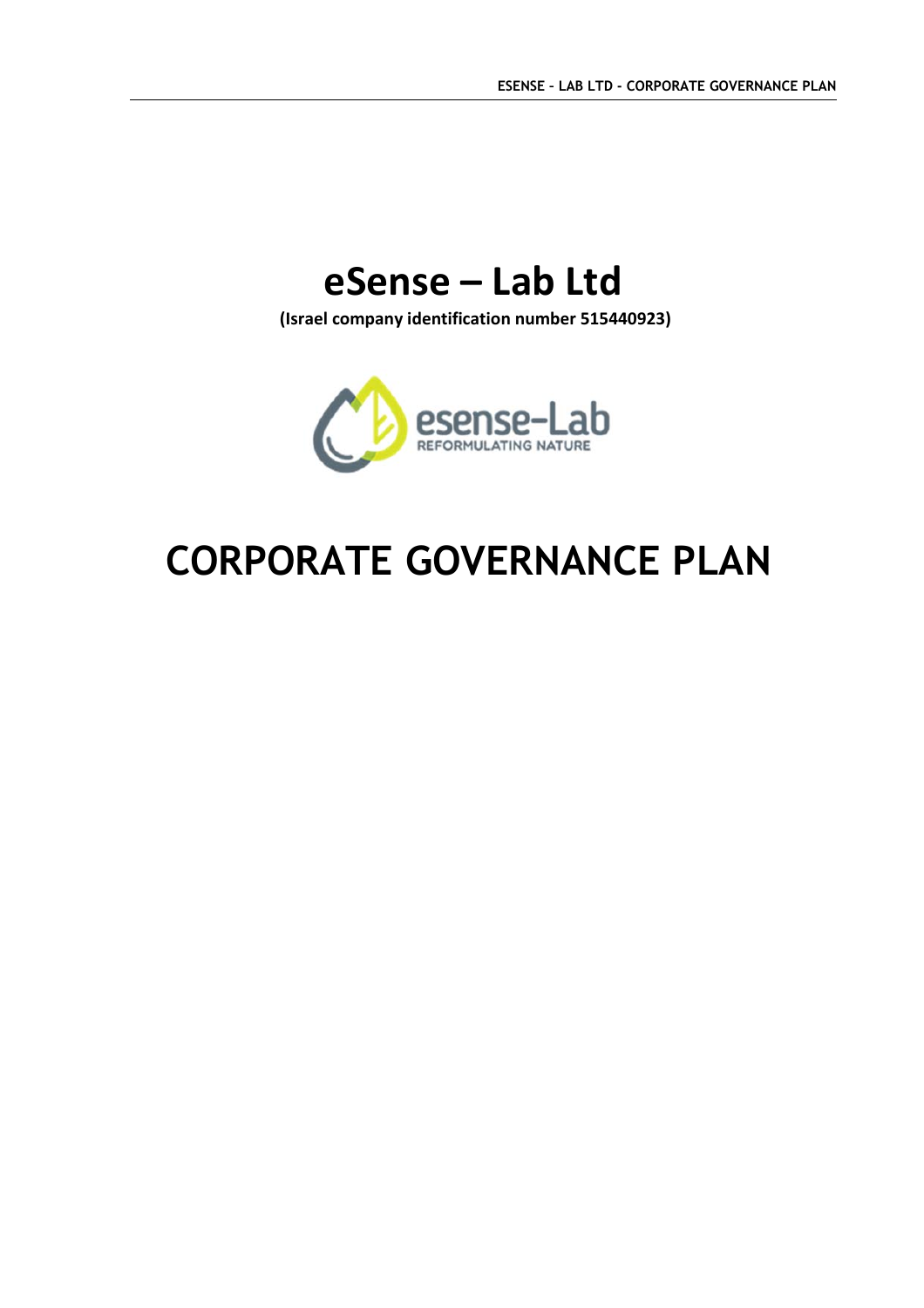### **Table of Contents**

Clause

| 1.                     |                                                             |  |  |  |  |  |
|------------------------|-------------------------------------------------------------|--|--|--|--|--|
| 2.                     |                                                             |  |  |  |  |  |
| 3.                     |                                                             |  |  |  |  |  |
| 4.<br>5.               |                                                             |  |  |  |  |  |
| 6.                     |                                                             |  |  |  |  |  |
| 7.                     |                                                             |  |  |  |  |  |
| 8.                     |                                                             |  |  |  |  |  |
| 9.                     |                                                             |  |  |  |  |  |
| 10.                    |                                                             |  |  |  |  |  |
|                        |                                                             |  |  |  |  |  |
|                        |                                                             |  |  |  |  |  |
| 1.<br>2.               |                                                             |  |  |  |  |  |
|                        | 2.1                                                         |  |  |  |  |  |
|                        | 2.2                                                         |  |  |  |  |  |
|                        |                                                             |  |  |  |  |  |
| 3.<br>$\overline{4}$ . |                                                             |  |  |  |  |  |
| 5.                     |                                                             |  |  |  |  |  |
| 6.                     |                                                             |  |  |  |  |  |
| 7.                     |                                                             |  |  |  |  |  |
| 8.                     |                                                             |  |  |  |  |  |
| 9.                     |                                                             |  |  |  |  |  |
| 10.                    |                                                             |  |  |  |  |  |
| 11.<br>12.             |                                                             |  |  |  |  |  |
| 13.                    |                                                             |  |  |  |  |  |
| 14.                    |                                                             |  |  |  |  |  |
| 15.                    |                                                             |  |  |  |  |  |
| 16.                    |                                                             |  |  |  |  |  |
| 17.                    |                                                             |  |  |  |  |  |
|                        |                                                             |  |  |  |  |  |
| 1.                     |                                                             |  |  |  |  |  |
| 2.                     |                                                             |  |  |  |  |  |
| 3.                     |                                                             |  |  |  |  |  |
| 4.                     |                                                             |  |  |  |  |  |
|                        | 4.1                                                         |  |  |  |  |  |
|                        | 4.2                                                         |  |  |  |  |  |
|                        | 4.3                                                         |  |  |  |  |  |
|                        | 4.4                                                         |  |  |  |  |  |
|                        | 4.5                                                         |  |  |  |  |  |
| 5.                     |                                                             |  |  |  |  |  |
| 6.                     |                                                             |  |  |  |  |  |
| 7.                     | Reliance on information or professional or expert advice 16 |  |  |  |  |  |
| 8.                     |                                                             |  |  |  |  |  |
| 9.<br>10.              |                                                             |  |  |  |  |  |
|                        |                                                             |  |  |  |  |  |

Page No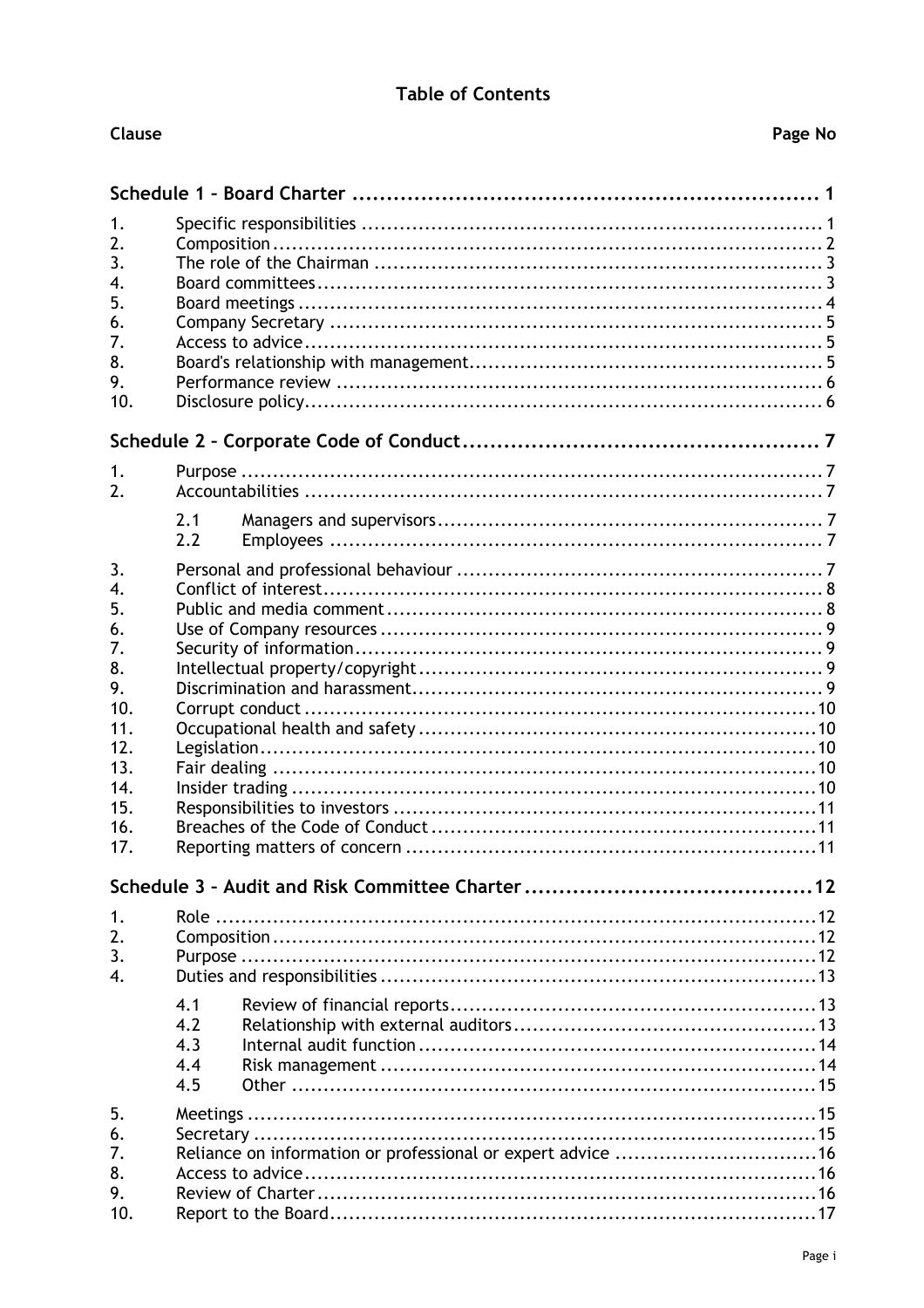### **Table of Contents**

| Clause                                 | Page No                                                                                                                                                                           |  |  |  |  |  |
|----------------------------------------|-----------------------------------------------------------------------------------------------------------------------------------------------------------------------------------|--|--|--|--|--|
|                                        |                                                                                                                                                                                   |  |  |  |  |  |
| 1.<br>2.<br>3.<br>4.<br>5.<br>6.       |                                                                                                                                                                                   |  |  |  |  |  |
|                                        | 6.1<br>6.2<br>6.3<br>6.4<br>6.5<br>6.6                                                                                                                                            |  |  |  |  |  |
| 7.<br>8.                               |                                                                                                                                                                                   |  |  |  |  |  |
|                                        |                                                                                                                                                                                   |  |  |  |  |  |
| 1.<br>2.<br>3.<br>4.<br>5.<br>6.<br>7. |                                                                                                                                                                                   |  |  |  |  |  |
|                                        |                                                                                                                                                                                   |  |  |  |  |  |
|                                        |                                                                                                                                                                                   |  |  |  |  |  |
|                                        |                                                                                                                                                                                   |  |  |  |  |  |
| 1.                                     | Disclosure - Risk management review procedure and internal compliance and control<br>28                                                                                           |  |  |  |  |  |
|                                        |                                                                                                                                                                                   |  |  |  |  |  |
| 1.<br>2.<br>3.                         | $Introduction \dots 30$                                                                                                                                                           |  |  |  |  |  |
|                                        | 3.1<br>3.2<br>3.3<br>3.4<br>3.5                                                                                                                                                   |  |  |  |  |  |
| 4.                                     |                                                                                                                                                                                   |  |  |  |  |  |
|                                        | 4.1<br>No short-term trading in the Company's securities 32<br>4.2<br>4.3<br>4.4<br>Notification of periods when Key Management Personnel are not permitted<br>4.5<br>to trade 34 |  |  |  |  |  |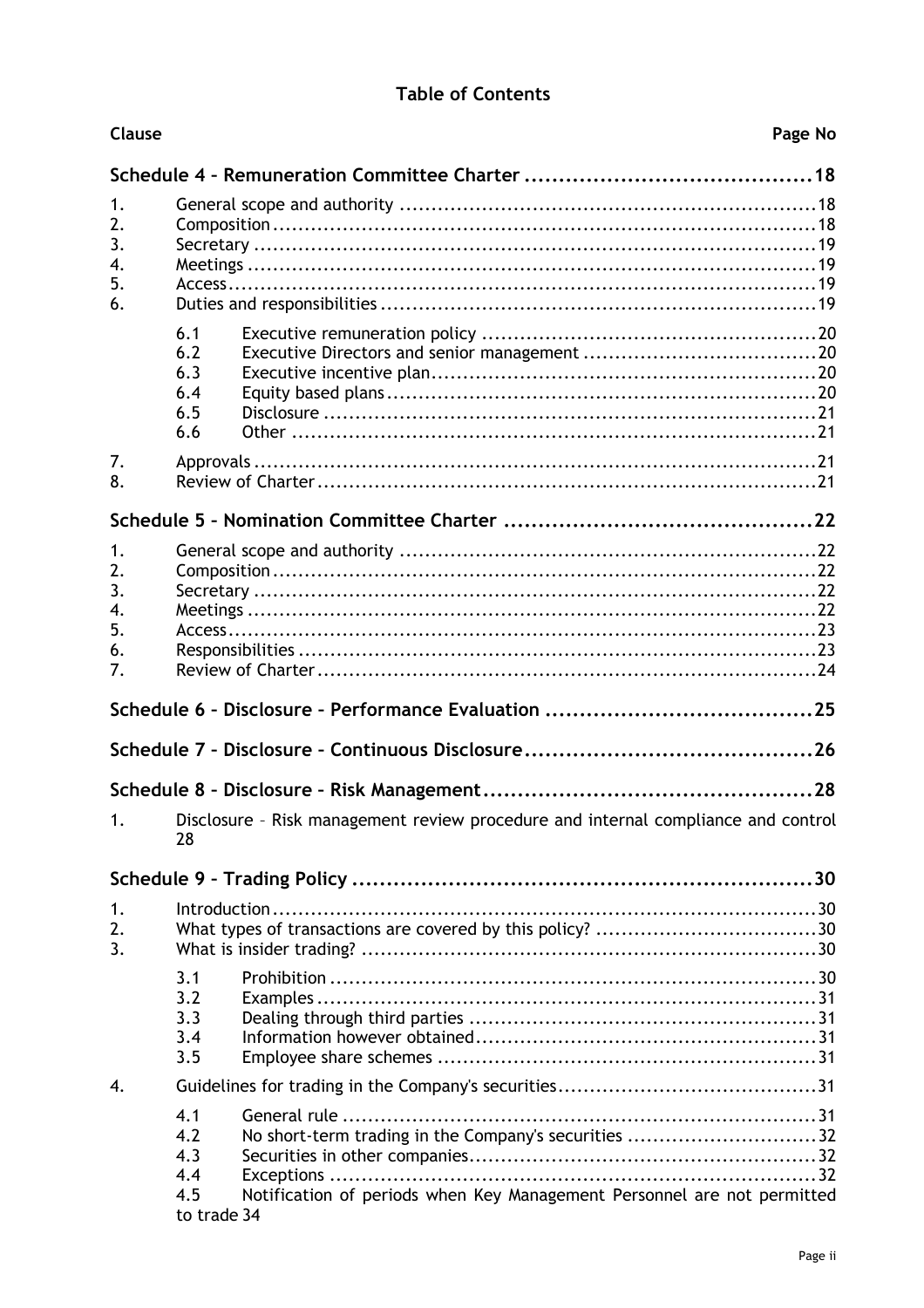# **Table of Contents**

| <b>Clause</b>          |                                                      |                                                                                                                                          | Page No |  |  |
|------------------------|------------------------------------------------------|------------------------------------------------------------------------------------------------------------------------------------------|---------|--|--|
| 5.                     |                                                      |                                                                                                                                          |         |  |  |
|                        | 5.1<br>5.2<br>5.3<br>5.4<br>5.5<br>5.6<br>5.7<br>5.8 | Exemption from Closed Periods restrictions due to exceptional circumstance35<br>Severe financial hardship or exceptional circumstances35 |         |  |  |
| 6.<br>7.               |                                                      |                                                                                                                                          |         |  |  |
|                        |                                                      |                                                                                                                                          |         |  |  |
| 1.<br>2.<br>3.         |                                                      |                                                                                                                                          |         |  |  |
|                        | 3.1<br>3.2                                           |                                                                                                                                          |         |  |  |
| $\overline{4}$ .<br>5. |                                                      |                                                                                                                                          |         |  |  |
|                        |                                                      |                                                                                                                                          |         |  |  |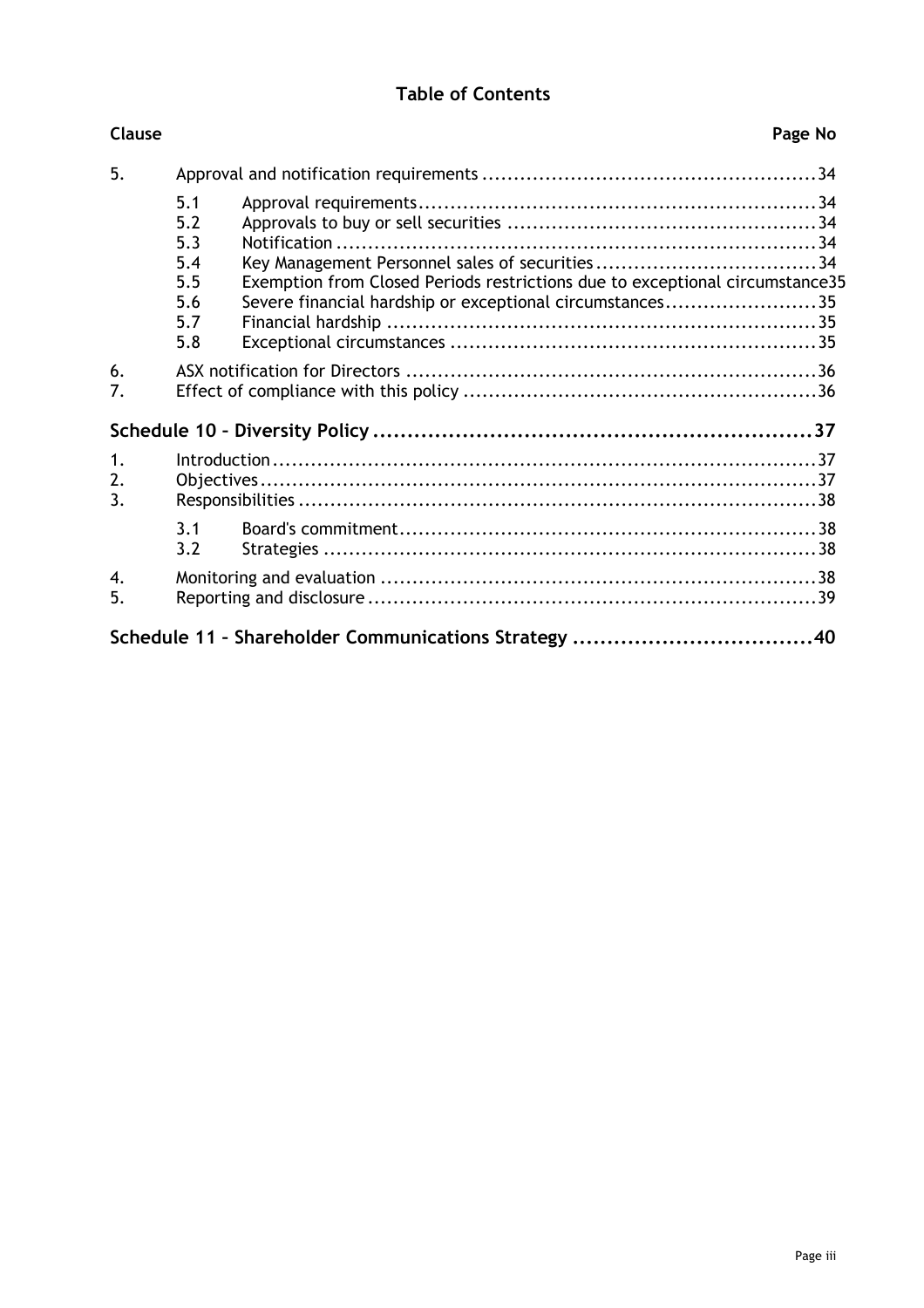#### **Schedule 1 – Board Charter**

In carrying out the responsibilities and powers set out in this Charter, the board of directors of the Company (**Board**):

- (a) recognises its overriding responsibility to act honestly, fairly, diligently and in accordance with all applicable law (including, but not limited to, the Israel Companies Law, 5759-1999 and the rules and regulations promulgated thereunder (together, the "Companies Law"), in serving the interests of its shareholders; and
- (b) recognises its duties and responsibilities to its employees, customers and the community.

# **1. Specific responsibilities**

In addition to matters it is expressly required by law to approve and subject to the Articles of Association of the Company then in effect (the "Articles of Association"), the Board has the following specific responsibilities:

- (a) appointment, and where necessary, the replacement, of the Chief Executive Officer and other senior executives and the determination of their terms and conditions including remuneration and termination;
- (b) driving the strategic direction of the Company, ensuring appropriate resources are available to meet objectives and monitoring management's performance;
- (c) reviewing and ratifying systems of risk management and internal compliance and control, codes of conduct and legal compliance;
- (d) approving and monitoring the progress of major capital expenditure, capital management and significant acquisitions and divestitures;
- (e) approving and monitoring the budget and the adequacy and integrity of financial and other reporting;
- (f) approving the annual, half yearly and quarterly accounts;
- (g) approving significant changes to the organisational structure;
- (h) approving the issue of any shares, options, equity instruments or other securities in the Company (subject to compliance with the Companies Law and the ASX Listing Rules if applicable);
- (i) procuring appropriate professional development opportunities for Directors to develop and maintain the skills and knowledge needed to perform their role as Directors effectively;
- (j) subject to any necessary approval of the shareholders, approving the Company's remuneration framework;
- (k) ensuring a high standard of corporate governance practice and regulatory compliance and promoting ethical and responsible decision making;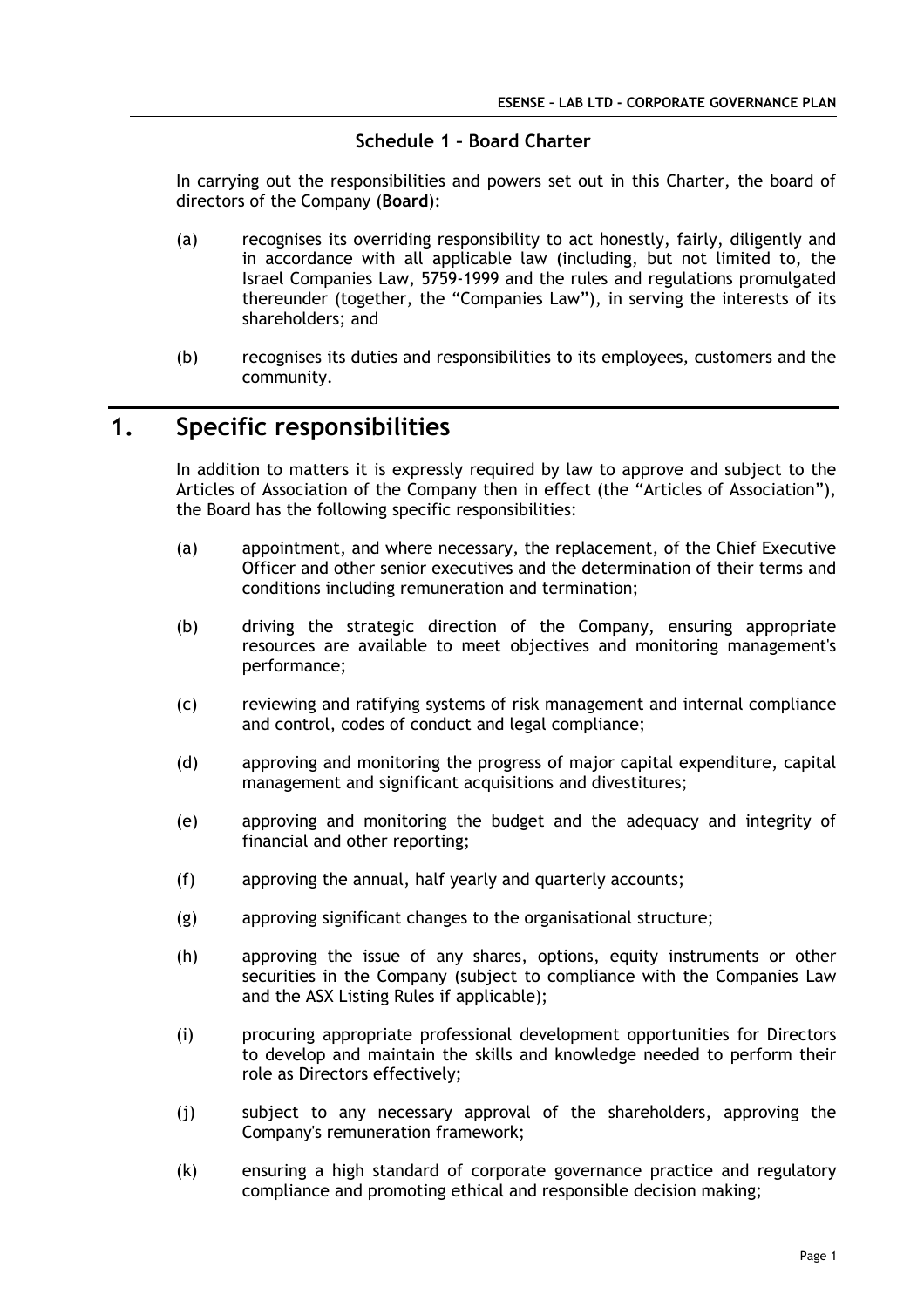- (l) recommending to shareholders the appointment of the external auditor as and when their appointment or re-appointment is required to be approved by them (in accordance with the Companies Law and the ASX Listing Rules if applicable); and
- (m) meeting with the external auditor, at their request, without management being present.

# **2. Composition**

- (a) The composition of the Board is to be reviewed regularly against the Company's board skills matrix to ensure the appropriate mix of skills and expertise is present to facilitate successful strategic direction.
- (b) In recommending the election of new members to the Board, consideration is given to the ability of the nominee to contribute to the ongoing effectiveness of the Board, to exercise sound business judgement, to commit the necessary time to fulfil the requirements of the role effectively and to contribute to the development of the strategic direction of the Company.
- (c) Where practical, the majority of the Board is comprised of non-executive Directors. Where practical, at least 50% of the Board will be independent. An independent Director is a director who is free of any interest, position, association or relationship that might influence, or reasonably be perceived to influence, in a material respect his or her capacity to bring an independent judgement to bear on issues before the board and to act in the best interests of the entity and its security holders generally. Independent Directors should meet the definition of what constitutes independence as set out in the ASX Corporate Governance Council's Corporate Governance Principles and Recommendations as set out in Annexure A. The Board shall include at least two "external directors" (who may be "independent directors" as discussed above), as defined under the Companies Law, who shall fulfill the conditions set forth in the Companies Law.
- (d) Directors must disclose their interests, positions, associations or relationships. The independence of the Directors should be regularly assessed by the Board in light of the interests disclosed by them.
- (e) The Board must disclose the independence of each Director as determined by the Board.
- (f) Directors are expected to bring their independent views and judgement to the Board and must declare immediately to the Board any potential or active conflicts of interest.
- (g) Directors must declare immediately to the Board, and the Board will determine whether to declare to the market, any loss of independence.
- (h) No member of the Board may serve for more than three years or past the third annual general meeting following their appointment, whichever is the longer, without being re-elected by the shareholders. External directors shall be elected and may be re-elected in accordance with the Companies Law.
- (i) The board must disclose the length of service of each Director.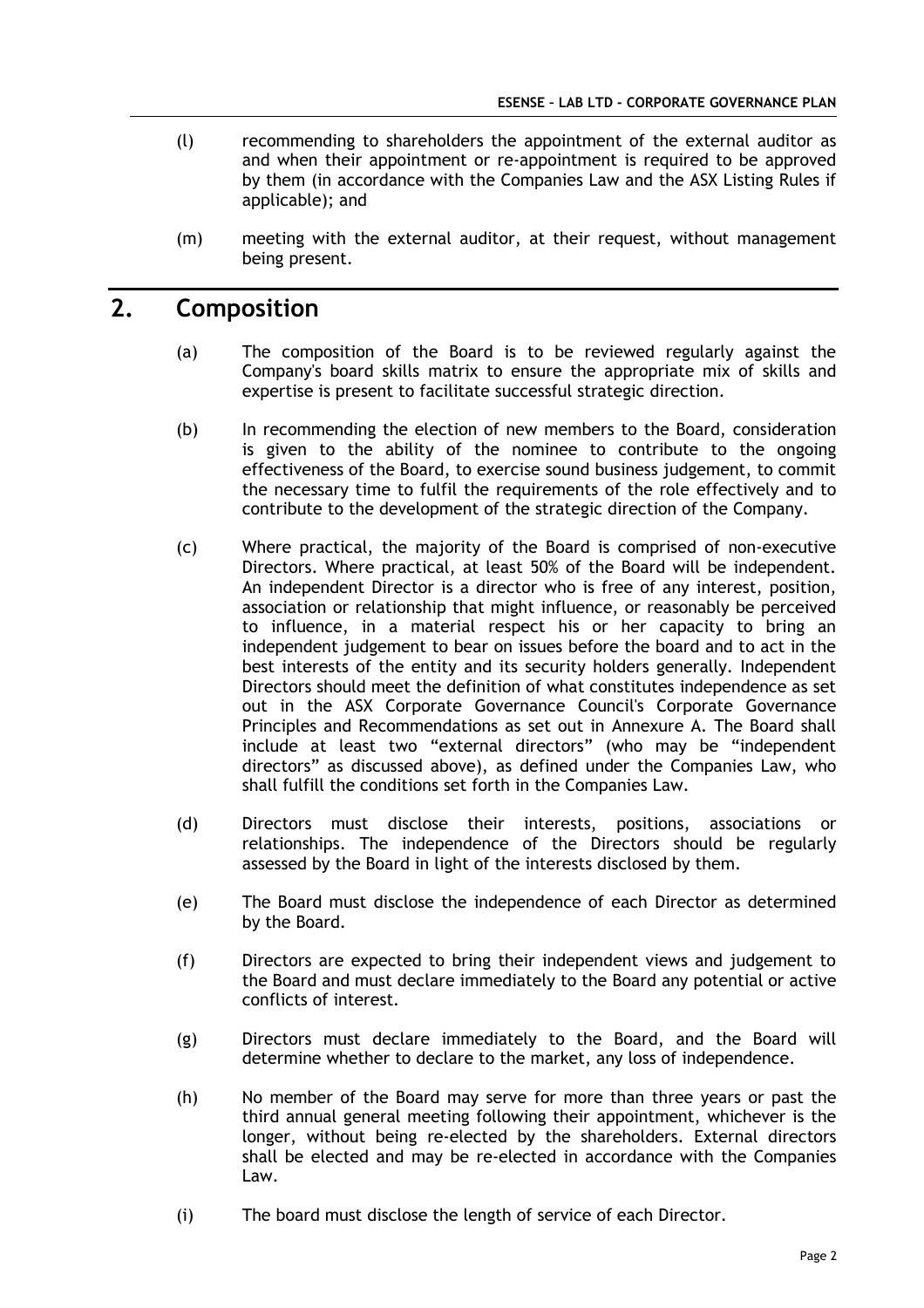- (j) Prior to the Board proposing re-election of non-executive Directors, their performance will be evaluated by the Nomination Committee to ensure that they continue to contribute effectively to the Board.
- (k) The Board should comprise Directors with a mix of qualifications, experience and expertise which will assist the Board in fulfilling its responsibilities, as well as assisting the Company in achieving growth and delivering value to shareholders.
- (l) The Board must disclose the relevant qualifications and experience of each Board Member.
- (m) All material information relevant to a decision on whether or not to elect or re-elect a Director will be provided to Shareholders in any notice of meeting pursuant to which the resolution to elect or re-elect such Director will be voted on.

# **3. The role of the Chairman**

- (a) Where practical, the Chairman should be a non-executive Director. If a Chairman ceases to be an independent Director then the Board will consider appointing a lead independent Director.
- (b) Where practical, the Chief Executive Officer should not be the Chairman of the Company during his term as Chief Executive Officer or in the future.
- (c) The Chairman must be able to commit the time to discharge the role effectively.
- (d) The Chairman is responsible for the leadership of the Board, ensuring it is effective, setting the agenda of the Board, conducting the Board meetings and conducting the shareholder meetings.
- (e) The Chairman should facilitate the effective contribution of all Directors and promote constructive and respectful relations between Board members and management.
- (f) In the event that the Chairman is absent from a meeting of the Board then the Board shall appoint a Chairman for that meeting.

# **4. Board committees**

- (a) The Board will establish the following committees, each with written terms of reference:
	- (i) Audit and Risk Committee; and
	- (ii) Remuneration Committee; and
	- (iii) Nomination Committee.
- (b) The charter of each of the Committees is approved by the Board and reviewed following any applicable regulatory changes.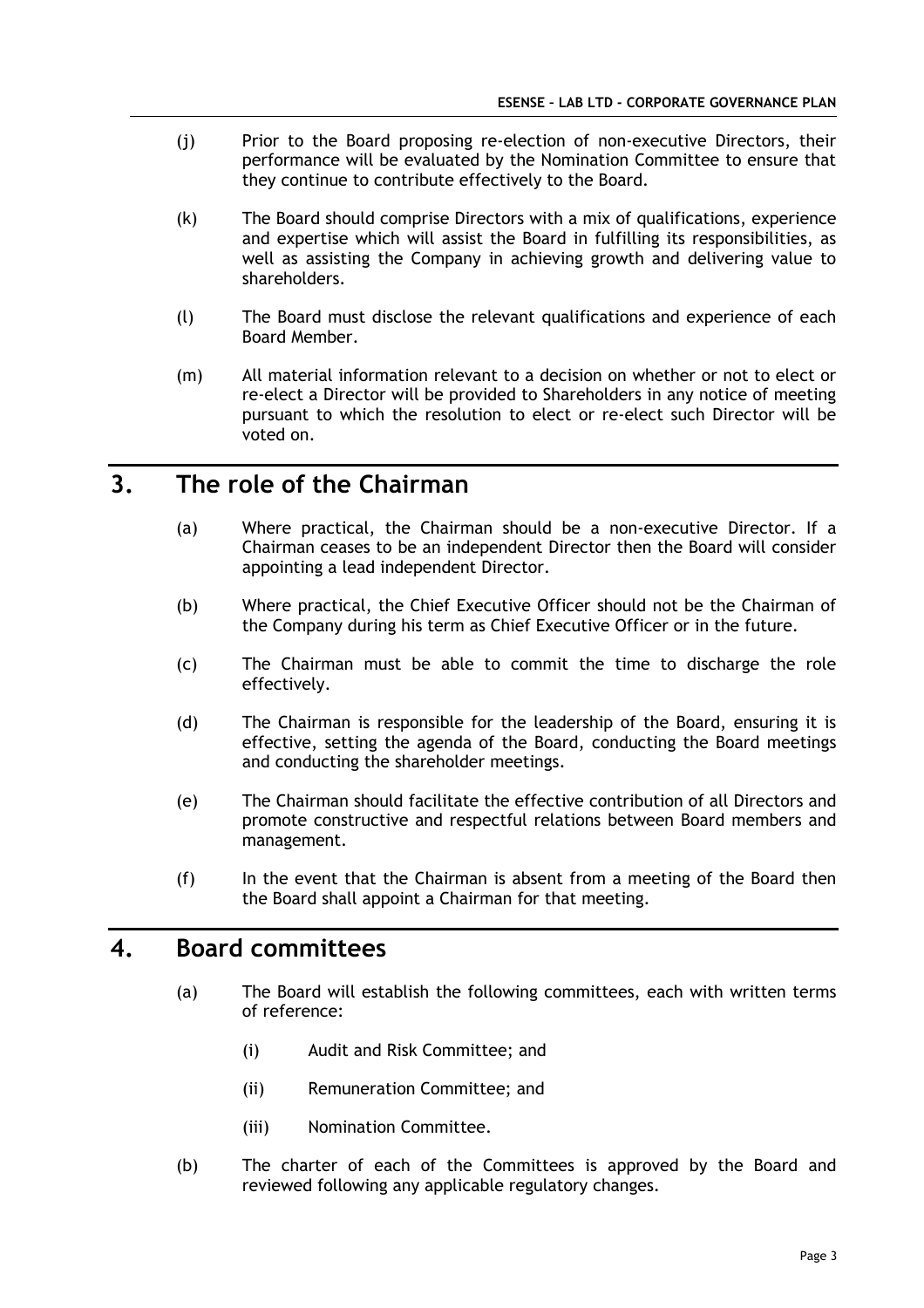- (c) The Board will ensure that the Committees are sufficiently funded to enable them to fulfil their roles and discharge their responsibilities.
- (d) Members of Committees are appointed by the Board. The Board may appoint additional Directors to Committees or remove and replace members of Committees by resolution.
- (e) The Board must disclose the members and Chairman of each Committee and the relevant qualifications and experience of members of the Audit and Risk Committee.
- (f) The minutes of each Committee meeting shall be provided to the Board at the next occasion the Board meets following approval of the minutes of such Committee meeting.
- (g) The Board must disclose, in relation to each reporting period relevant to a Committee, the number of times each Committee met throughout the period and the individual attendances of the members at those Committee meetings.
- (h) Where the Board does not consider that the Company will gain any benefit from a particular separate committee, the full Board will carry out the duties that would ordinarily be assigned to that committee under the written terms of reference for that committee.

# **5. Board meetings**

- (a) Subject to the Articles of Association, the Directors may determine the quorum necessary for the transaction of business at a meeting, however, until otherwise determined, there must be two Directors present at a meeting to constitute a quorum.
- (b) The Board will schedule formal Board meetings at least quarterly and hold additional meetings, including by telephone, as may be required.
- (c) Non-executive Directors may confer at scheduled times without management being present.
- (d) The minutes of each Board meeting shall be prepared by the Company Secretary, approved by the Chairman and circulated to Directors after each meeting.
- (e) The Company Secretary shall distribute supporting papers for each meeting of the Board as far in advance as practicable.
- (f) Minutes of meetings must be approved at the next Board meeting.
- (g) Further details regarding board meetings are set out in the Company's Articles of Association.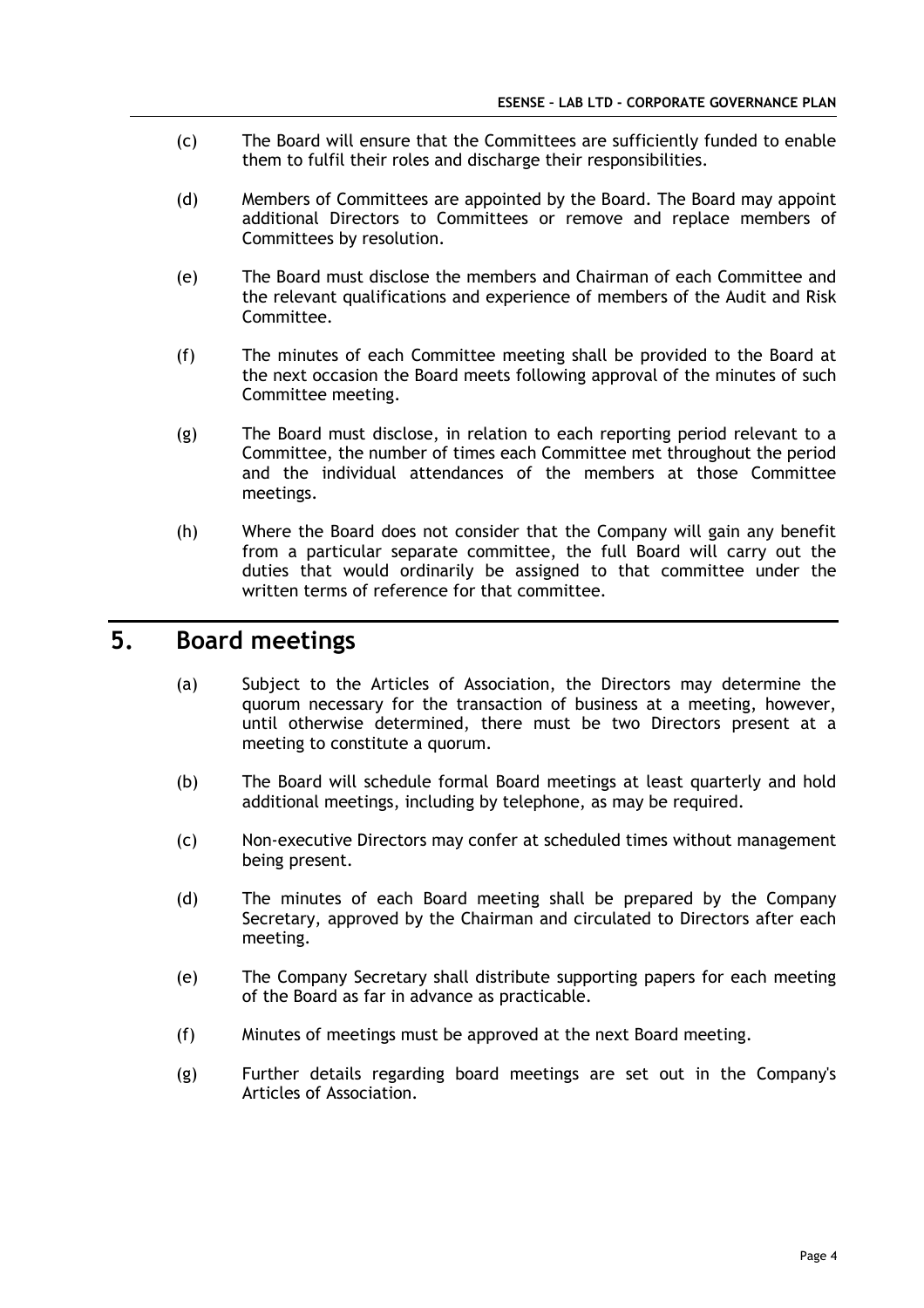# **6. Company Secretary**

- (a) When requested by the Board, the Company Secretary will facilitate the flow of information of the Board, between the Board and its Committees and between senior executives and non-executive Directors.
- (b) The Company Secretary is accountable directly to the Board, through the Chair, on all matters to do with the proper functioning of the Board.
- (c) The Company Secretary is to facilitate the induction and professional development of Directors.
- (d) The Company Secretary is to facilitate and monitor the implementation of Board policies and procedures.
- (e) The Company Secretary is to provide advice to the Board on corporate governance matters, the application of the Company's Articles of Association, the ASX Listing Rules, the Companies Law and applicable other laws.
- (f) All Directors have access to the advice and services provided by the Company Secretary.
- (g) The Board has the responsibility for the appointment and removal of the Company Secretary.

# **7. Access to advice**

- (a) All Directors have unrestricted access to company records and information except where the Board determines that such access would be adverse to the Company's interests.
- (b) All Directors may consult management and employees as required to enable them to discharge their duties as Directors.
- (c) The Board, Committees or individual Directors may seek independent external professional advice as considered necessary at the expense of the Company, subject to prior consultation with the Chairman. A copy of any such advice received is made available to all members of the Board.

# **8. Board's relationship with management**

- (a) The role of management is to support the Chief Executive Officer and implement the running of the general operations and financial business of the Company, in accordance with the delegated authority of the Board.
- (b) The Board shall delegate responsibility for the day-to-day operations and administration of the Company to the Chief Executive Officer.
- (c) In addition to formal reporting structures, members of the Board are encouraged to have direct communications with management and other employees within the Group to facilitate the carrying out of their duties as Directors.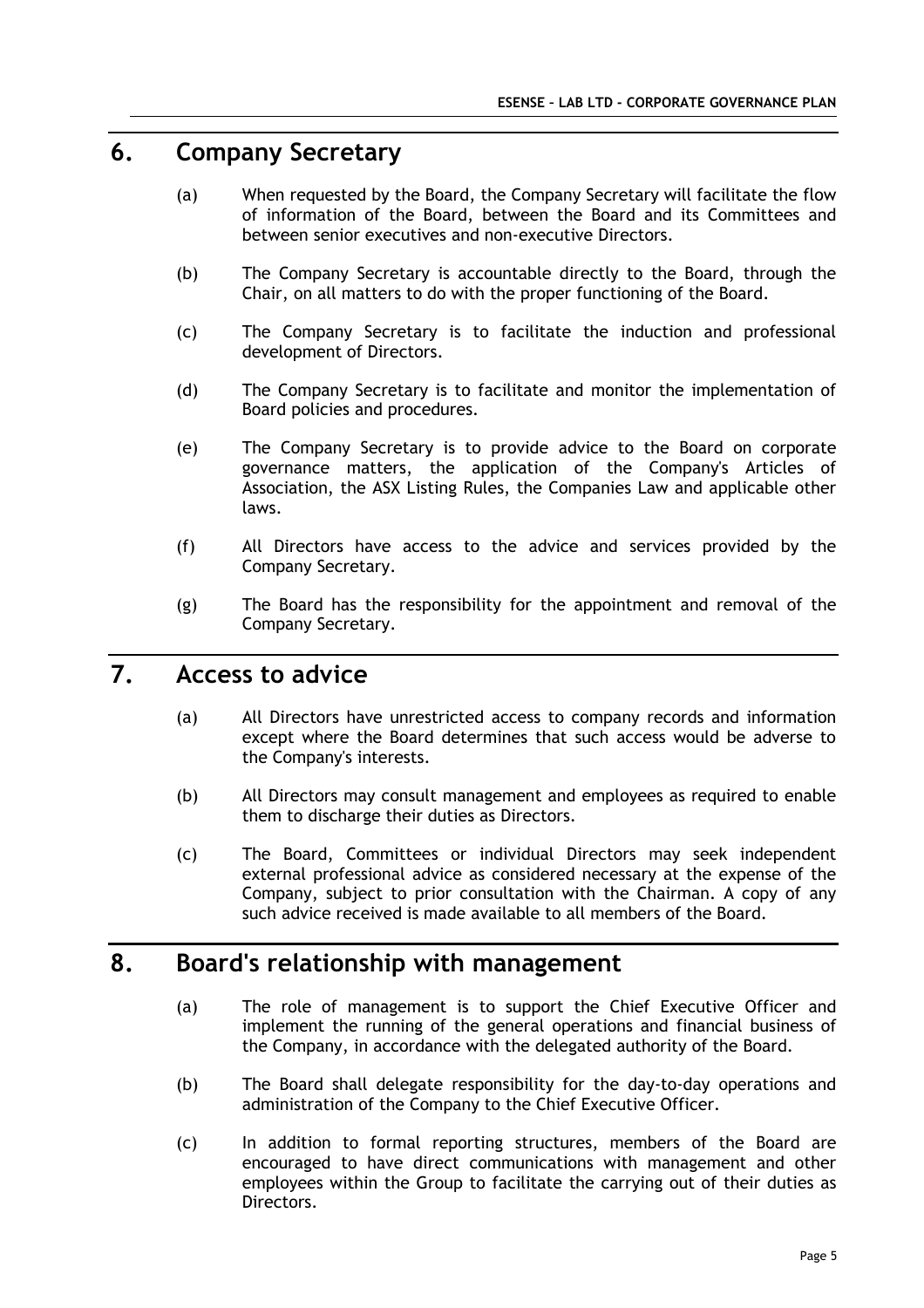# **9. Performance review**

The Nomination Committee shall conduct an annual performance review of the Board that:

- (a) compares the performance of the Board with the requirements of its Charter;
- (b) critically reviews the mix of the Board; and
- (c) suggests any amendments to the Charter as are deemed necessary or appropriate.

# **10. Disclosure policy**

The Board should ensure that the Company has in place effective disclosure policies and procedures so that shareholders and the financial market are fully informed to the extent required by the applicable disclosure rules and legislation on matters that may influence the share price of the Company or its listed debt securities.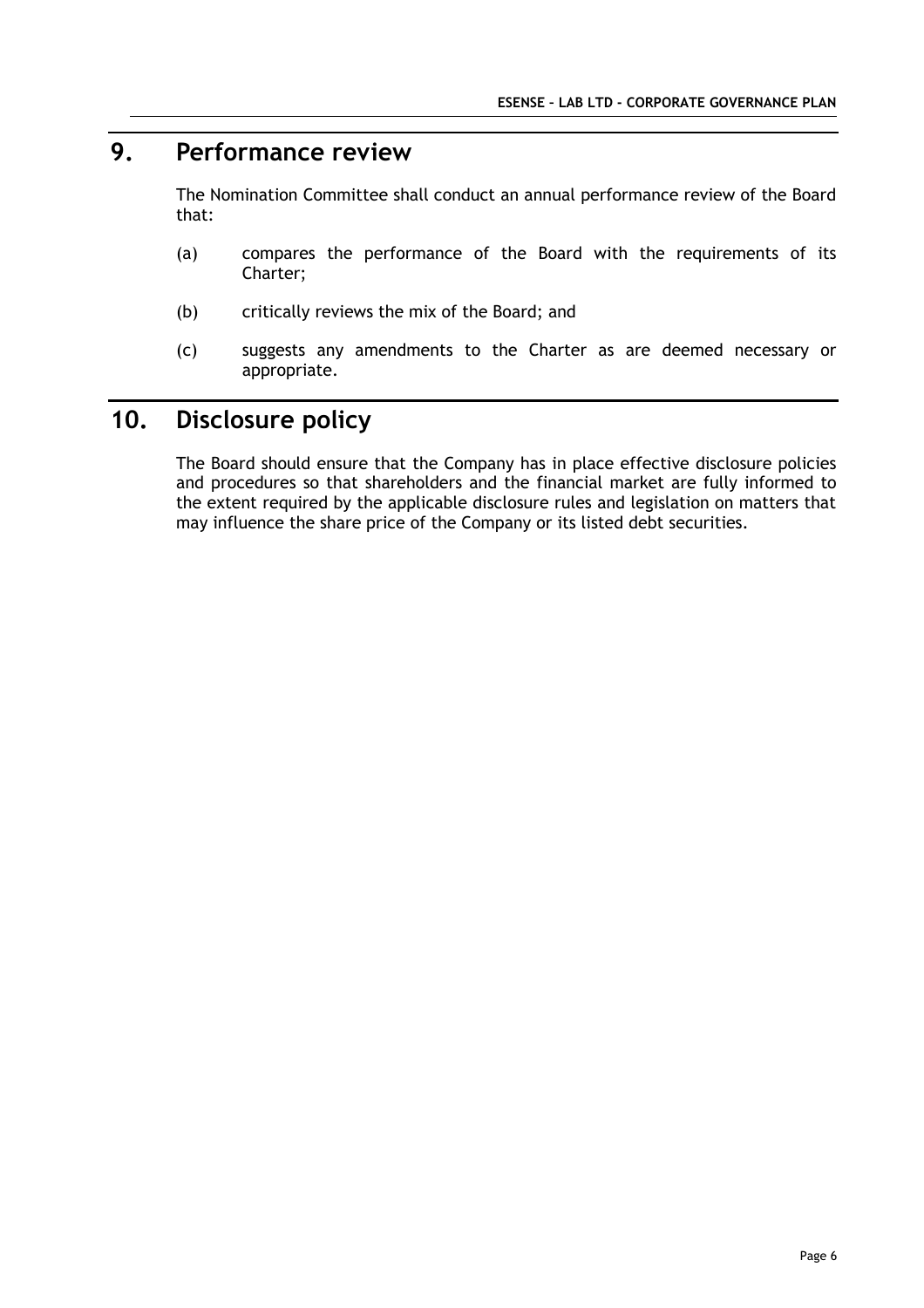#### **Schedule 2 – Corporate Code of Conduct**

# **1. Purpose**

The purpose of this Corporate Code of Conduct is to provide a framework for decisions and actions in relation to ethical conduct in employment. It underpins the Company's commitment to integrity and fair dealing in its business affairs and to a duty of care to all employees, clients and stakeholders. The document sets out the principles covering appropriate conduct in a variety of contexts and outlines the minimum standard of behaviour expected from employees.

# **2. Accountabilities**

#### **2.1 Managers and supervisors**

Managers and supervisors are responsible and accountable for:

- (a) undertaking their duties and behaving in a manner that is consistent with the provisions of the Code of Conduct;
- (b) the effective implementation, promotion and support of the Code of Conduct in their areas of responsibility; and
- (c) ensuring employees under their control understand and follow the provisions outlined in the Code of Conduct.

#### **2.2 Employees**

All employees are responsible for:

- (a) undertaking their duties in a manner that is consistent with the provisions of the Code of Conduct;
- (b) reporting suspected corrupt conduct; and
- (c) reporting any departure from the Code of Conduct by themselves or others.

# **3. Personal and professional behaviour**

When carrying out your duties, you should:

- (a) behave honestly and with integrity and report other employees who are behaving dishonestly;
- (b) carry out your work with integrity and to a high standard and in particular, commit to the Company's policy of producing quality goods and services;
- (c) operate within the law at all times;
- (d) act in the best interests of the Company;
- (e) follow the policies of the Company; and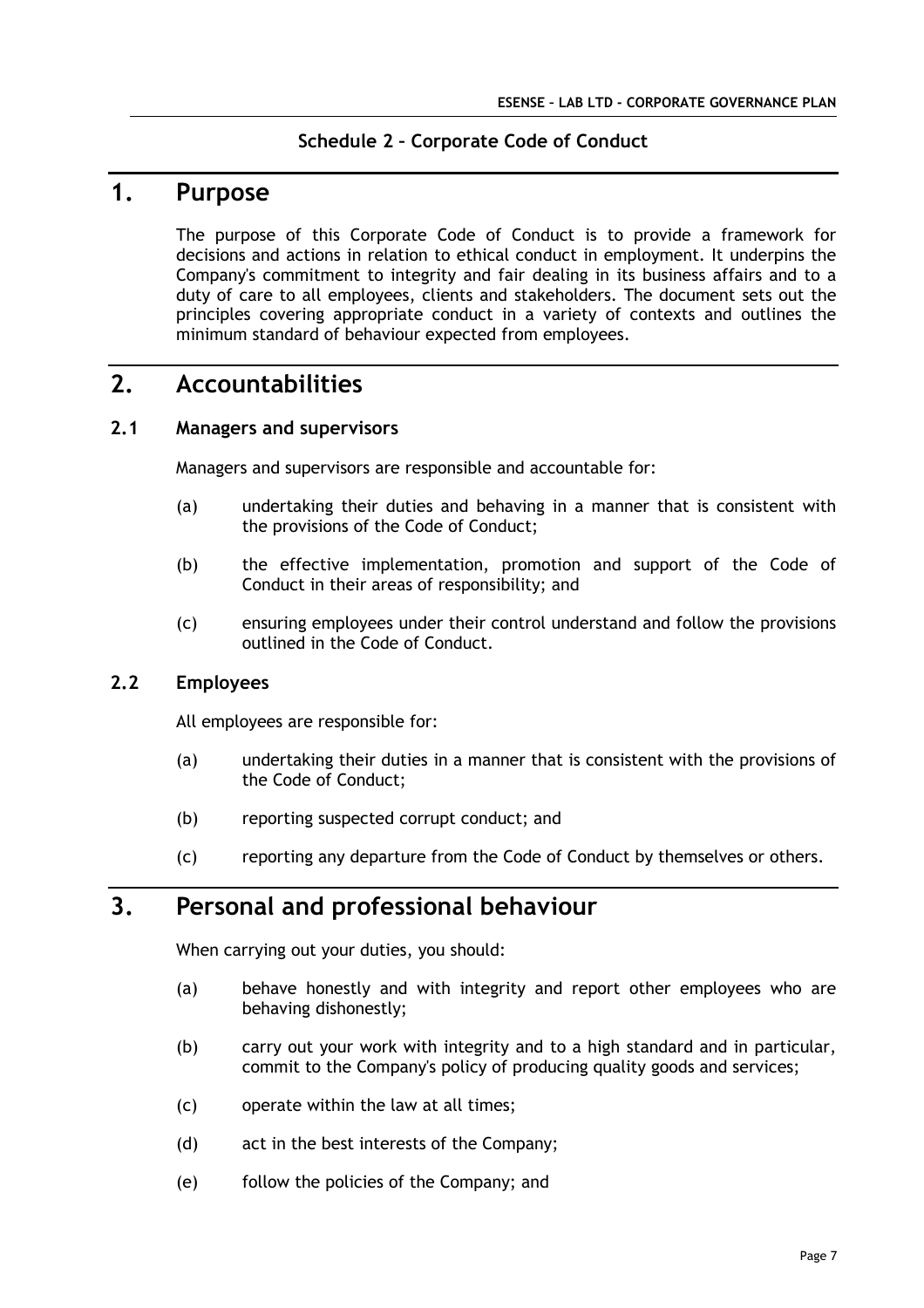(f) act in an appropriate business-like manner when representing the Company in public forums.

# **4. Conflict of interest**

Potential for conflict of interest arises when it is likely that you could be influenced, or it could be perceived that you are influenced by a personal interest when carrying out your duties. Conflicts of interest that lead to biased decision making may constitute corrupt conduct.

- (a) Some situations that may give rise to a conflict of interest include situations where you have:
	- (i) financial interests in a matter the Company deals with or you are aware that your friends or relatives have a financial interest in the matter;
	- (ii) directorships/management of outside organisations;
	- (iii) membership of boards of outside organisations;
	- (iv) personal relationships with people the Company is dealing with which go beyond the level of a professional working relationship;
	- (v) secondary employment, business, commercial, or other activities outside of the workplace which impacts on your duty and obligations to the Company;
	- (vi) access to information that can be used for personal gain; and
	- (vii) offer of an inducement.
- (b) You may often be the only person aware of the potential for conflict. It is your responsibility to avoid any conflict from arising that could compromise your ability to perform your duties impartially. You must report any potential or actual conflicts of interest to your manager.
- (c) If you are uncertain whether a conflict exists, you should discuss that matter with your manager and attempt to resolve any conflicts that may exist.
- (d) You must not submit or accept any bribe, or other improper inducement. Any such inducements are to be reported to your manager.

# **5. Public and media comment**

- (a) Individuals have a right to give their opinions on political and social issues in their private capacity as members of the community.
- (b) Employees must not make official comment on matters relating to the Company unless they are:
	- (i) authorised to do so by the Chief Executive Officer; or
	- (ii) giving evidence in court; or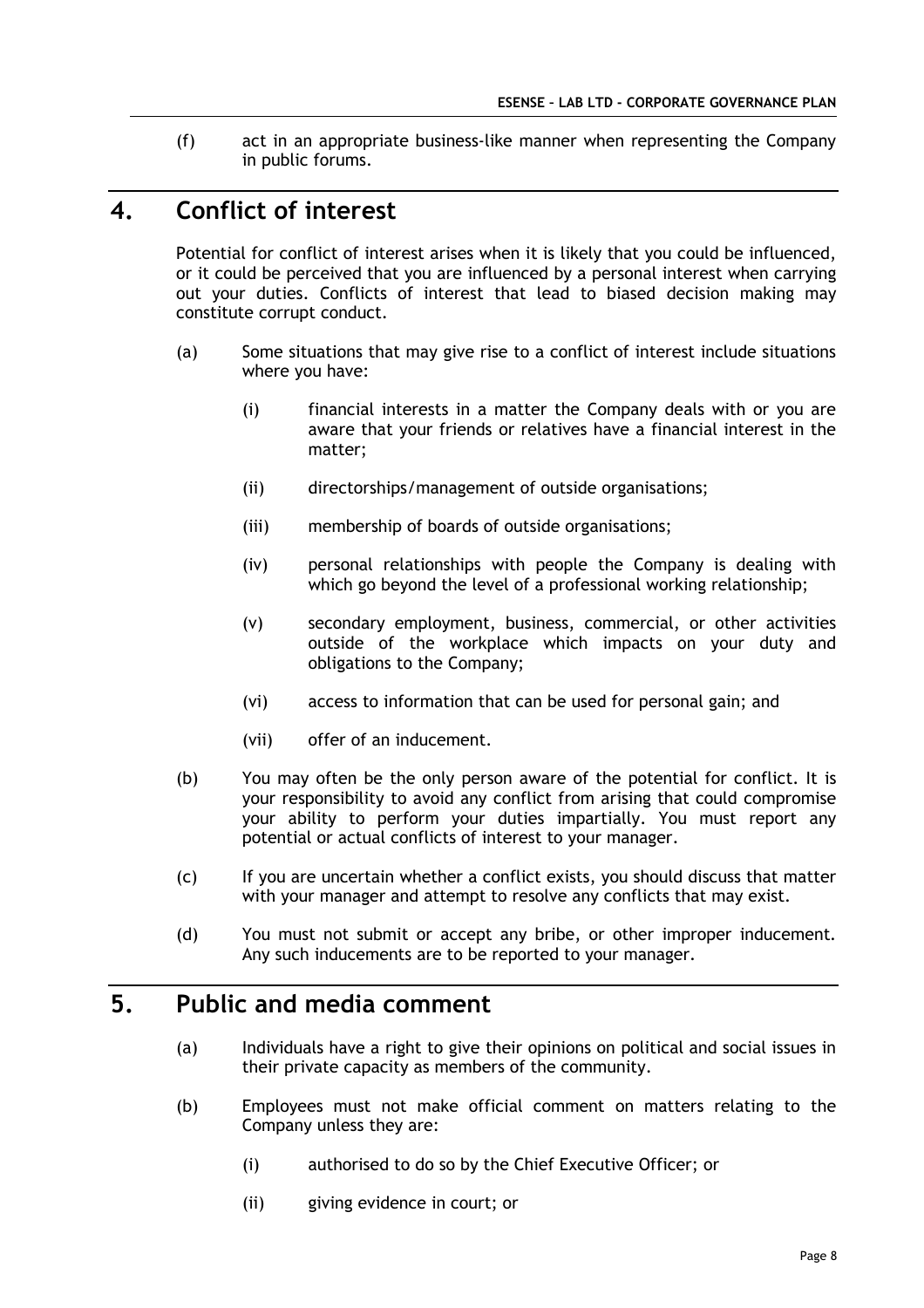- (iii) otherwise authorised or required to by law.
- (c) Employees must not release unpublished or privileged information unless they have the authority to do so from the Chief Executive Officer.
- (d) The above restrictions apply except where prohibited by law, for example in relation to "whistleblowing".

# **6. Use of Company resources**

Requests to use Company resources outside core business time should be referred to management for approval.

If employees are authorised to use Company resources outside core business times they must take responsibility for maintaining, replacing, and safeguarding the property and following any special directions or conditions that apply.

Employees using Company resources without obtaining prior approval could face disciplinary and/or criminal action. Company resources are not to be used for any private commercial purposes.

# **7. Security of information**

Employees are to make sure that confidential and sensitive information cannot be accessed by unauthorised persons. Sensitive material should be securely stored overnight or when unattended. Employees must ensure that confidential information is only disclosed or discussed with people who are authorised to have access to it. It is considered a serious act of misconduct to deliberately release confidential documents or information to unauthorised persons, and may incur disciplinary action.

# **8. Intellectual property/copyright**

Intellectual property includes the rights relating to scientific discoveries, industrial designs, trademarks, service marks, commercial names and designations, and inventions and is valuable to the Company.

A separate and detailed Intellectual Property and Confidential Information Policy has been approved by the Company.

# **9. Discrimination and harassment**

Employees must not harass, discriminate, or support others who harass and discriminate against colleagues or members of the public on the grounds of sex, pregnancy, marital status, age, race (including their colour, nationality, descent, ethnic or religious background), physical or intellectual impairment, homosexuality or transgender.

Such harassment or discrimination may constitute an offence under legislation. Managers should understand and apply the principles of Equal Employment Opportunity.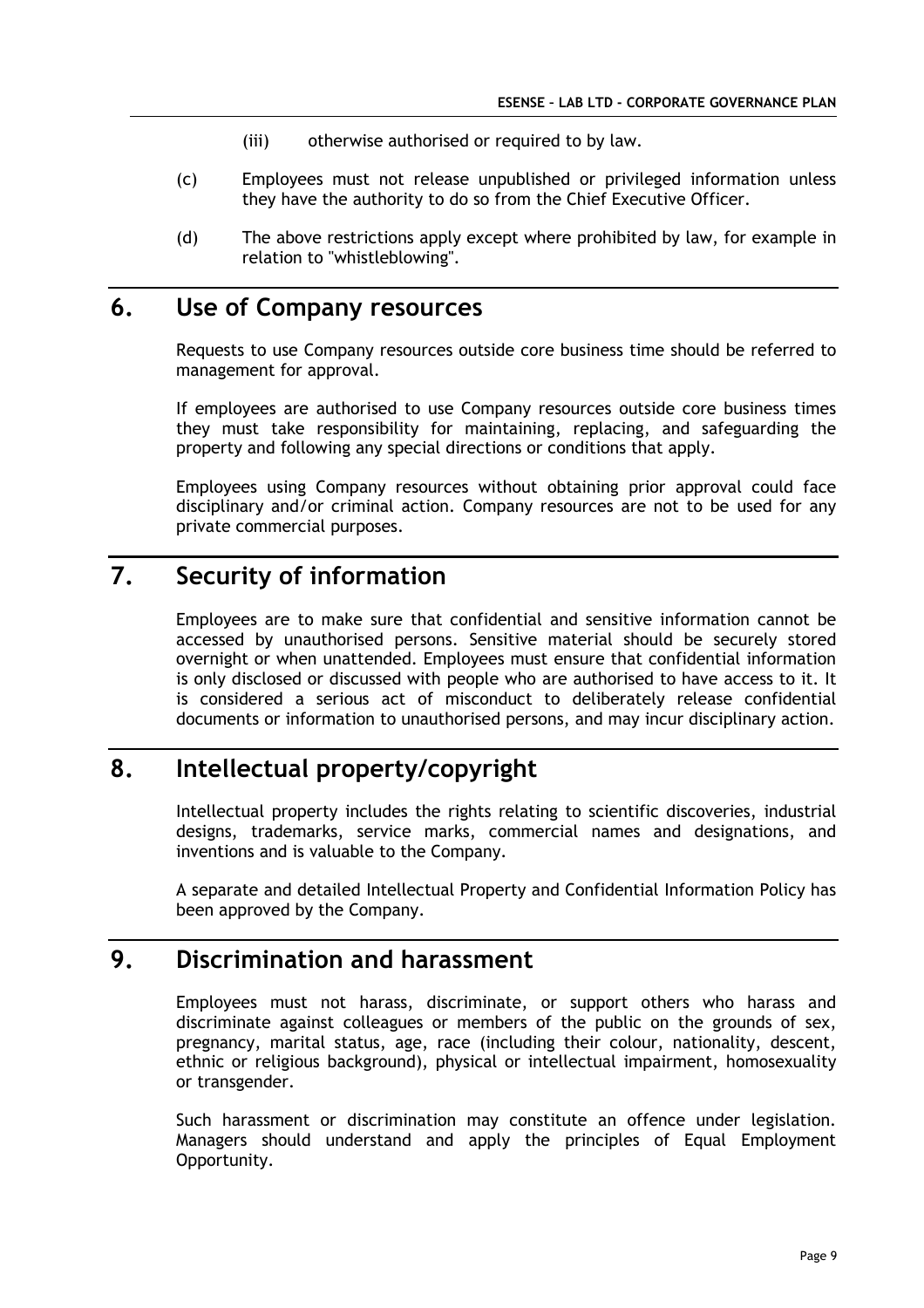# **10. Corrupt conduct**

Corrupt conduct involves the dishonest or partial use of power or position which results in one person/group being advantaged over another. Corruption can take many forms including, but not limited to:

- (a) official misconduct;
- (b) bribery and blackmail;
- (c) unauthorised use of confidential information;
- (d) fraud; and
- (e) theft.

Corrupt conduct will not be tolerated by the Company. Disciplinary action up to and including dismissal will be taken in the event of any employee participating in corrupt conduct.

# **11. Occupational health and safety**

It is the responsibility of all employees to act in accordance with occupational health and safety legislation, regulations and policies applicable to their respective organisations and to use security and safety equipment provided.

Specifically all employees are responsible for safety in their work area by:

- (a) following the safety and security directives of management;
- (b) advising management of areas where there is potential problem in safety and reporting suspicious occurrences; and
- (c) minimising risks in the workplace.

# **12. Legislation**

It is essential that all employees comply with the laws and regulations of the countries in which we operate. Violations of such laws may have serious consequences for the Company and any individuals concerned. Any known violation must be reported immediately to management.

# **13. Fair dealing**

The Company aims to succeed through fair and honest competition and not through unethical or illegal business practices. Each employee should endeavour to deal fairly with the Company's suppliers, customers and other employees.

# **14. Insider trading**

All employees must observe the Company's "Trading Policy". In conjunction with the legal prohibition on dealing in the Company's securities when in possession of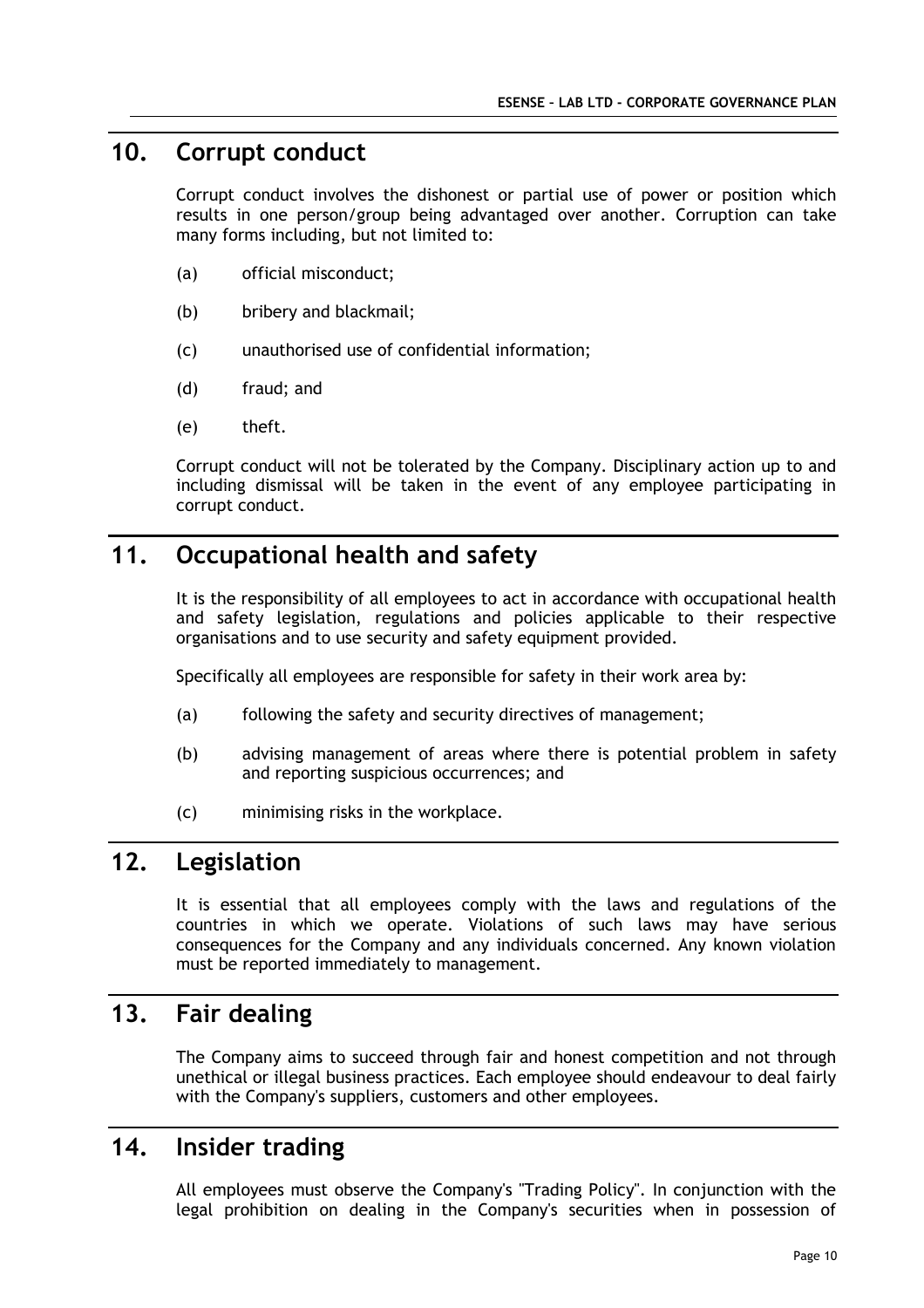unpublished price sensitive information, the Company has established specific time periods when Directors, management and employees are permitted to buy and sell the Company's securities.

# **15. Responsibilities to investors**

The Company strives for full, fair and accurate disclosure of financial and other information on a timely basis.

# **16. Breaches of the Code of Conduct**

Employees should note that breaches of certain sections of this Code of Conduct may be punishable under legislation.

Breaches of this Code of Conduct may lead to disciplinary action. The process for disciplinary action is outlined in Company policies and guidelines, relevant industrial awards and agreements.

# **17. Reporting matters of concern**

Employees are encouraged to raise any matters of concern in good faith with the head of their business unit or with the Company Secretary/Group Legal Counsel, without fear of retribution.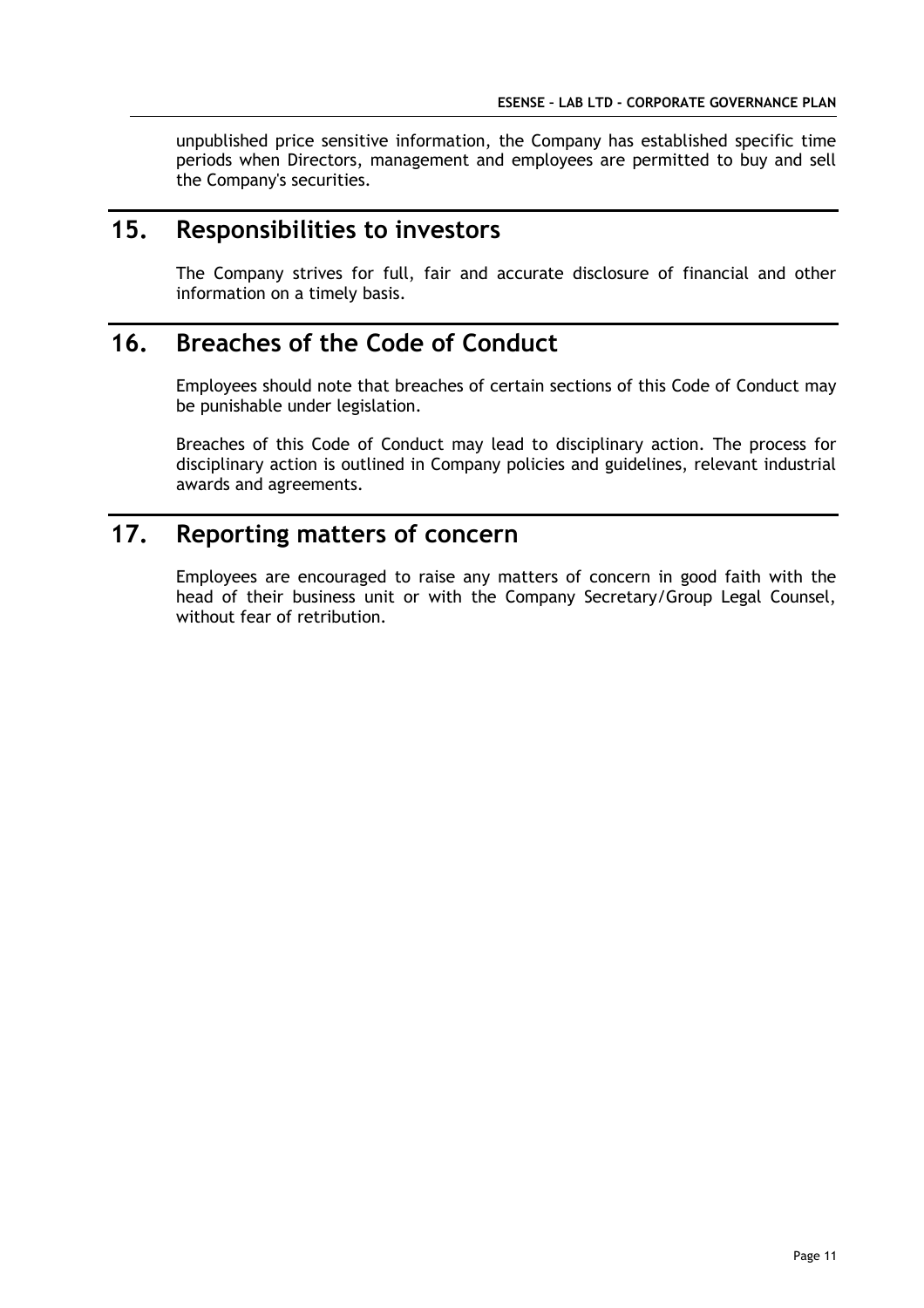#### **Schedule 3 – Audit and Risk Committee Charter**

# **1. Role**

The role of the Audit and Risk Committee is to assist the Board in monitoring and reviewing any matters of significance affecting financial reporting and compliance. This Charter defines the Audit and Risk Committee's function, composition, mode of operation, authority and responsibilities.

### **2. Composition**

- (a) The Committee must comprise at least three members.
- (b) All members of the Committee must be non-executive Directors. In addition, the Committee shall include all of the external directors.
- (c) A majority of the members of the Committee must be independent nonexecutive Directors in accordance with the criteria set out in Annexure A and must be external directors.
- (d) Subject to the above, the Board will appoint members of the Committee and may remove and replace members of the Committee by resolution.
- (e) All members of the Committee must be able to read and understand financial statements.
- (f) The Chairman of the Committee must not be the Chairman of the Board of Directors and must be independent, and must be an external director.
- (g) The Chairman shall have leadership experience and a strong finance, accounting or business background.
- (h) The external auditors, the other Directors, the Chief Executive Officer, Chief Financial Officer, Company Secretary and senior executives, may be invited to Committee meetings at the discretion of the Committee.

# **3. Purpose**

Subject to the Companies Law, the primary purpose of the Committee is to assist the Board in fulfilling its statutory and fiduciary responsibilities relating to:

- (a) the quality and integrity of the Company's financial statements, accounting policies and financial reporting and disclosure practices;
- (b) compliance with all applicable laws, regulations and company policy;
- (c) the effectiveness and adequacy of internal control processes;
- (d) the performance of the Company's external auditors and their appointment and removal;
- (e) the independence of the external auditor and the rotation of the lead engagement partner;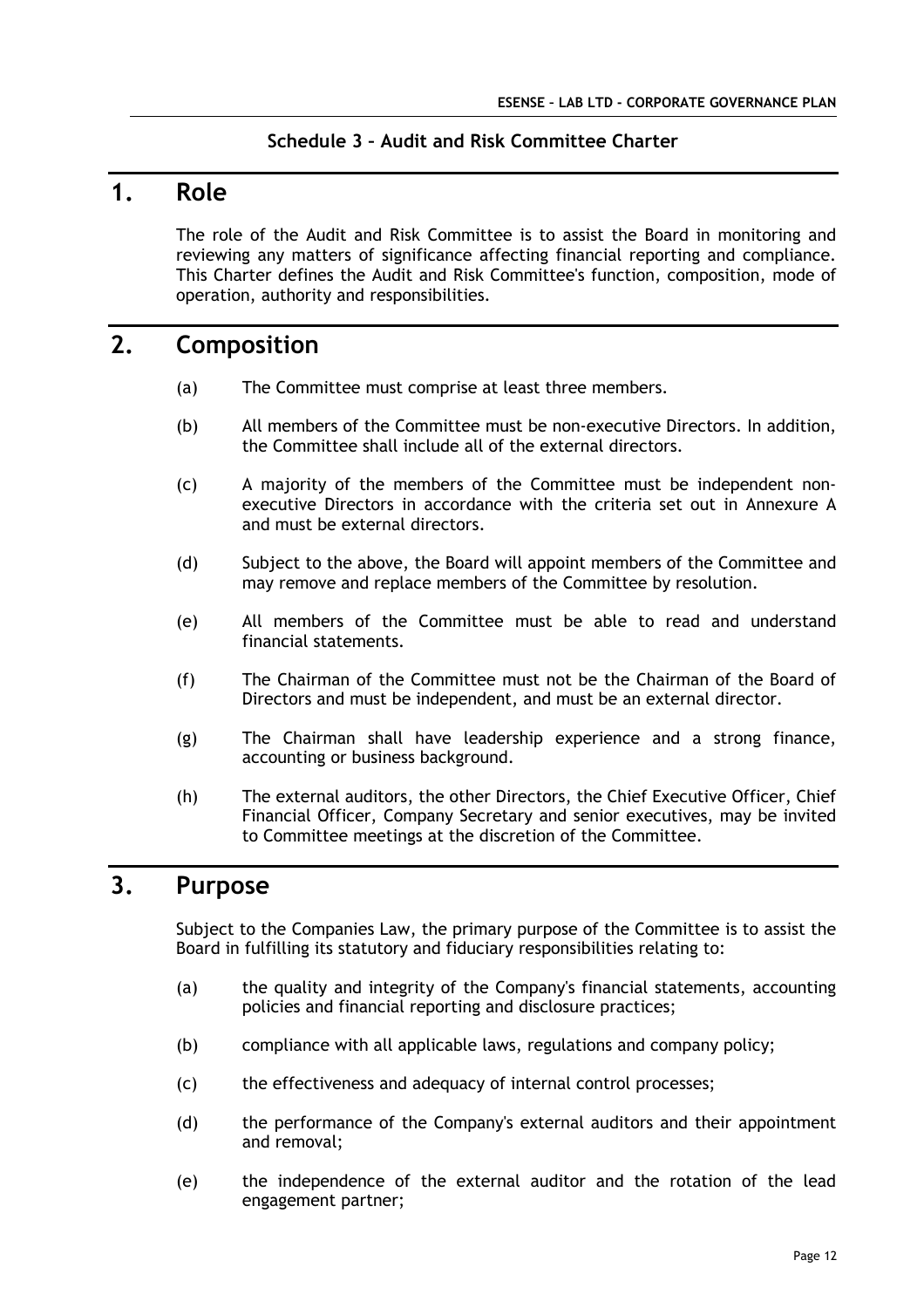- (f) the identification and management of business, economic, environmental and social sustainability risks; and
- (g) the review of the Company's risk management framework at least annually to satisfy itself that it continues to be sound.

A secondary function of the Committee is to perform such special reviews or investigations as the Board may consider necessary.

# **4. Duties and responsibilities**

#### **4.1 Review of financial reports**

- (a) Review the appropriateness of the accounting principles adopted by management in the financial reports and the integrity of the Company's financial reporting.
- (b) Oversee the financial reports and the results of the external audits of those reports.
- (c) Assess whether external reporting is adequate for shareholder needs.
- (d) Assess management processes supporting external reporting.
- (e) Establish procedures for treatment of accounting complaints.
- (f) Review the impact of any proposed changes in accounting policies on the financial statements.
- (g) Review the quarterly, half yearly and annual results.
- (h) Ensure that before the Board approves the Company's financial statements for a financial period, the Chief Executive Officer and Chief Financial Officer have declared that, in their opinion, the financial records of the Company have been properly maintained and that the financial statements comply with the appropriate accounting standards and give a true and fair view of the financial position and performance of the Company and that the opinion has been formed on the basis of a sound system of risk management and internal control which is operating effectively.

#### **4.2 Relationship with external auditors**

- (a) Recommend to the Board procedures for the selection and appointment of external auditors and for the rotation of external auditor partners.
- (b) Review performance, succession plans and rotation of lead engagement partner.
- (c) Approve the external audit plan and, subject to shareholder approval, fees proposed for audit work to be performed.
- (d) Discuss any necessary recommendations to the Board for the approval of quarterly, half yearly or Annual Reports.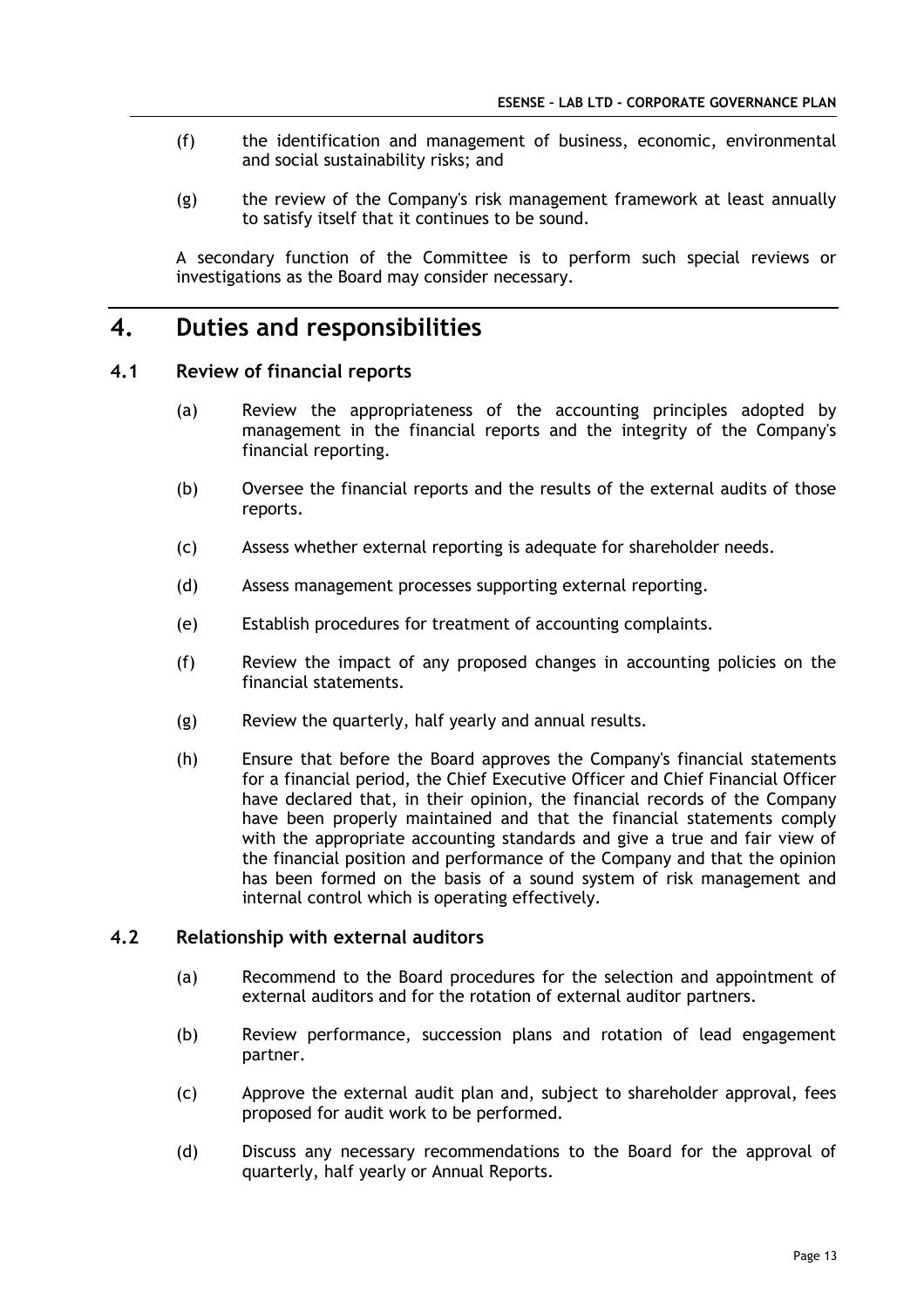- (e) Review the adequacy of accounting and financial controls together with the implementation of any recommendations of the external auditor in relation thereto.
- (f) Meet with the external auditors in each financial period without management being present and at any other time the Committee considers appropriate.
- (g) Provide pre-approval of audit and non-audit services that are to be undertaken by the external auditor.
- (h) Ensure adequate disclosure as may be required by law of the Committee's approval of all non-audit services provided by the external auditor.
- (i) Ensure that the external auditor prepares and delivers an annual statement as to their independence which includes details of all relationships with the Company.
- (j) Receive from the external auditor their report on, among other things, critical accounting policies and alternative accounting treatment, prior to the filing of their audit report in compliance with the Corporations Act.

#### **4.3 Internal audit function**

- (a) Monitor the need for a formal internal audit function and its scope.
- (b) Assess the performance and objectivity of any internal audit procedures that may be in place.
- (c) Review risk management and internal compliance procedures.
- (d) Monitor the quality of the accounting function.
- (e) Review the Internal Control Reports on a quarterly basis.

#### **4.4 Risk management**

- (a) Oversee the Company's risk management systems, practices and procedures to ensure effective risk identification and management and compliance with internal guidelines and external requirements.
- (b) Assist in identifying and managing potential or apparent business, economic, environmental and social sustainability risks (if appropriate).
- (c) Review the Company's risk management framework at least annually to satisfy itself that it continues to be sound.
- (d) Review reports by management on the efficiency and effectiveness of the Company's risk management framework and associated internal compliance and control procedures.
- (e) Ensure that prior to the Board approving the Company's financial statements, the Chief Executive Officer and Chief Financial Officer of the Company provide written declarations of assurance that in their opinion, the financial records of the Company for the financial period have been properly maintained, comply with the appropriate accounting standards and give a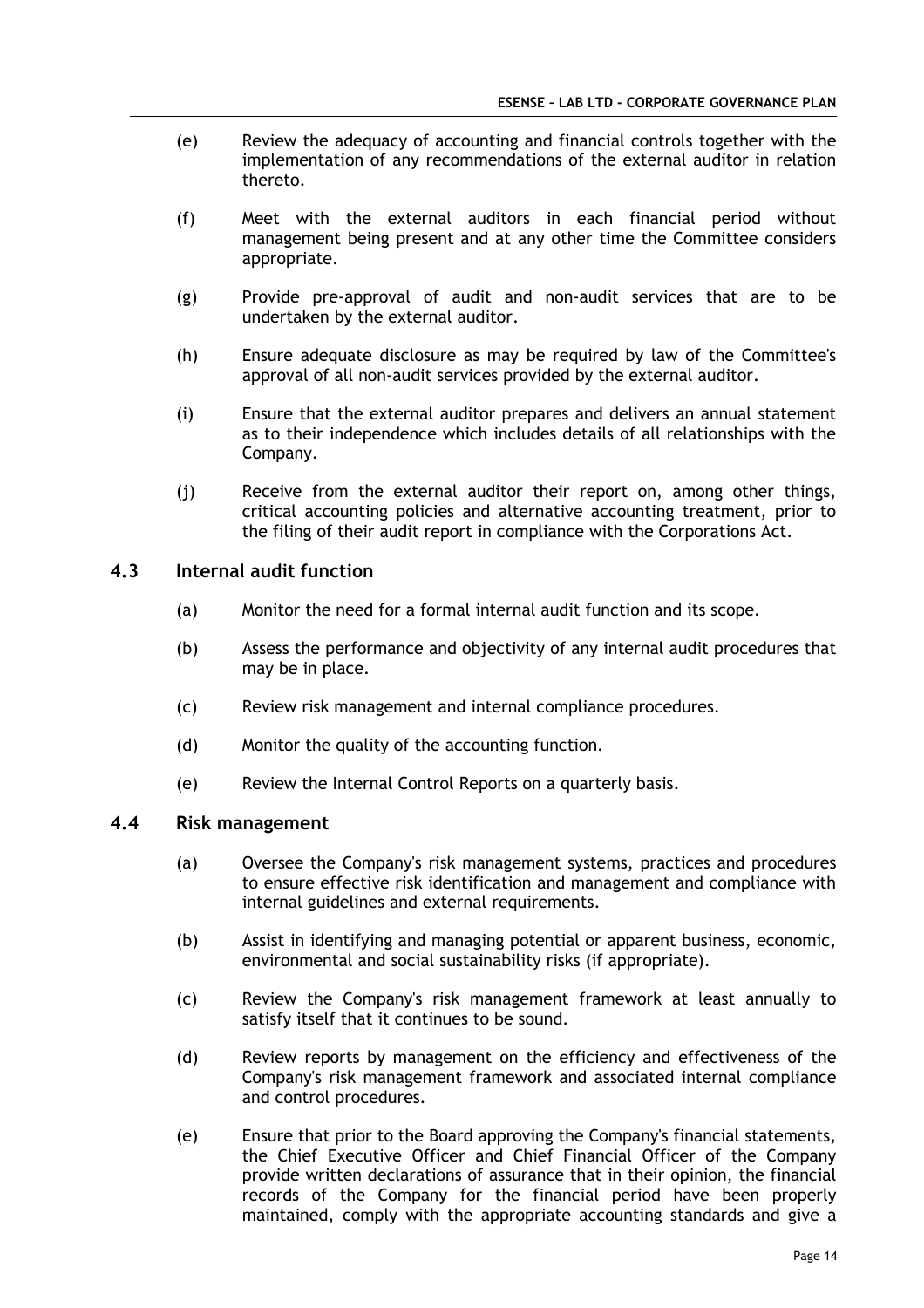true and fair view of the financial position and performance of the Company, and that opinion has been formed on the basis of a sound system of risk management and internal control which is operating effectively.

#### **4.5 Other**

- (a) The Committee will oversee the Company's environmental risk management and occupational health and safety processes.
- (b) The Committee will oversee procedures for whistleblower protection.
- (c) As contemplated by the ASX Corporate Governance Council's Corporate Governance Principles and Recommendations, and to the extent that such deviation or waiver does not result in any breach of the law, the Committee may approve any deviation or waiver from the "Corporate code of conduct". Any such waiver or deviation will be promptly disclosed where required by applicable law.
- (d) Monitor related party transactions and approve such transactions in accordance with the Companies Law.

# **5. Meetings**

- (a) The Committee will meet at least once in each financial quarter and additionally as circumstances may require for it to undertake its role effectively.
- (b) Meetings are called by the Chairman of the Committee.
- (c) Where deemed appropriate by the Chairman of the Committee, meetings and subsequent approvals and recommendations can be implemented by a circular written resolution or conference call.
- (d) A quorum shall consist of two members of the Committee. In the absence of the Chairman of the Committee or their nominees, the members shall elect one of their members as Chairman of that meeting.
- (e) Decisions will be based on a majority of votes with the Chairman having a casting vote.
- (f) The Committee Chairman, through the Secretary, will prepare a report of the actions of the Committee to be included in the Board papers for the next Board meeting.
- (g) Minutes of each meeting are included in the papers for the next full Board meeting after each Committee meeting.

### **6. Secretary**

(a) The Company Secretary or their nominee shall be the Secretary of the Committee and shall attend meetings of the Committee as required.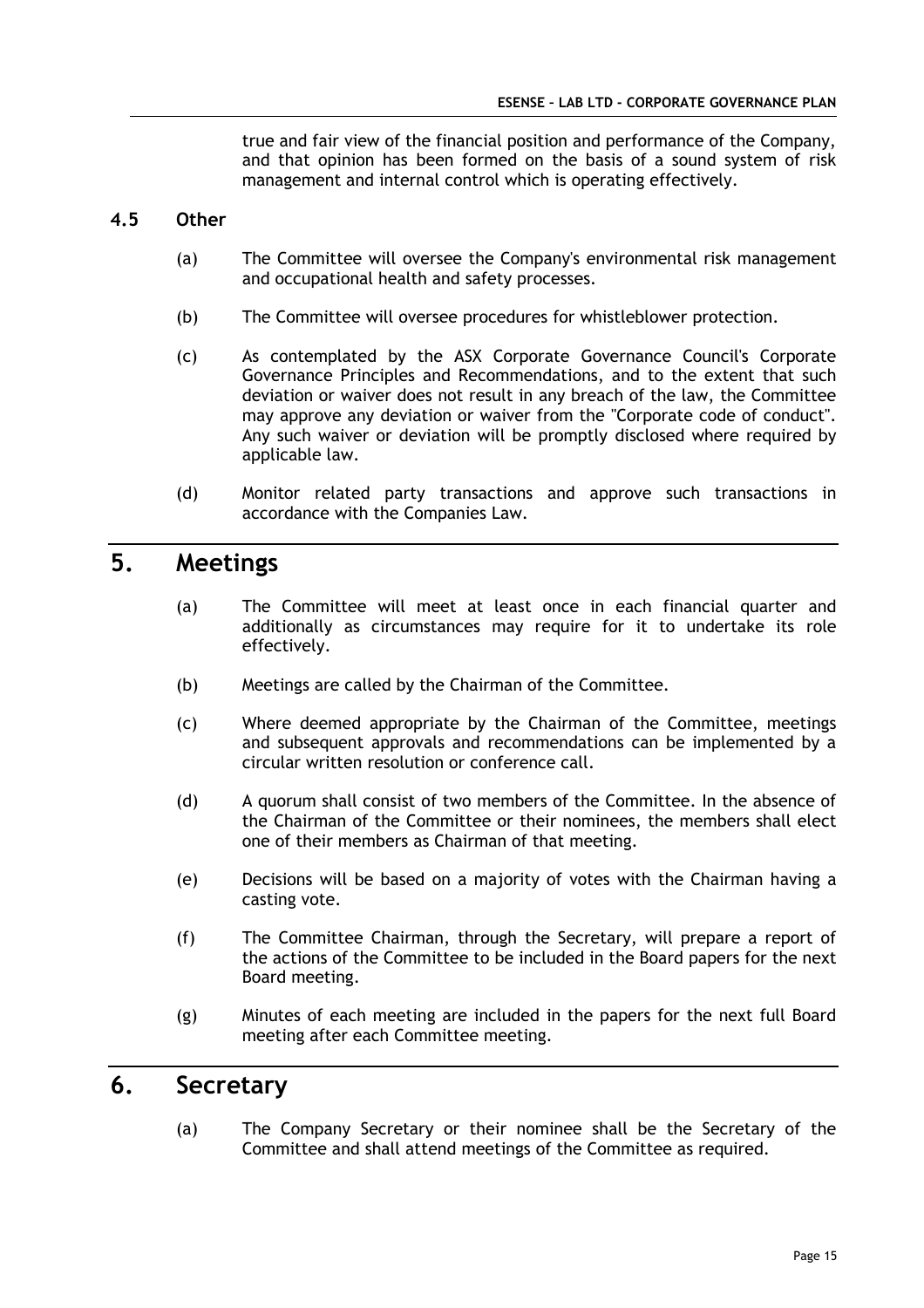- (b) The Secretary will be responsible for keeping the minutes of meetings of the Committee and circulating them to Committee members and to the other members of the Board.
- (c) The Secretary shall distribute supporting papers for each meeting of the Committee as far in advance as possible.

# **7. Reliance on information or professional or expert advice**

Each member of the Committee is entitled to rely on information, or professional or expert advice, to the extent permitted by law, given or prepared by:

- (a) an employee of the Group whom the member believes on reasonable grounds to be reliable and competent in relation to the matters concerned;
- (b) a professional adviser or expert in relation to matters that the member believes on reasonable grounds to be within the person's professional or expert competence; or
- (c) another Director or officer of the Group in relation to matters within the Director's or officer's authority.

## **8. Access to advice**

- (a) Members of the Committee have rights of access to management and to the books and records of the Company to enable them to discharge their duties as Committee members, except where the Board determines that such access would be adverse to the Company's interests.
- (b) Members of the Committee may meet with the auditors, both internal and external, without management being present.
- (c) Members of the Committee may consult independent legal counsel or other advisers they consider necessary to assist them in carrying out their duties and responsibilities, subject to prior consultation with the Chairman. Any costs incurred as a result of the Committee consulting an independent expert will be borne by the Company.

# **9. Review of Charter**

- (a) The Board will conduct an annual review of the membership to ensure that the Committee has carried out its functions in an effective manner, and will update the Charter as required or as a result of new laws or regulations.
- (b) The Charter shall be made available to members on request, to senior management, to the external auditor and to other parties as deemed appropriate and will be posted to the Company's website.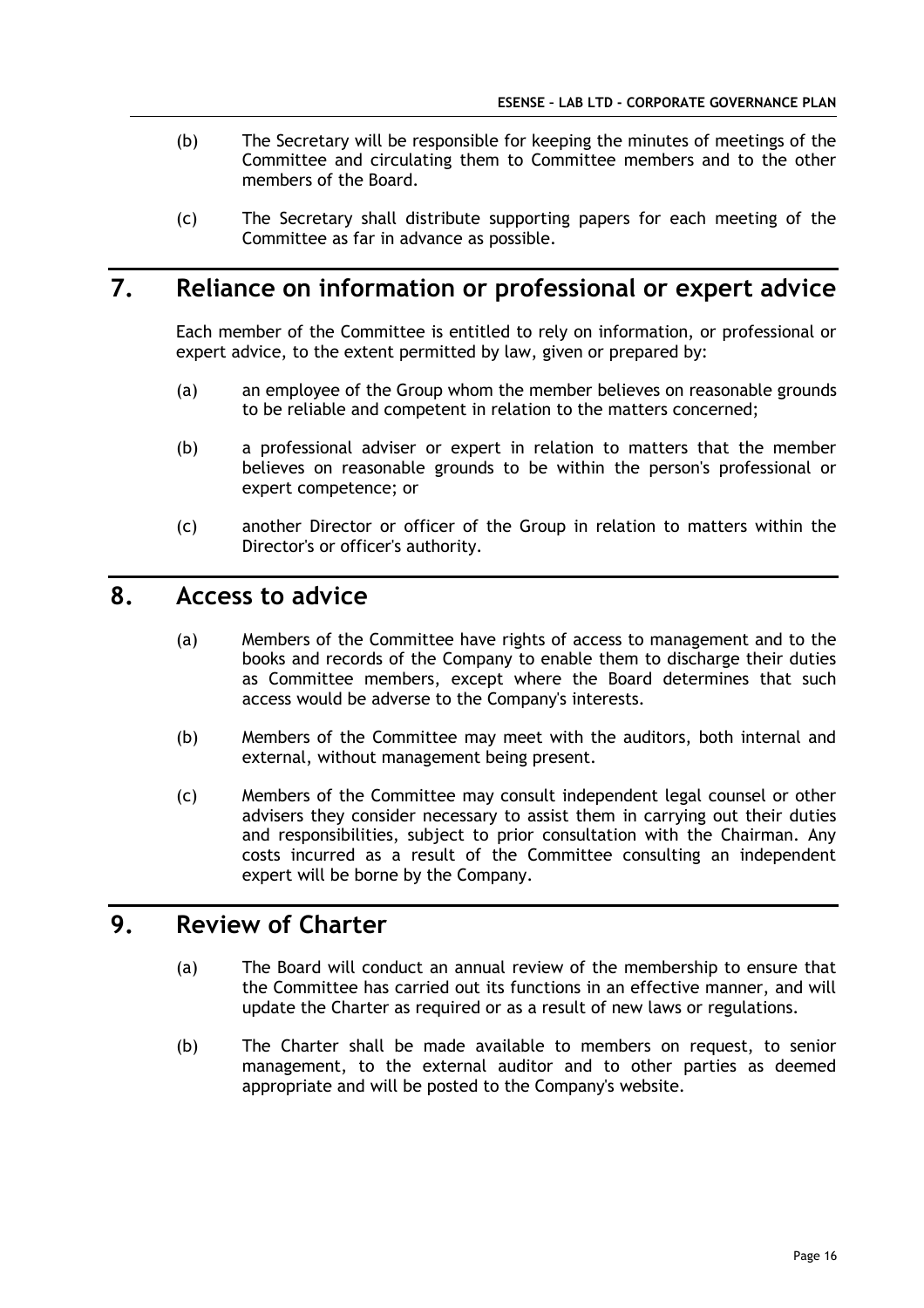# **10. Report to the Board**

- (a) The Committee must report to the Board formally at the next Board meeting following from the last Committee meeting on matters relevant to the Committee's role and responsibilities.
- (b) The Committee must brief the Board promptly on all urgent and significant matters.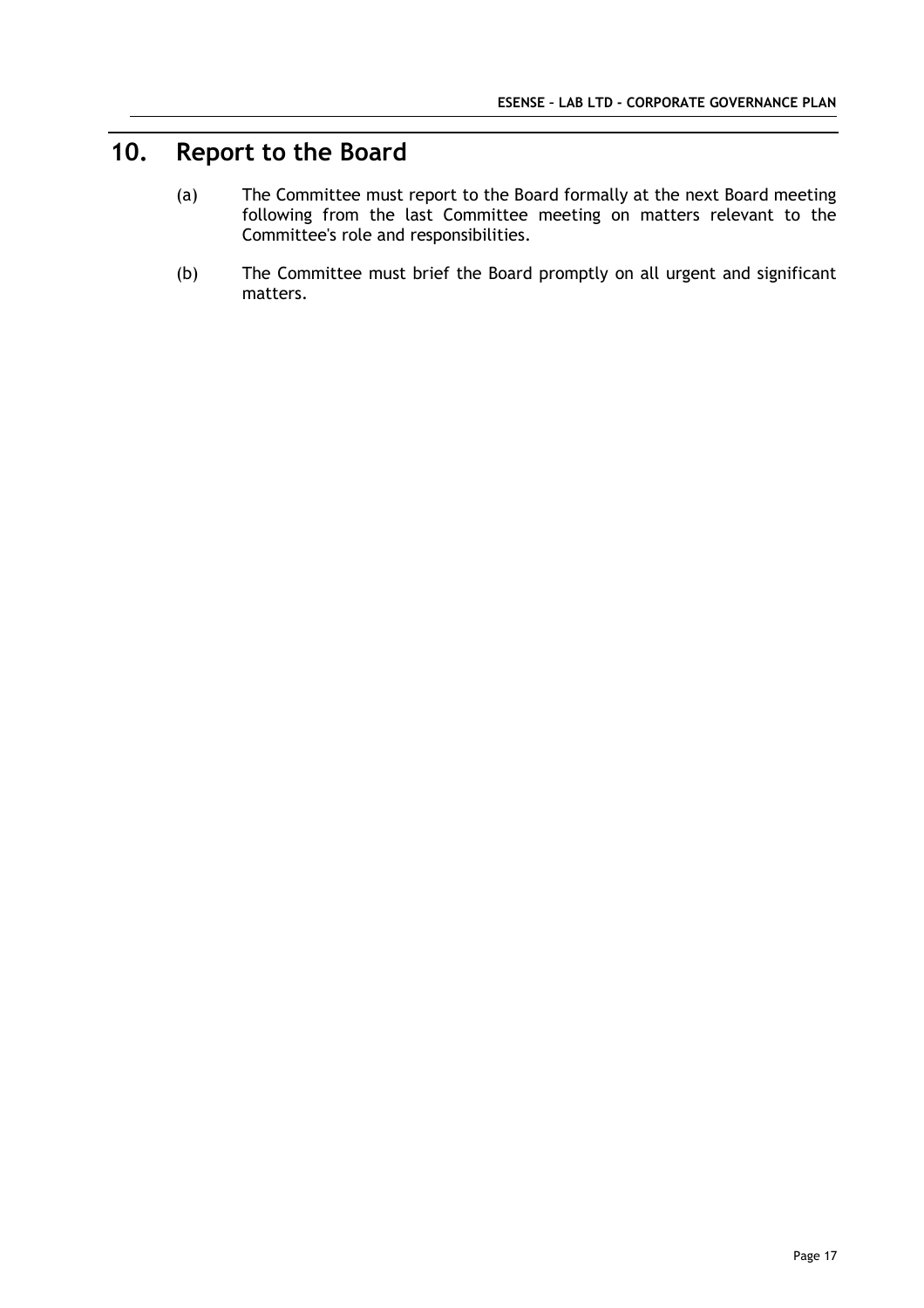#### **Schedule 4 – Remuneration Committee Charter**

### **1. General scope and authority**

- (a) The Remuneration Committee is a Committee of the Board. The Charter may be subject to review by the Board at any time.
- (b) The primary purpose of the Committee is to support and advise the Board in fulfilling its responsibilities to shareholders by:
	- (i) reviewing and approving the executive remuneration policy, in accordance with the Companies Law, to enable the Company to attract and retain executives and Directors who will create value for shareholders;
	- (ii) ensuring that the executive remuneration policy demonstrates a clear relationship between key executive performance and remuneration;
	- (iii) recommending to the Board the remuneration of executive Directors in accordance with the remuneration policy;
	- (iv) fairly and responsibly rewarding executives having regard to the performance of the Company, the performance of the executive and the prevailing remuneration expectations in the market;
	- (v) reviewing the Company's recruitment, retention and termination policies and procedures for senior management;
	- (vi) reviewing and approving the remuneration of Director reports to the Chief Executive Officer, and as appropriate other senior executives; and
	- (vii) reviewing and approving any equity based plans and other incentive schemes.
- (c) The Committee shall have the right to seek any information it considers necessary to fulfil its duties, which includes the right to obtain appropriate external advice at the Company's expense.

# **2. Composition**

- (a) The Committee shall comprise at least three Directors, the majority being independent non-executive Directors. In addition, the Committee shall include all of the external directors.
- (b) The Committee will be chaired by an independent Director who will be appointed by the Board, and who will be an external director.
- (c) Subject to the above, the Board may appoint such additional non-executive Directors to the Committee or remove and replace members of the Committee by resolution.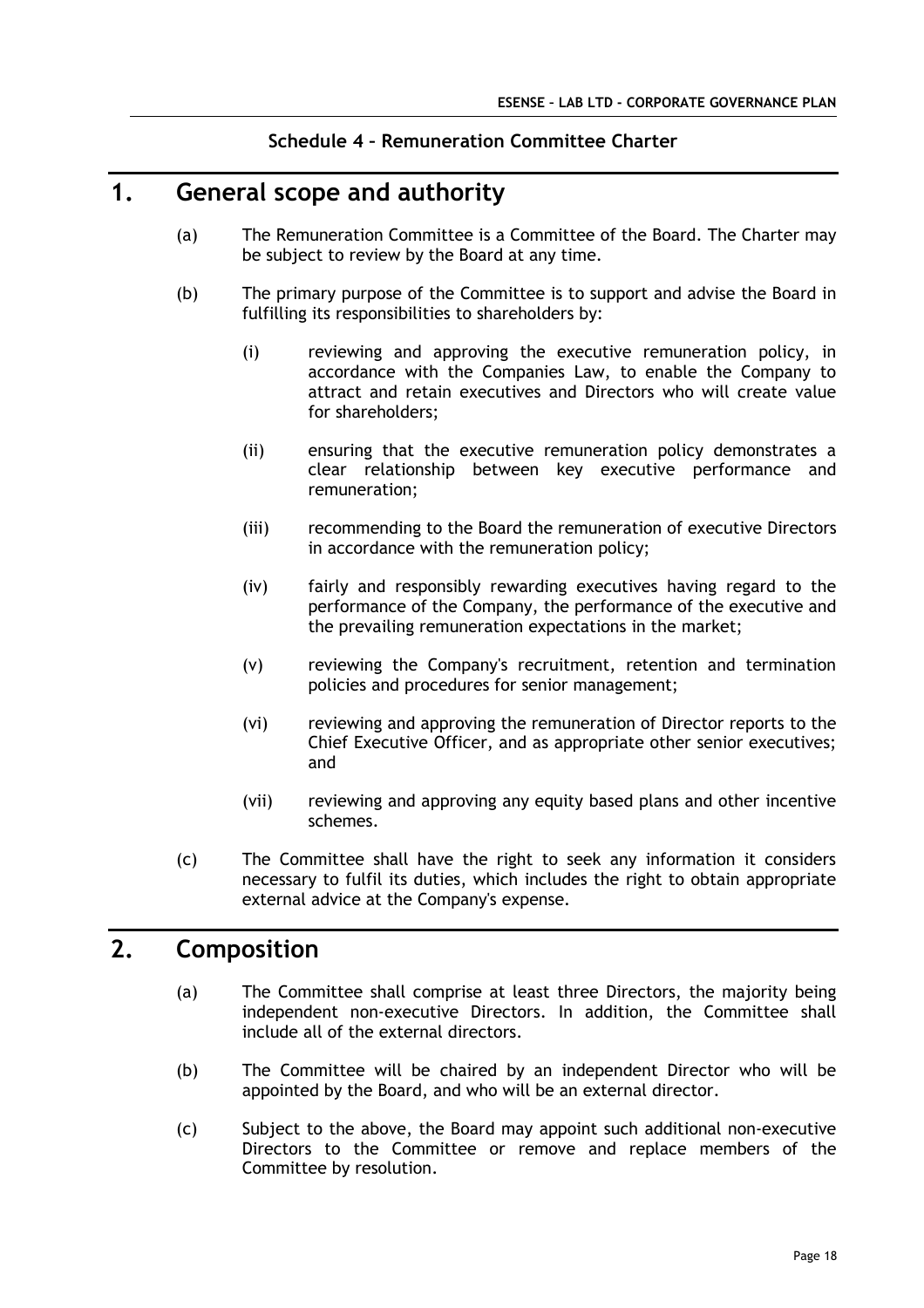# **3. Secretary**

- (a) The Company Secretary or their nominee shall be the Secretary of the Committee, and shall attend meetings of the Committee as required.
- (b) The Secretary will be responsible for keeping the minutes of meeting of the Committee and circulating them to Committee members and to the other members of the Board.
- (c) The Secretary shall distribute supporting papers for each meeting of the Committee as far in advance as possible.

# **4. Meetings**

- (a) The Committee will meet at least once per year and additionally as circumstances may require.
- (b) Meetings are called at the request of the Chairman of the Committee.
- (c) A quorum shall comprise any two members of the Committee. In the absence of the Committee Chairman or appointed delegate, the members shall elect one of their members as Chairman.
- (d) Where deemed appropriate by the Chairman of the Committee, meetings and subsequent approvals may be held or concluded by way of a circular written resolution or a conference call.
- (e) Decisions will be based on a majority of votes with the Chairman having the casting vote.
- (f) The Committee may invite any executive management team members or other individuals, including external third parties, to attend meetings of the Committee, as they consider appropriate.

# **5. Access**

- (a) Members of the Committee have rights of access to the books and records of the Company to enable them to discharge their duties as Committee members, except where the Board determines that such access would be adverse to the Company's interests.
- (b) The Committee may consult independent experts to assist it in carrying out its duties and responsibilities. Any costs incurred as a result of the Committee consulting an independent expert will be borne by the Company.

# **6. Duties and responsibilities**

Subject to the Companies Law, in order to fulfil its responsibilities to the Board the Committee shall: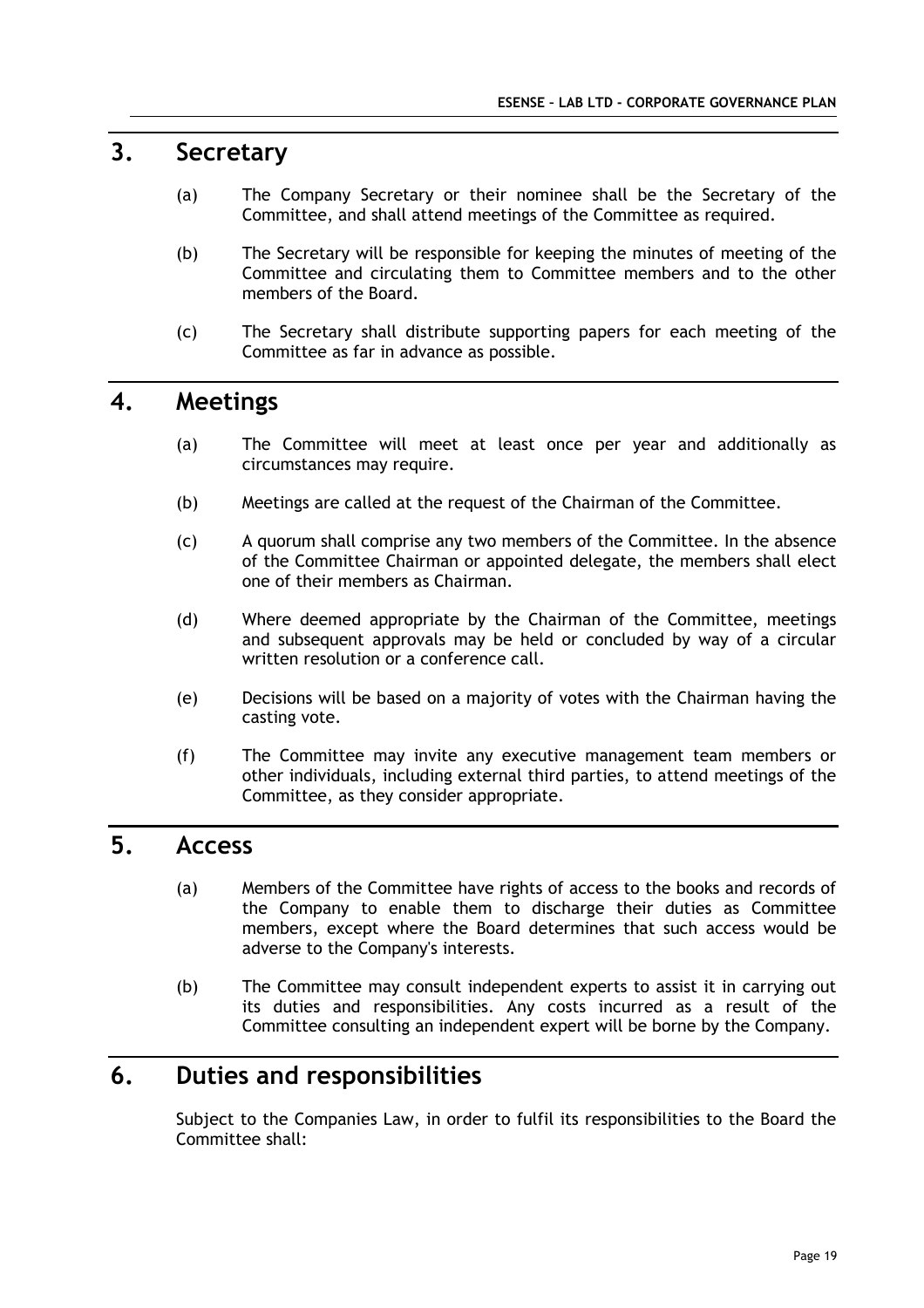#### **6.1 Executive remuneration policy**

- (a) Review and approve the Group's recruitment, retention and termination policies and procedures for senior executives to enable the Company to attract and retain executives and Directors who can create value for shareholders.
- (b) Review the on-going appropriateness and relevance of the executive remuneration policy and other executive benefit programs, and recommend the remuneration policy to be approved by the board of directors and the shareholders of the Company .
- (c) Ensure that remuneration policies fairly and responsibly reward executives having regard to the performance of the Company, the performance of the executive and prevailing remuneration expectations in the market.

#### **6.2 Executive Directors and senior management**

- (a) Consider and make recommendations to the Board on the remuneration for each executive Director (including base pay, incentive payments, equity awards, retirement rights, service contracts) having regard to the executive remuneration policy.
- (b) Review and approve the proposed remuneration (including incentive awards, equity awards and service contracts) for the direct reports of the Chief Executive Officer. As part of this review the Committee will oversee an annual performance evaluation of the executive team. This evaluation is based on specific criteria, including the business performance of the Company and its subsidiaries, whether strategic objectives are being achieved and the development of management and personnel.

#### **6.3 Executive incentive plan**

Review and approve the design of any executive incentive plans.

#### **6.4 Equity based plans**

- (a) Review and approve any equity based plans that may be introduced (**Plans**) in the light of legislative, regulatory and market developments.
- (b) For each Plan, determine each year whether awards will be made under that Plan.
- (c) Review and approve total proposed awards under each Plan.
- (d) In addition to considering awards to executive Directors and direct reports to the Chief Executive Officer, review and approve proposed awards under each plan on an individual basis for executives as required under the rules governing each plan or as determined by the Committee.
- (e) Review, approve and keep under review performance hurdles for each equity based plan.
- (f) Review, manage and disclose the policy (if any) under which participants to a Plan may be permitted (at the discretion of the Company) to enter into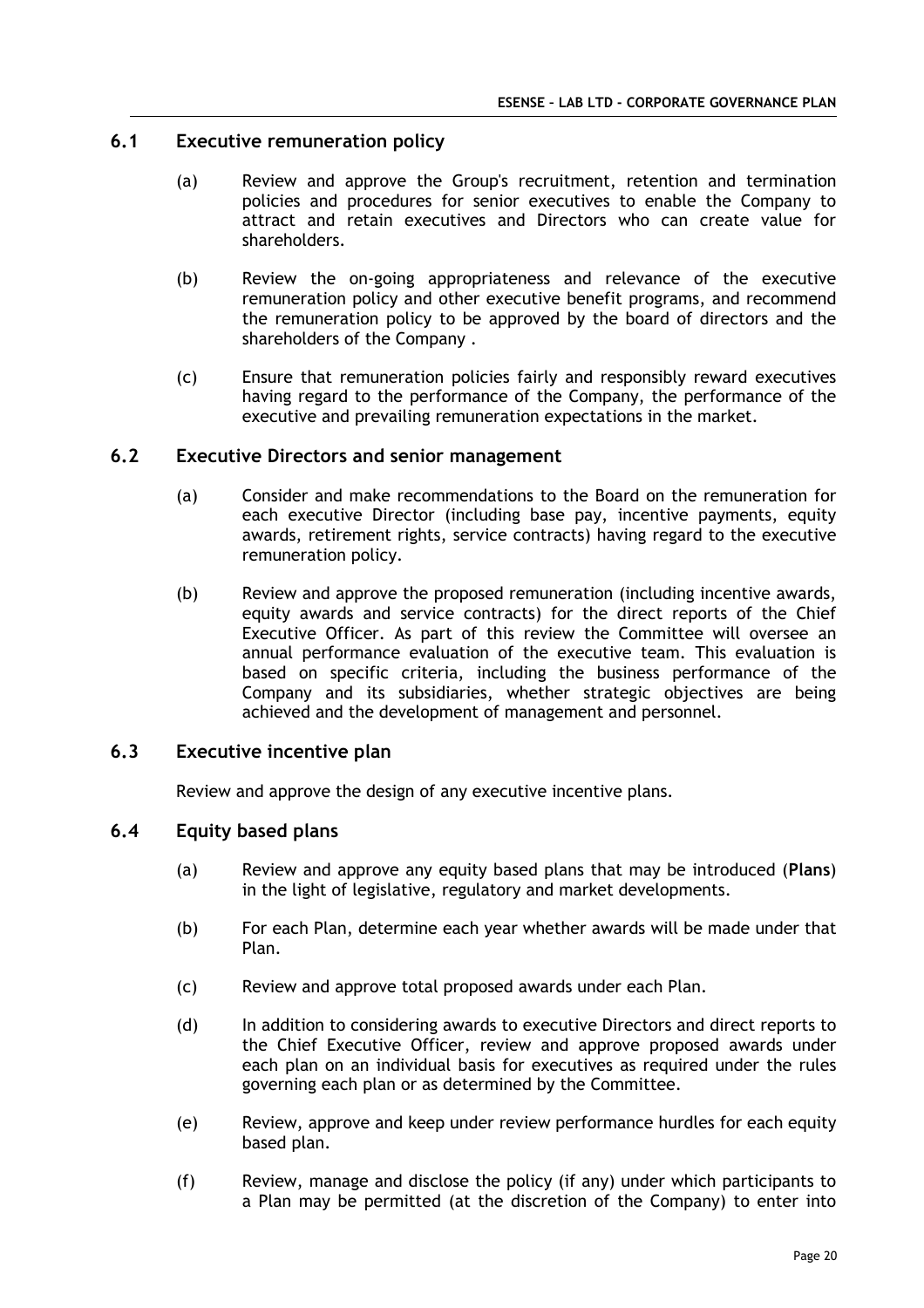transactions (whether through the use of derivatives or otherwise) which limit the economic risk of participating in the Plan.

#### **6.5 Disclosure**

Disclose the policies and practices regarding the remuneration of non-executive directors, executive directors and other senior executives.

#### **6.6 Other**

The Committee shall perform other duties and activities that it or the Board considers appropriate.

# **7. Approvals**

The Committee must approve the following prior to implementation:

- (a) changes to the remuneration or contract terms of executive Directors and direct reports to the Chief Executive Officer;
- (b) the Plans or amendments to current equity plans or executive cash-based incentive plans;
- (c) total level of awards proposed from equity plans or executive cash-based incentive plans; and
- (d) termination payments to executive Directors or direct reports to the Chief Executive Officer. Termination payments to other departing executives should be reported to the Committee at its next meeting.

# **8. Review of Charter**

- (a) The Board will conduct an annual review of the membership to ensure that the Committee has carried out its functions in an effective manner, and will update the Charter as required or as a result of new laws or regulations.
- (b) The Charter shall be made available to members on request, to senior management, and to other parties as deemed appropriate and will be posted to the Company's website.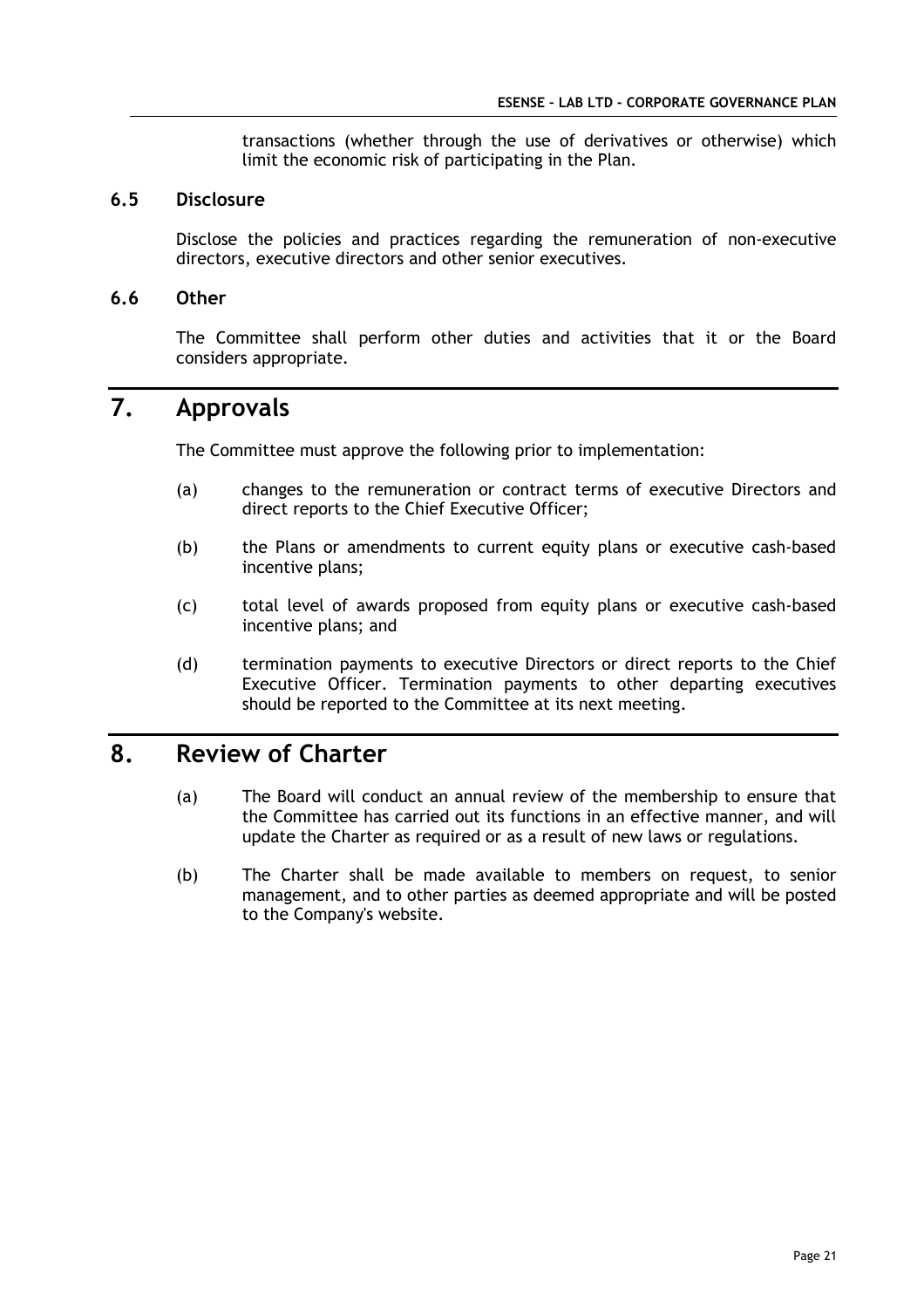#### **Schedule 5 – Nomination Committee Charter**

# **1. General scope and authority**

- (a) The Nomination Committee is a Committee of the Board. The Charter may be subject to review by the Board at any time.
- (b) The primary purpose of the Committee is to support and advise the Board in:
	- (i) maintaining a Board that has an appropriate mix of skills and experience to be an effective decision-making body; and
	- (ii) ensuring that the Board is comprised of Directors who contribute to the successful management of the Company and discharge their duties having regard to the law and the highest standards of corporate governance.

# **2. Composition**

- (a) The Committee shall comprise at least three non-executive Directors, the majority of whom must be independent, one of whom must be an external director, and one of whom will be appointed the Committee Chairman.
- (b) The Board may appoint additional non-executive Directors to the Committee or remove and replace members of the Committee by resolution.

# **3. Secretary**

- (a) The Company Secretary or his nominee shall be the Secretary of the Committee and shall attend meetings of the Committee as required.
- (b) The Secretary will be responsible for keeping the minutes of meetings of the Committee and circulating them to Committee members and to the other members of the Board.
- (c) The Secretary shall distribute supporting papers for each meeting of the Committee as far in advance as possible.

### **4. Meetings**

- (a) The Committee will meet at least once a year and additionally as circumstances may require.
- (b) Meetings are called by the Chairman of the Committee.
- (c) Where deemed appropriate by the Chairman of the Committee, meetings and subsequent approvals may be held or concluded by way of a circular written resolution or conference call.
- (d) A quorum shall comprise any two members of the Committee. In the absence of the Committee Chairman or appointed delegate, the members shall elect one of their number as Chairman.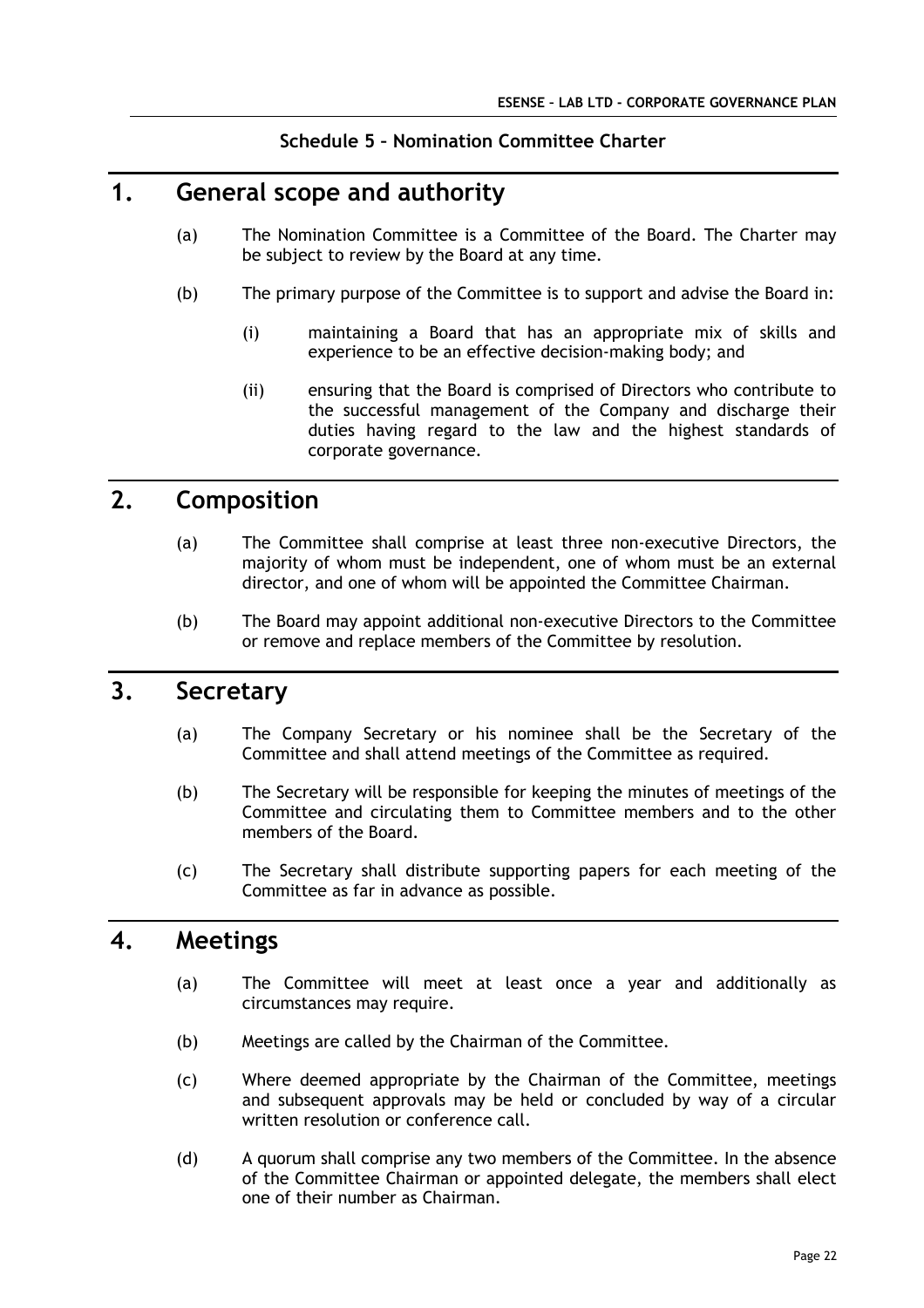- (e) Decisions will be based on a majority of votes with the Chairman having a casting vote.
- (f) The Committee may invite executive management team members or other individuals, including external third parties to attend meetings of the Committee, as they consider appropriate.

### **5. Access**

- (a) Members of the Committee have rights of access to the books and records of the Company to enable them to discharge their duties as Committee members, except where the Board determines that such access would be adverse to the Company's interests.
- (b) The Committee may consult independent experts where the Committee considers this necessary to carry out its duties and responsibilities. Any costs incurred as a result of the Committee consulting an independent expert will be borne by the Company.

# **6. Responsibilities**

The Committee shall periodically review and consider the structure and balance of the Board and make recommendations regarding appointments, retirements and terms of office of Directors. In particular, the Committee is to:

- (a) identify and recommend to the Board candidates for the Board after considering the necessary and desirable competencies of new Board members to ensure the appropriate mix of skills and experience and after assessment of how the candidates can contribute to the strategic direction of the Company;
- (b) undertake appropriate checks before appointing a candidate, or putting forward to security holders a candidate for election, as a Director (including checks as to the character, experience, education, criminal record and bankruptcy history of the candidate);
- (c) ensure that each Director and senior executive is a party to a written agreement with the Company which sets out the terms of that Director's or senior executive's appointment;
- (d) prepare and disclose a Board skill matrix setting out the mix of skills and diversity that the Board currently has (or is looking to achieve);
- (e) approve and review induction and continuing professional development programs and procedures for Directors to ensure that they can effectively discharge their responsibilities;
- (f) assess and consider the time required to be committed by a non-executive Director to properly fulfil their duty to the Company and advise the Board;
- (g) consider and recommend to the Board candidates for election or re-election to the Board at each annual shareholders' meeting;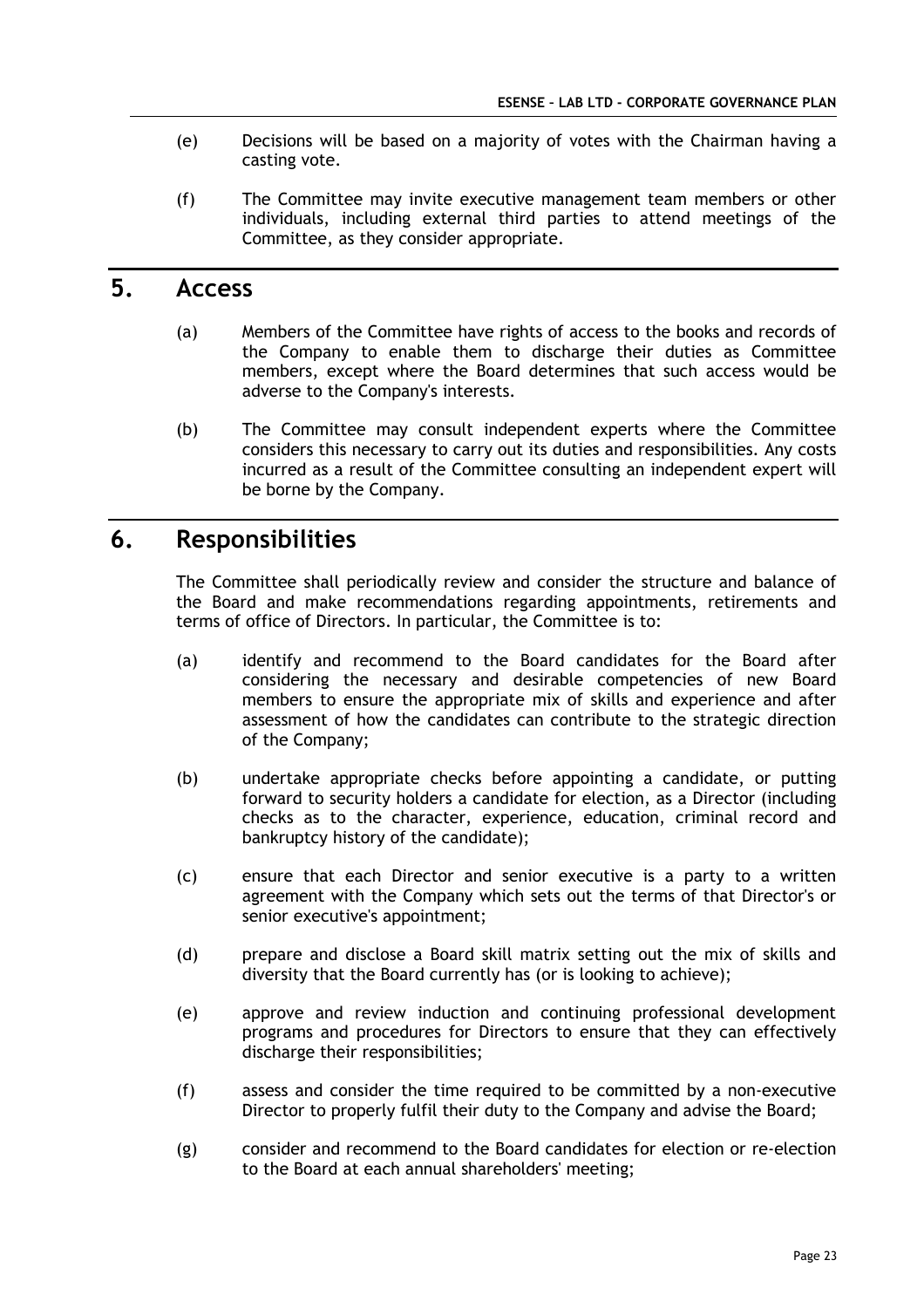- (h) review Directorships in other public companies held by or offered to Directors and senior executives of the Company;
- (i) review succession plans for the Board will a view to maintaining an appropriate balance of skills and experience on the Board;
- (j) arrange an annual performance evaluation of the Board, its Committee, senior executives, and individual Directors;
- (k) make recommendations to the Board on the appropriate size and composition of the Board; and
- (l) make recommendations to the Board on the terms and conditions of appointment to, and removal and retirement from, the Board.

# **7. Review of Charter**

- (a) The Board will conduct an annual review of the membership to ensure that the Committee has carried out its functions in an effective manner, and will update the Charter as required or as a result of new laws or regulations.
- (b) The Charter shall be made available to members on request, to senior management, and to other parties as deemed appropriate and will be posted to the Company's website.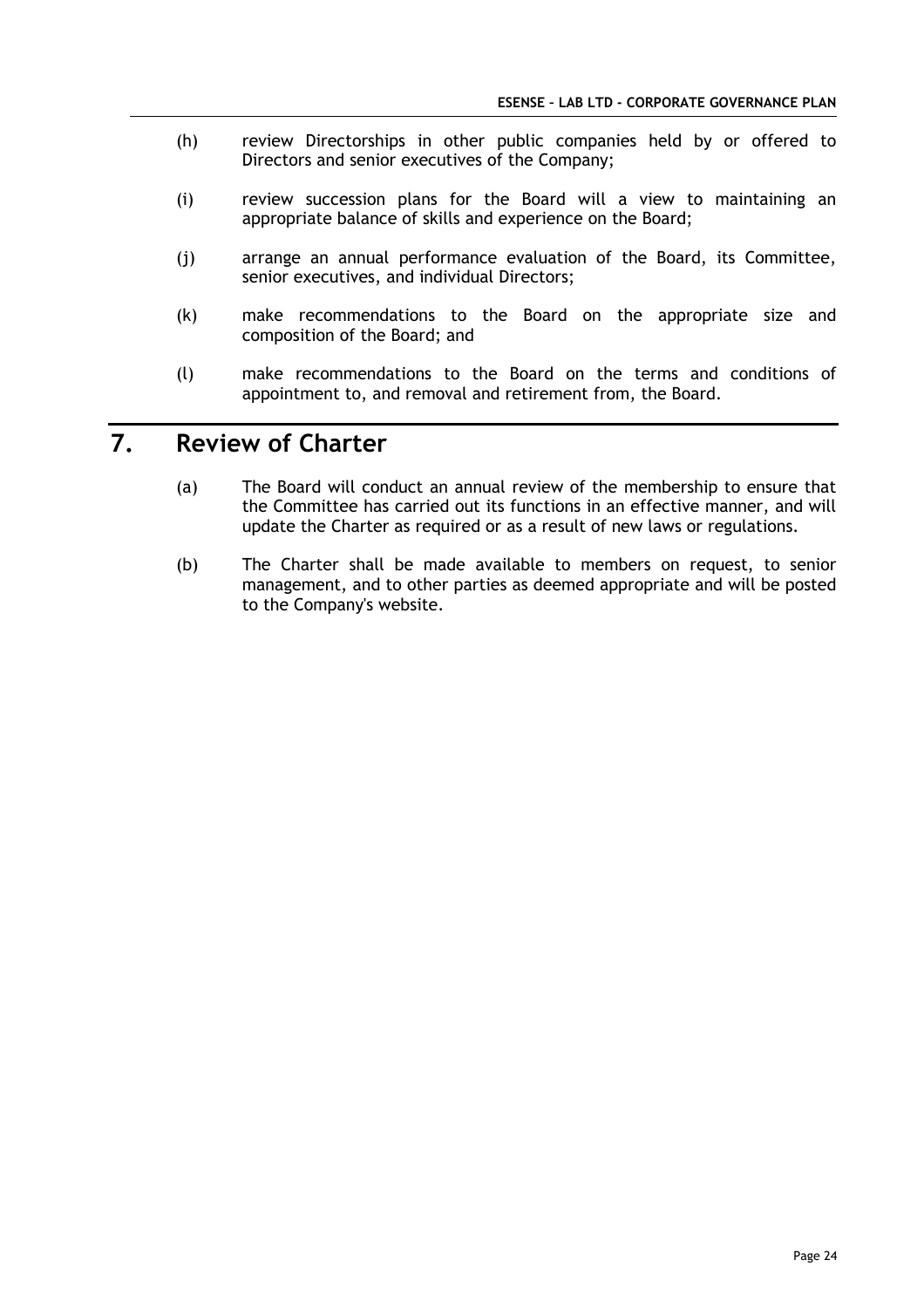#### **Schedule 6 – Disclosure – Performance Evaluation**

The Nomination Committee will arrange a performance evaluation of the Board, its Committees, individual Directors and senior executives on an annual basis. To assist in this process an independent advisor may be used.

The Nomination Committee will conduct an annual review of the role of the Board, assess the performance of the Board over the previous 12 months and examine ways of assisting the Board in performing its duties more effectively.

The review will include:

- (a) comparing the performance of the Board with the requirements of its Charter;
- (b) examination of the Board's interaction with management;
- (c) the nature of information provided to the Board by management; and
- (d) management's performance in assisting the Board to meet its objectives.

A similar review will be conducted for each Committee by the Board with the aim of assessing the performance of each Committee and identifying areas where improvements can be made.

The Remuneration Committee will oversee the performance evaluation of the executive team. This evaluation is based on specific criteria, including the business performance of the Company and its subsidiaries, whether strategic objectives are being achieved and the development of management and personnel.

The Nomination Committee and Remuneration Committee must disclose whether or not the relevant annual performance evaluations have been conducted.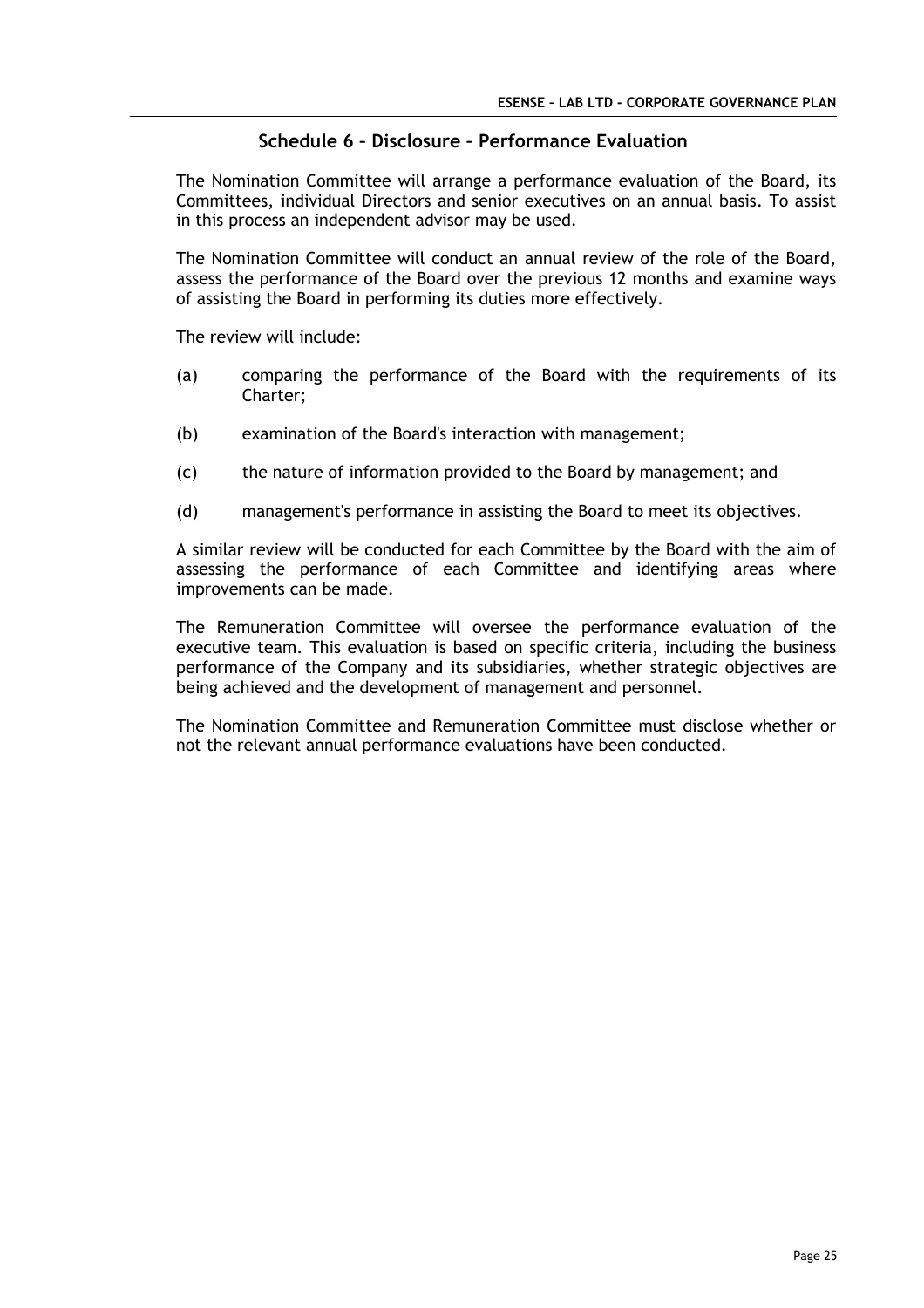#### **Schedule 7 – Disclosure – Continuous Disclosure**

The Company must comply with continuous disclosure requirements arising from legislation and the ASX Listing Rules.

The general rule, in accordance with ASX Listing Rule 3.1, is that once the Company becomes aware of any information concerning it that a reasonable person would expect to have a material effect on the price of value of the Company's securities, the Company must immediately disclose that information to the ASX.

The Company has in place a written policy on information disclosure and relevant procedures.

The focus of these procedures is on continuous disclosure compliance and improving access to information for investors.

The Company Secretary is responsible for:

- (a) overseeing and co-ordinating disclosure of information to the relevant stock exchanges and shareholders; and
- (b) providing guidance to Directors and employees on disclosure requirements and procedures.

Price sensitive information is publicly released through ASX before it is disclosed to shareholders and market participants. Distribution of other information to shareholders and market participants is also managed through disclosure to the ASX.

All announcements (and media releases) must be:

- (a) prepared in compliance with ASX Listing Rules continuous disclosure requirements;
- (b) factual and not omit material information; and
- (c) expressed in a clear and objective manner to allow investors to assess the impact of the information when making investment decisions.

The Company's protocol in relation to the review and release of ASX announcements (and media releases) is as follows:

- (a) All key announcements at the discretion of the Managing Director are to be circulated to and reviewed by all members of the Board.
- (b) All members of the Board are required to provide to the Managing Director (or in his/her absence, the Company Secretary) with verbal or written contribution of each announcement, prior to its release.
- (c) Any relevant parties named in the announcement should also be given the opportunity to review the announcement prior to its release, to confirm all information is factually correct.
- (d) The Managing Director (and in his/her absence, the Company Secretary) is to be given the final signoff before release to the ASX of the announcement.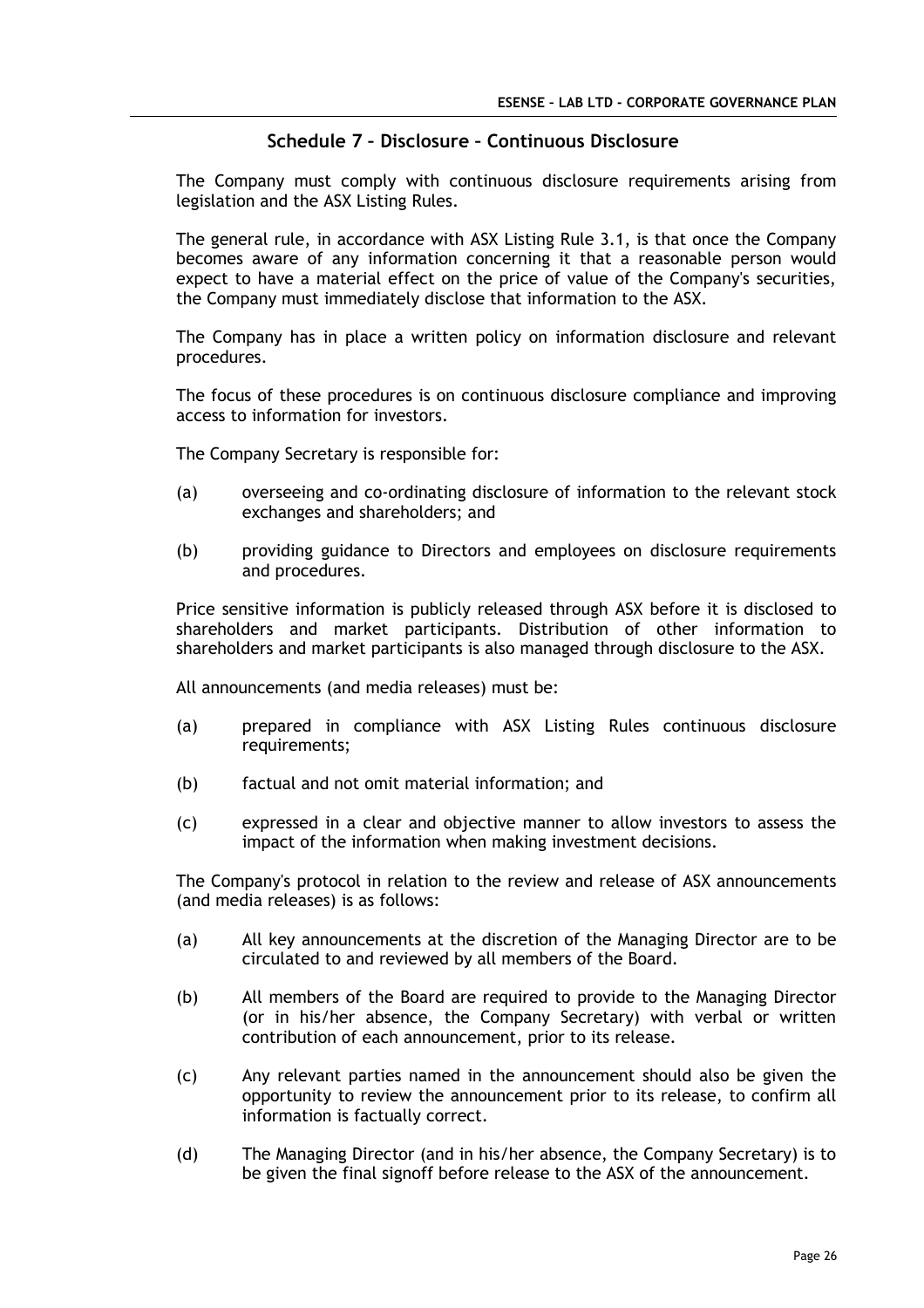Information is posted on the Company's website after the ASX confirms an announcement has been made, with the aim of making the information readily accessible to the widest audience.

The Company Secretary is to maintain a register and copy of all announcements released.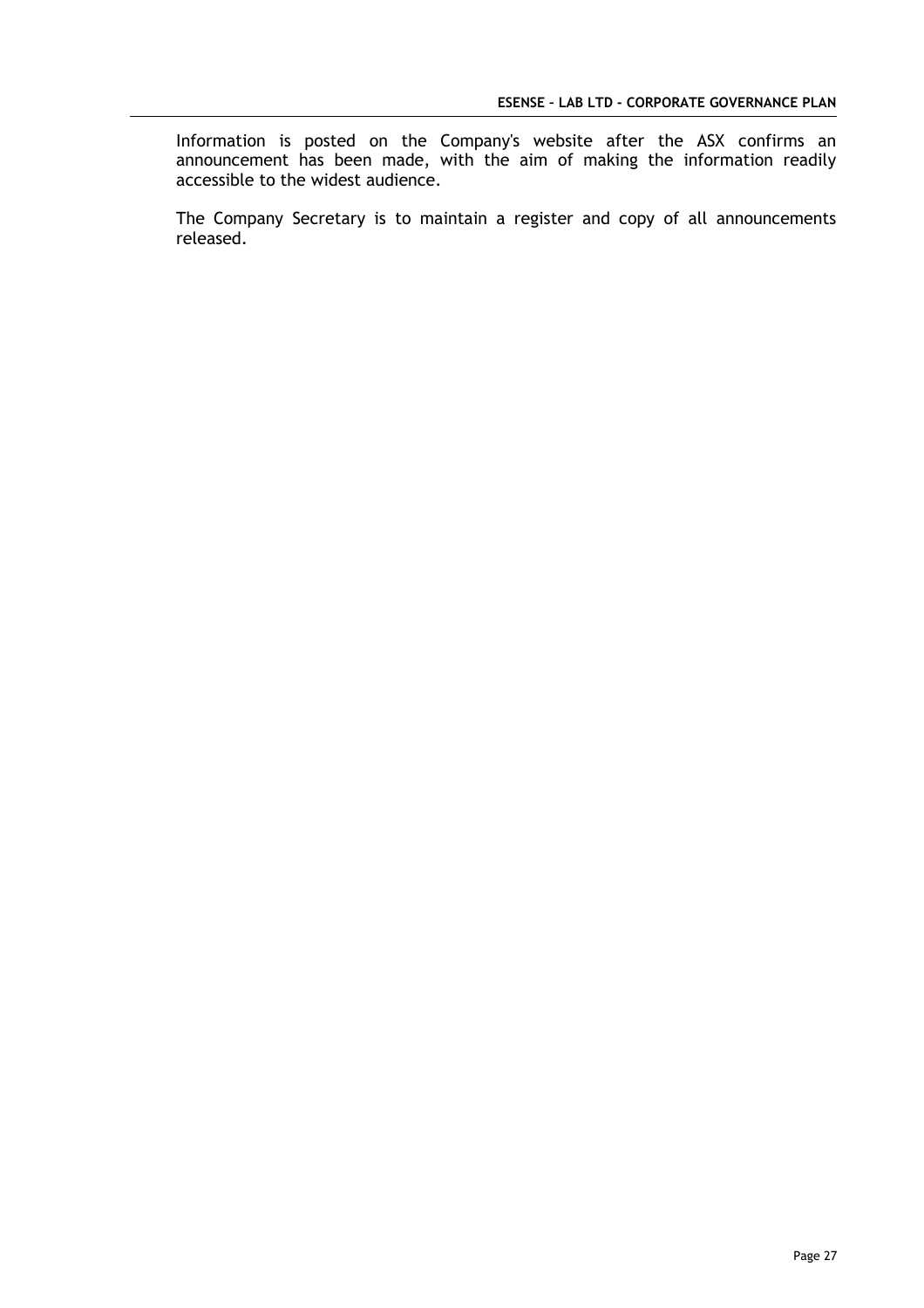#### **Schedule 8 – Disclosure – Risk Management**

# **1. Disclosure – Risk management review procedure and internal compliance and control**

The Board determines the Company's "risk profile" and is responsible for overseeing and approving risk management strategy and policies, internal compliance and internal control.

The Board has delegated to the Audit and Risk Committee responsibility for implementing the risk management system.

The Audit and Risk Committee will submit particular matters to the Board for its approval or review. Among other things it will:

- (a) oversee the Company's risk management systems, practices and procedures to ensure effective risk identification and management and compliance with internal guidelines and external requirements;
- (b) assist management to determine and disclose whether it has any material exposure to economic, environmental and/or social sustainability risks (as those terms are defined in the ASX Corporate Governance Council's Corporate Governance Principles and Recommendations) and, if it does, how it manages, or intends to manage, those risks;
- (c) assist management to determine the key risks to the businesses and prioritise work to manage those risks; and
- (d) review reports by management on the efficiency and effectiveness of risk management and associated internal compliance and control procedures.

The Company's process of risk management and internal compliance and control includes:

- (a) identifying and measuring risks that might impact upon the achievement of the Company's goals and objectives, and monitoring the environment for emerging factors and trends that affect these risks;
- (b) formulating risk management strategies to manage identified risks, and designing and implementing appropriate risk management policies and internal controls; and
- (c) monitoring the performance of, and improving the effectiveness of, risk management systems and internal compliance and controls, including regular assessment of the effectiveness of risk management and internal compliance and control.

To this end, comprehensive practises are in place that are directed towards achieving the following objectives:

- (a) compliance with applicable laws and regulations:
	- (i) preparation of reliable published financial information; and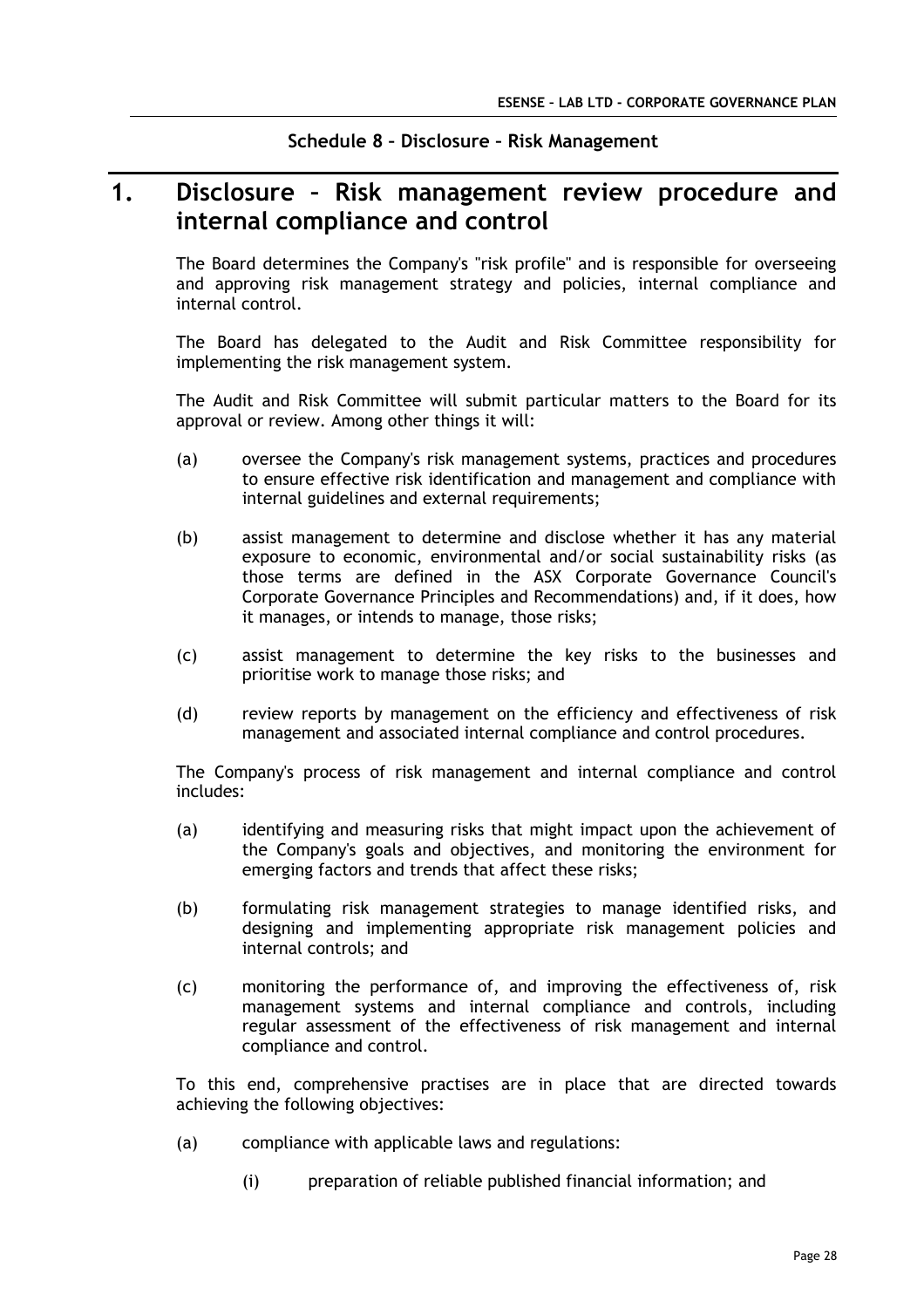(ii) implementation of risk transfer strategies where appropriate e.g. insurance.

The responsibility for undertaking and assessing risk management and internal control effectiveness is delegated to management. Management is required to assess risk management and associated internal compliance and control procedures and report back quarterly to the Audit and Risk Committee.

The Board will review assessments of the effectiveness of risk management and internal compliance and control at least annually and disclose whether such a review has taken place.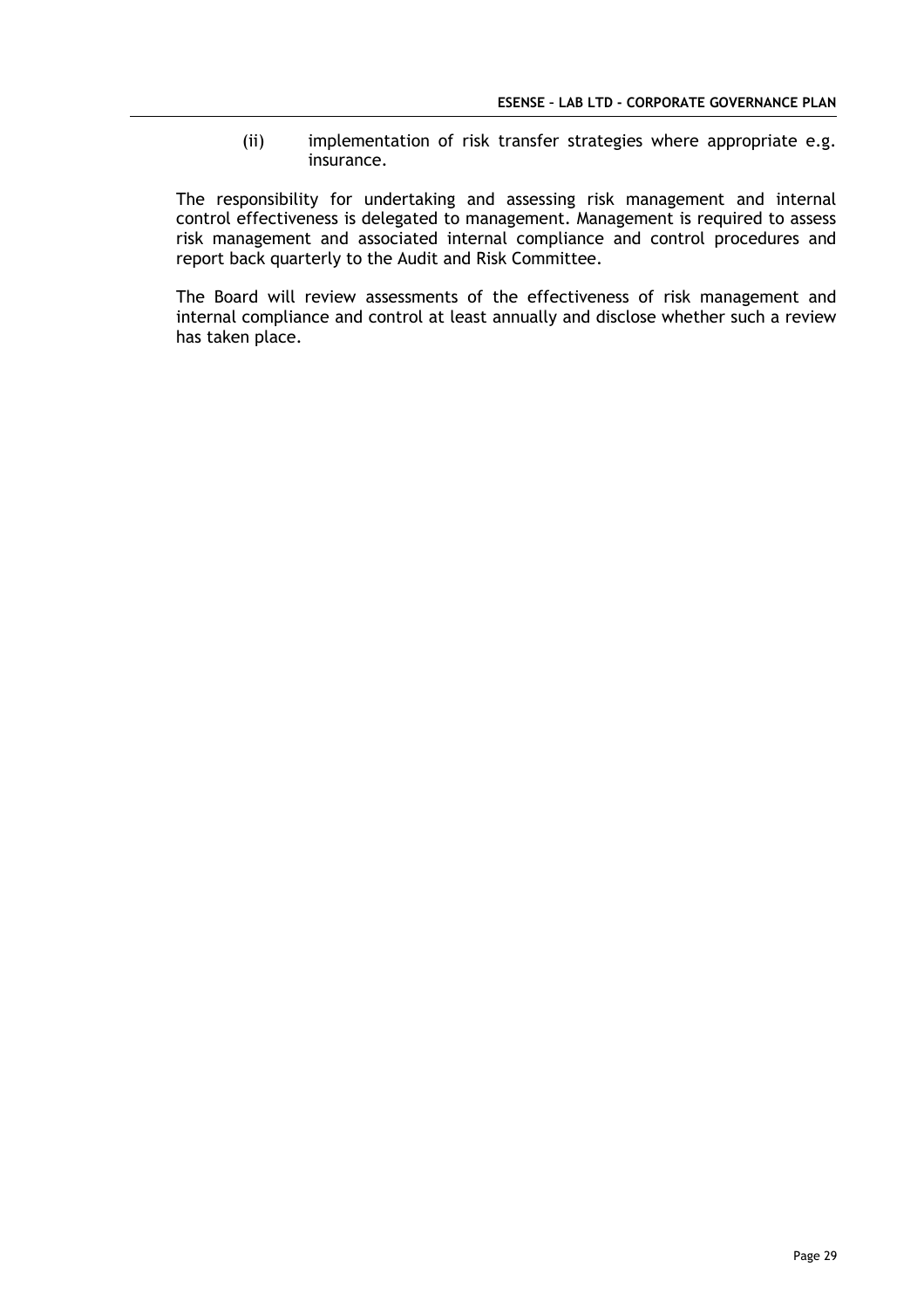#### **Schedule 9 – Trading Policy**

### **1. Introduction**

These guidelines set out the policy on the sale and purchase of securities in the Company by its Key Management Personnel.

Key Management Personnel are those persons having authority and responsibility for planning, directing and controlling the activities of the entity, directly or indirectly, including any Director (whether executive or otherwise) of that entity.

The Company has determined that its Key Management Personnel are its Directors and those employees directly reporting to the Managing Director.

Key Management Personnel are encouraged to be long-term holders of the Company's securities. However, it is important that care is taken in the timing of any purchase or sale of such securities.

The purpose of these guidelines is to assist Key Management Personnel to avoid conduct known as 'insider trading'. In some respects, the Company's policy extends beyond the strict requirements of the Corporations Act 2001 (Cth).

# **2. What types of transactions are covered by this policy?**

This policy applies to both the sale and purchase of any securities of the Company and its subsidiaries on issue from time to time.

# **3. What is insider trading?**

#### **3.1 Prohibition**

Insider trading is a criminal offence. It may also result in civil liability. In broad terms, a person will be guilty of insider trading if:

- (a) that person possesses information which is not generally available to the market and, if it were generally available to the market, would be likely to have a material effect on the price or value of the Company's securities (ie information that is 'price sensitive'); and
- (b) that person:
	- (i) buys or sells securities in the Company; or
	- (ii) procures someone else to buy or sell securities in the Company; or
	- (iii) passes on that information to a third party where that person knows, or ought reasonably to know, that the third party would be likely to buy or sell the securities or procure someone else to buy or sell the securities of the Company.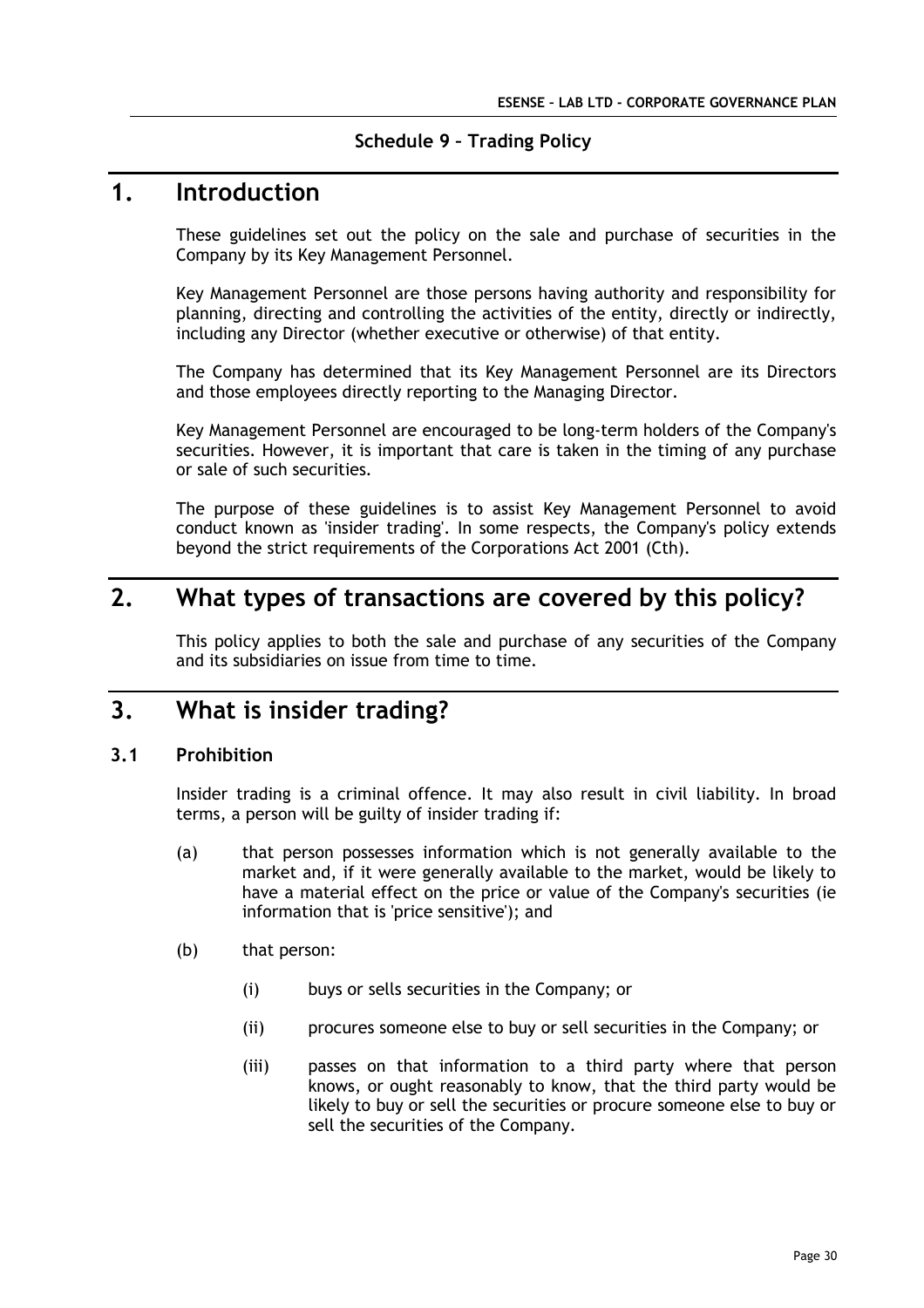#### **3.2 Examples**

To illustrate the prohibition described above, the following are possible examples of price sensitive information which, if made available to the market, may be likely to materially affect the price of the Company's securities:

- (a) the Company considering a major acquisition;
- (b) the threat of major litigation against the Company;
- (c) the Company's revenue and profit or loss results materially exceeding (or falling short of) the market's expectations;
- (d) a material change in debt, liquidity or cash flow;
- (e) a significant new development proposal (e.g. new product or technology);
- (f) the grant or loss or a major contract;
- (g) a management or business restructuring proposal; and
- (h) a share issue proposal.

#### **3.3 Dealing through third parties**

The insider trading prohibition extends to dealings by individuals through nominees, agents or other associates, such as family members, family trusts and family companies (referred to as "Associates" in these guidelines).

#### **3.4 Information however obtained**

It does not matter how or where the person obtains the information – it does not have to be obtained from the Company to constitute inside information.

#### **3.5 Employee share schemes**

The prohibition does not apply to acquisitions of shares or options by employees made under employee share or option schemes, nor does it apply to the acquisition of shares as a result of the exercise of options under an employee option scheme. However, the prohibition does apply to the sale of shares acquired under an employee share scheme and also to the sale of shares acquired following the exercise of an option granted under an employee option scheme.

# **4. Guidelines for trading in the Company's securities**

#### **4.1 General rule**

Key Management Personnel must not, except in exceptional circumstances deal in securities of the Company during the following periods:

- (a) two weeks prior to, and 48 hours after the release of the Company's Annual Financial Report;
- (b) two weeks prior to, and 48 hours after the release of the Consolidated Interim Financial Report of the Company; and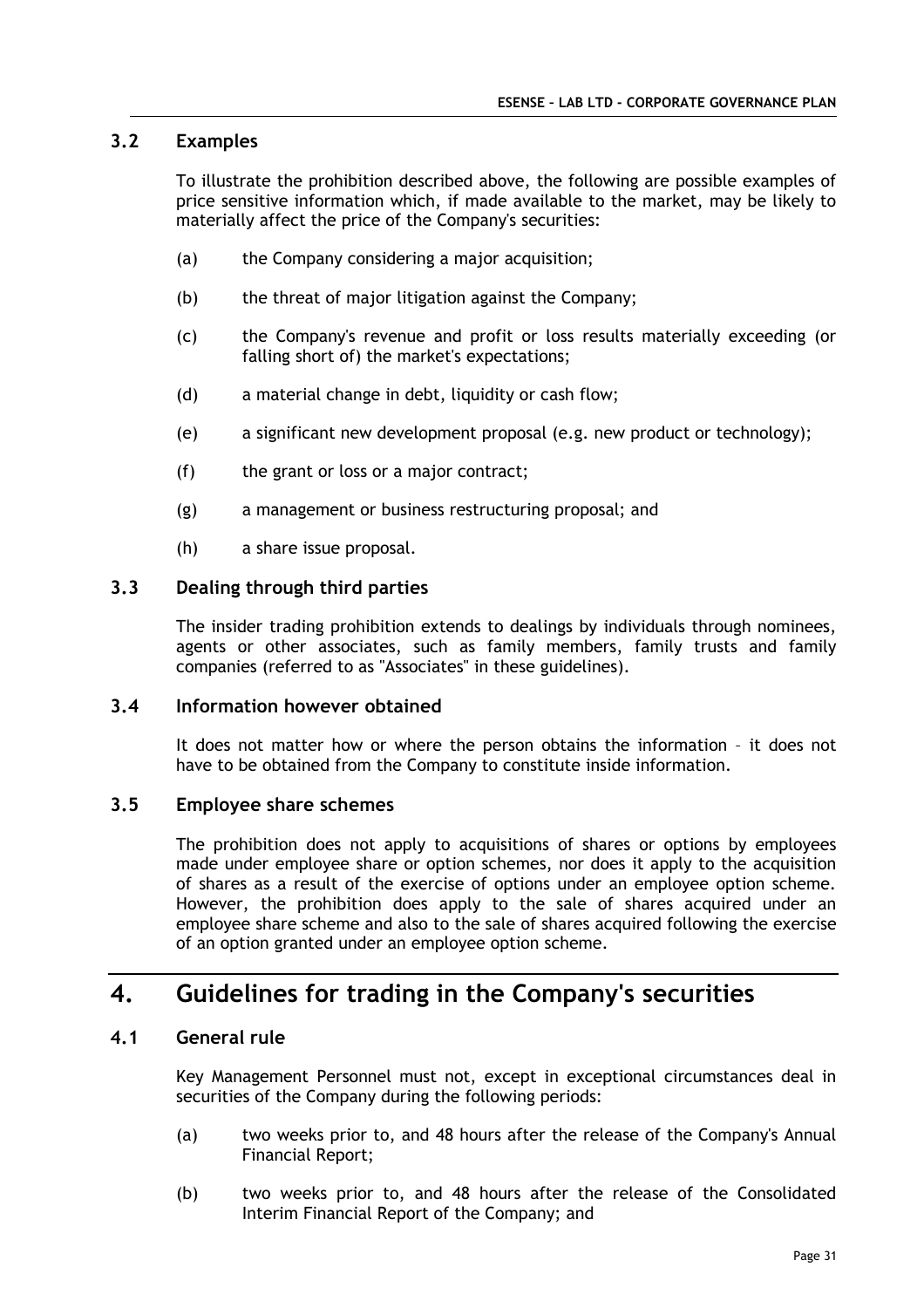(c) two weeks prior to, and 48 hours after the release of the Company's quarterly reports,

(together, the **Closed Periods**).

The Company may at its discretion vary this rule in relation to a particular Closed Periods by general announcement to all Key Management Personnel either before or during the Closed Periods. However, if a Key Management Personnel is in possession of price sensitive information which is not generally available to the market, then he or she must not deal in the Company's securities at any time.

#### **4.2 No short-term trading in the Company's securities**

Key Management Personnel should never engage in short-term trading of the Company's securities except for the exercise of options where the shares will be sold shortly thereafter.

#### **4.3 Securities in other companies**

Buying and selling securities of other companies with which the Company may be dealing is prohibited where an individual possesses information which is not generally available to the market and is 'price sensitive'. For example, where an individual is aware that the Company is about to sign a major agreement with another company, they should not buy securities in either the Company or the other company.

#### **4.4 Exceptions**

- (a) Key Management Personnel may at any time:
	- (i) acquire ordinary shares in the Company by conversion of securities giving a right of conversion to ordinary shares;
	- (ii) acquire Company securities under a bonus issue made to all holders of securities of the same class;
	- (iii) acquire Company securities under a dividend reinvestment, or topup plan that is available to all holders or securities of the same class;
	- (iv) acquire, or agree to acquire or exercise options under an employee incentive scheme (as that term is defined in the ASX Listing Rules);
	- (v) withdraw ordinary shares in the Company held on behalf of the Key Management Personnel in an employee incentive scheme (as that term is defined in the ASX Listing Rules) where the withdrawal is permitted by the rules of that scheme;
	- (vi) acquire ordinary shares in the Company as a result of the exercise of options held under an employee option scheme;
	- (vii) transfer securities of the Company already held into a superannuation fund or other saving scheme in which the restricted person is a beneficiary;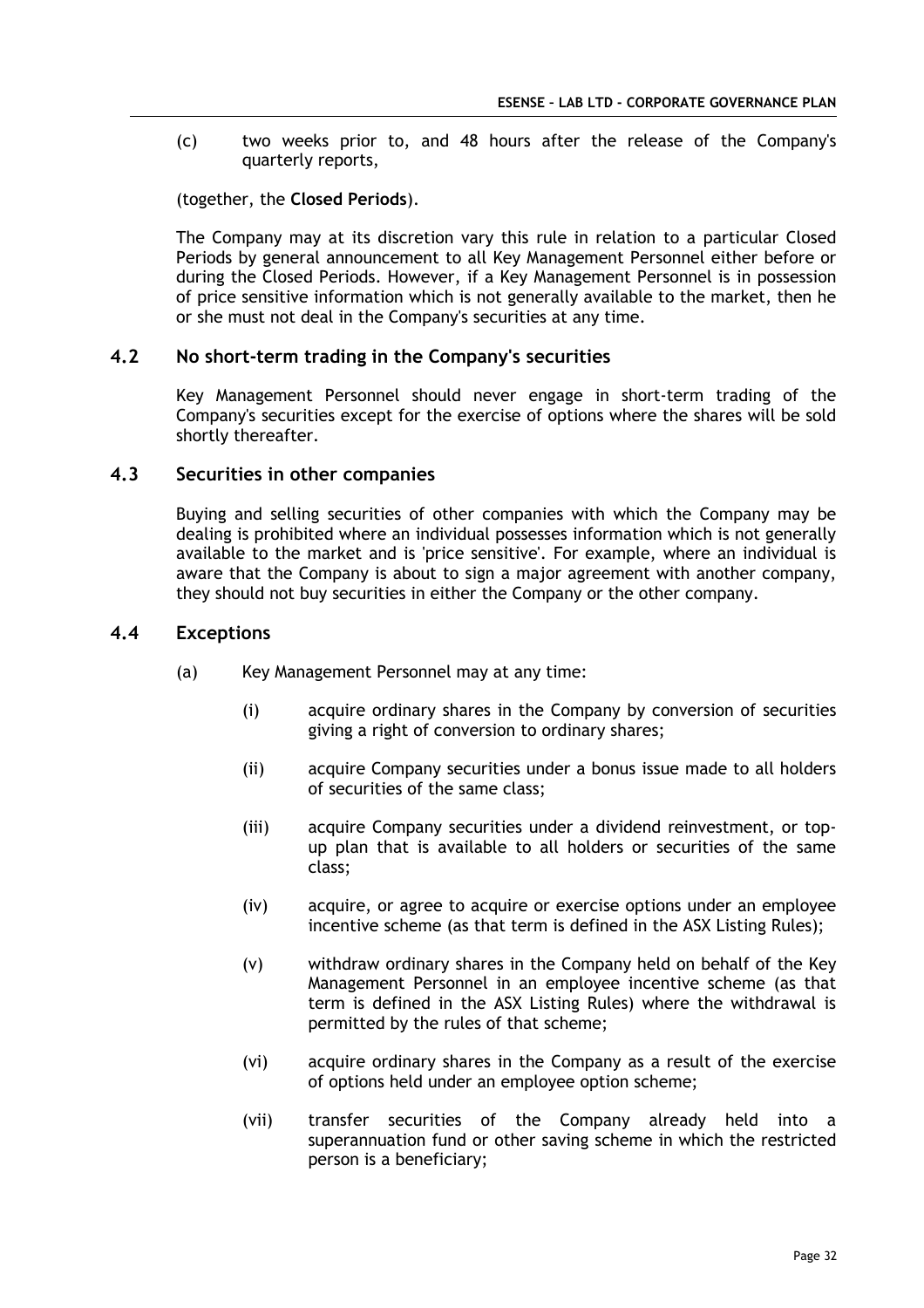- (viii) make an investment in, or trade in units of, a fund or other scheme (other than a scheme only investing in the securities of the Company) where the assets of the fund or other scheme are invested at the discretion of a third party;
- (ix) where a restricted person is a trustee, trade in the securities of the Company by that trust, provided the restricted person is not a beneficiary of the trust and any decision to trade during a prohibited period is taken by the other trustees or by the investment managers independently of the restricted person;
- (x) undertake to accept, or accept, a takeover offer;
- (xi) trade under an offer or invitation made to all or most of the security holders, such as a rights issue, a security purchase plan, a dividend or distribution reinvestment plan and an equal access buyback, where the plan that determines the timing and structure of the offer has been approved by the Board. This includes decisions relating to whether or not to take up the entitlements and the sale of entitlements required to provide for the take up of the balance of entitlements under a renounceable pro rata issue;
- (xii) dispose of securities of the Company resulting from a secured lender exercising their rights, for example, under a margin lending arrangement;
- (xiii) exercise (but not sell securities following exercise) an option or a right under an employee incentive scheme, or convert a convertible security, where the final date for the exercise of the option or right, or the conversion of the security, falls during a prohibited period or the Company has had a number of consecutive prohibited periods and the restricted person could not reasonably have been expected to exercise it at a time when free to do so; or
- (xiv) trade under a non-discretionary trading plan for which prior written clearance has been provided in accordance with procedures set out in this Policy.
- (b) In respect of any share or option plans adopted by the Company, it should be noted that it is not permissible to provide the exercise price of options by selling the shares acquired on the exercise of these options unless the sale of those shares occurs outside the periods specified in paragraph 4.1.

Were this is to occur at a time when the person possessed inside information, then the sale of Company securities would be a breach of insider trading laws, even though the person's decision to sell was not influenced by the inside information that the person possessed and the person may not have made a profit on the sale. Where Company securities are provided to a lender as security by way of mortgage or charge, a sale that occurs under that mortgage or charge as a consequence of default would not breach insider trading laws.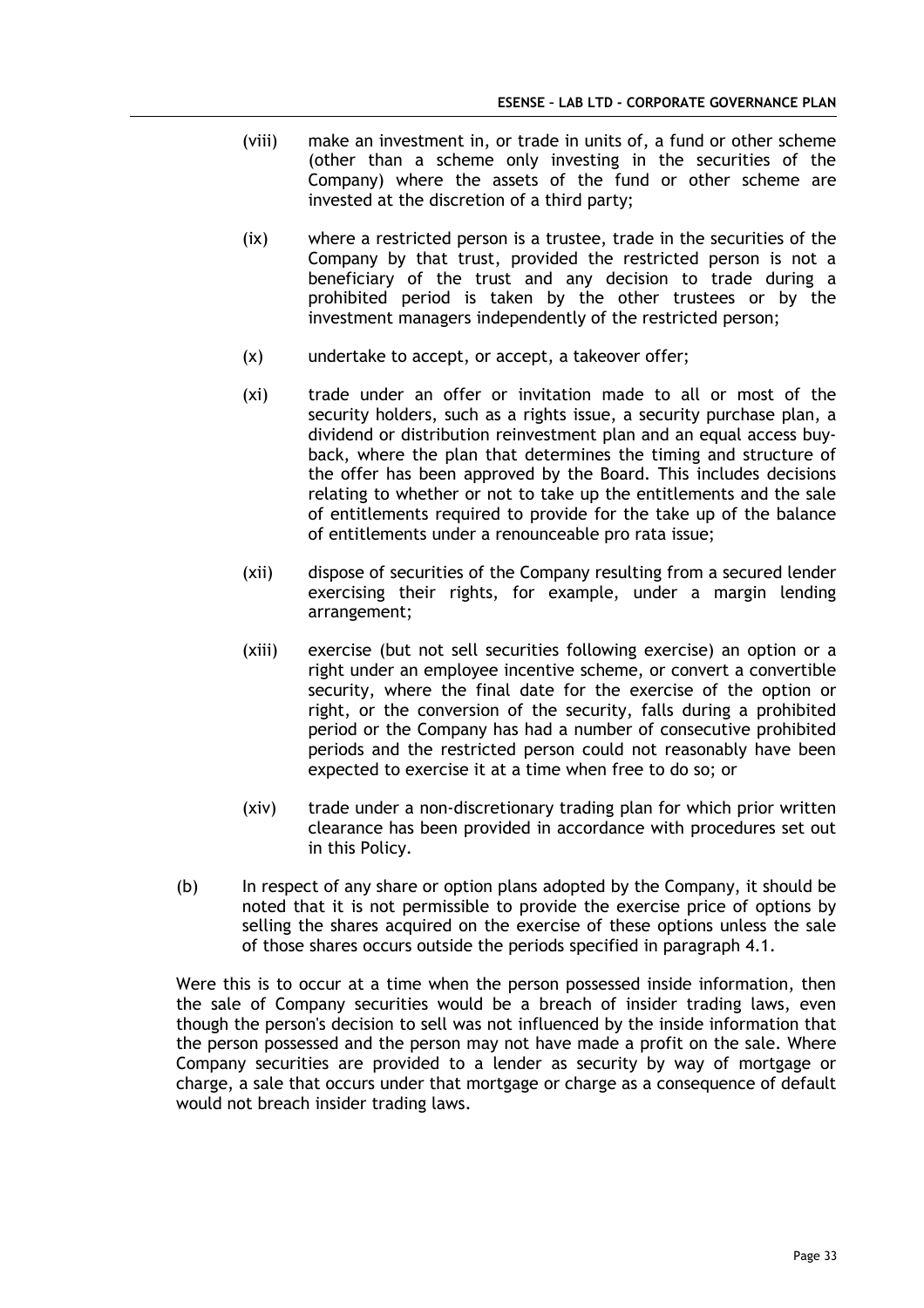#### **4.5 Notification of periods when Key Management Personnel are not permitted to trade**

The Company Secretary will endeavour to notify all Key Management Personnel of the times when they are not permitted to buy or sell the Company's securities as set out in paragraph 4.1.

# **5. Approval and notification requirements**

#### **5.1 Approval requirements**

- (a) Any Key Management Personnel (other than the Chairman) wishing to buy, sell or exercise rights in relation to the Company's securities must obtain the prior written approval of the Chairman or the Board before doing so.
- (b) If the Chairman wishes to buy, sell or exercise rights in relation to the Company's securities, the Chairman must obtain the prior approval of the Board before doing so.

#### **5.2 Approvals to buy or sell securities**

- (a) All requests to buy or sell securities as referred to in paragraph 5.1 must include the intended volume of securities to be purchased or sold and an estimated time frame for the sale or purchase.
- (b) Copies of written approvals must be forwarded to the Company Secretary prior to the approved purchase or sale transaction.

#### **5.3 Notification**

Subsequent to approval obtained in accordance with paragraphs 5.1 and 5.2, any Key Management Personnel who (or through his or her Associates) buys, sells, or exercises rights in relation to Company securities must notify the Company Secretary in writing of the details of the transaction within 5 business days of the transaction occurring. This notification obligation operates at all times but does not apply to acquisitions of shares or options by employees made under employee share or option schemes, nor does it apply to the acquisition of shares as a result of the exercise of options under an employee option scheme.

#### **5.4 Key Management Personnel sales of securities**

Key Management Personnel need to be mindful of the market perception associated with any sale of Company securities and possibly the ability of the market to absorb the volume of shares being sold. With this in mind, the management of the sale of any significant volume of Company securities (ie a volume that would represent a volume in excess of 10% of the total securities held by the seller prior to the sale, or a volume to be sold that would be in excess of 10% of the average daily traded volume of the shares of the Company on the ASX for the preceding 20 trading days) by a Key Management Personnel needs to be discussed with the Board and the Company's legal advisers prior to the execution of any sale. These discussions need to be documented in the form of a file note, to be retained by the Company Secretary.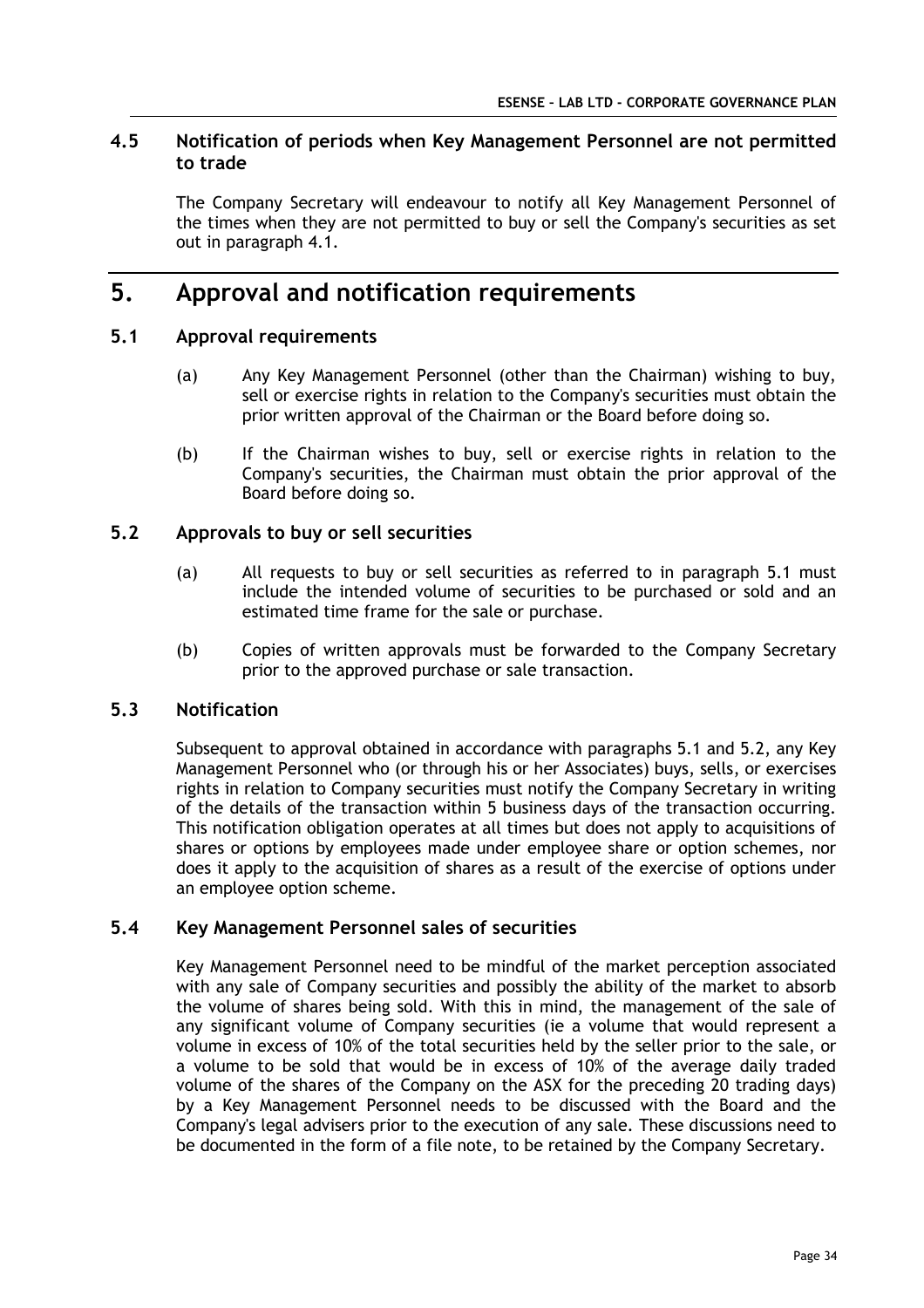#### **5.5 Exemption from Closed Periods restrictions due to exceptional circumstance**

Key Management Personnel who are not in possession of inside information in relation to the Company, may be given prior written clearance by the Managing Director (or in the case of the Managing Director by all other members of the Board) to sell or otherwise dispose of Company securities in a Closed Period where the person is in severe financial hardship or where there are exceptional circumstances as set out in this policy.

#### **5.6 Severe financial hardship or exceptional circumstances**

The determination of whether a Key Management Personnel is in severe financial hardship will be made by the Managing Director (or in the case of the Managing Director by all other members of the Board).

A financial hardship or exceptional circumstances determination can only be made by examining all of the facts and if necessary obtaining independent verification of the facts from banks, accountants or other like institutions.

#### **5.7 Financial hardship**

Key Management Personnel may be in severe financial hardship if they have a pressing financial commitment that cannot be satisfied other than by selling the securities of the Company.

In the interests of an expedient and informed determination by the Managing Director (or all other members of the Board as the context requires), any application for an exemption allowing the sale of Company securities in a Closed Period based on financial hardship must be made in writing stating all of the facts and be accompanied by copies of relevant supporting documentation, including contact details of the person's accountant, bank and other such independent institutions (where applicable).

Any exemption, if issued, will be in writing and shall contain a specified time period during which the sale of securities can be made.

#### **5.8 Exceptional circumstances**

Exceptional circumstances may apply to the disposal of Company securities by a Key Management Personnel if the person is required by a court order, a court enforceable undertaking for example in a bona fide family settlement, to transfer or sell securities of the Company, or there is some other overriding legal or regulatory requirement to do so.

Any application for an exemption allowing the sale of Company securities in a Closed Period based on exceptional circumstances must be made in writing and be accompanied by relevant court and/or supporting legal documentation (where applicable).

Any exemption, if issued, will be in writing and shall contain a specified time period during which the sale of securities can be made.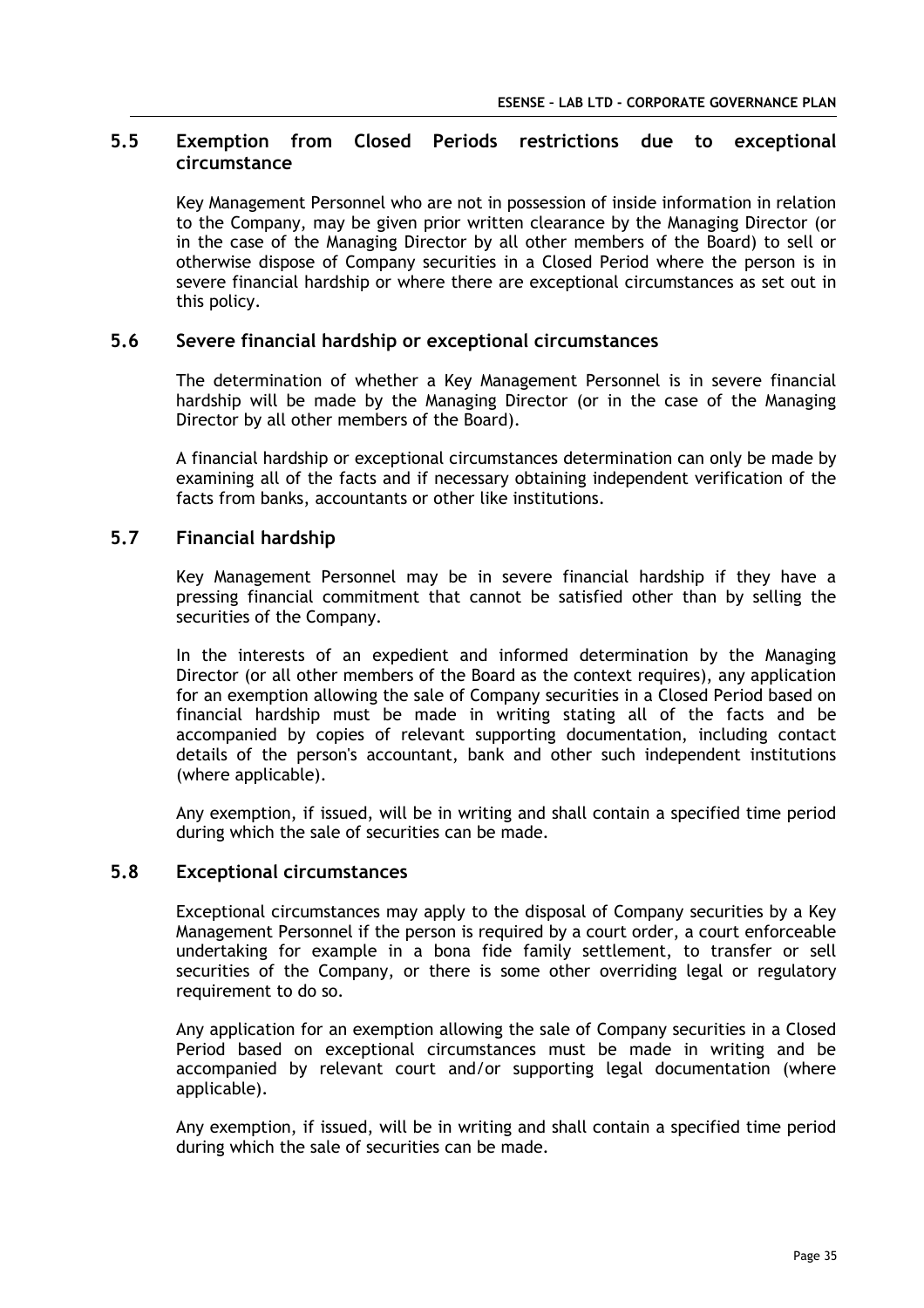# **6. ASX notification for Directors**

The ASX Listing Rules require the Company to notify the ASX within 5 business days after any dealing in securities of the Company (either personally or through an Associate) which results in a change in the relevant interests of a Director in the securities of the Company. The Company has made arrangements with each Director to ensure that the Director promptly discloses to the Company Secretary all the information required by the ASX.

# **7. Effect of compliance with this policy**

Compliance with these guidelines for trading in the Company's securities does not absolve that individual from complying with the law, which must be the overriding consideration when trading in the Company's securities.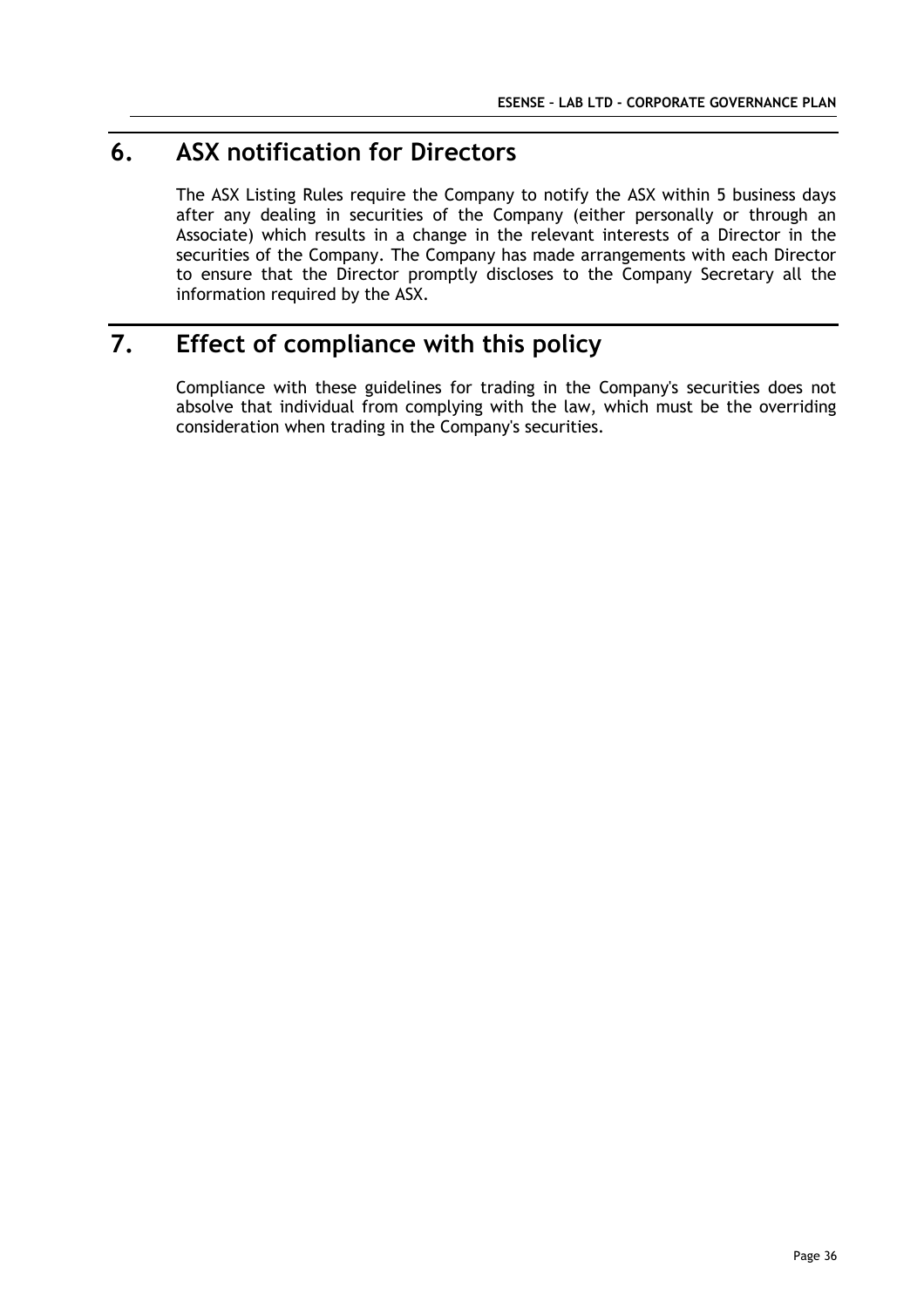#### **Schedule 10 – Diversity Policy**

### **1. Introduction**

The Company and all its related bodies corporate are committed to workplace diversity.

The Company recognises the benefits arising from employee and Board diversity, including a broader pool of high quality employees, improving employee retention, accessing different perspectives and ideas and benefiting from all available talent.

Diversity includes, but is not limited to, gender, age, ethnicity and cultural background.

To the extent practicable, the Company will address the recommendations and guidance provided in the ASX Corporate Governance Council's Corporate Governance Principles and Recommendations.

The Diversity Policy does not form part of an employee's contract of employment with the Company, nor gives rise to contractual obligations. However, to the extent that the Diversity Policy requires an employee to do or refrain from doing something and at all times subject to legal obligations, the Diversity Policy forms a direction of the Company with which an employee is expected to comply.

# **2. Objectives**

The Diversity Policy provides a framework for the Company to achieve:

- (a) a diverse and skilled workforce, leading to continuous improvement in service delivery and achievement of corporate goals;
- (b) a workplace culture characterised by inclusive practices and behaviours for the benefit of all staff;
- (c) improved employment and career development opportunities for women;
- (d) a work environment that values and utilises the contributions of employees with diverse backgrounds, experiences and perspectives through improved awareness of the benefits of workforce diversity and successful management of diversity; and
- (e) awareness in all staff of their rights and responsibilities with regards to fairness, equity and respect for all aspects of diversity,

(collectively, the **Objectives**).

The Diversity Policy does not impose on the Company, its directors, officers, agents or employee any obligation to engage in, or justification for engaging in, any conduct which is illegal or contrary to any anti-discrimination or equal employment opportunity legislation or laws in any State or Territory of Australia or of any foreign jurisdiction.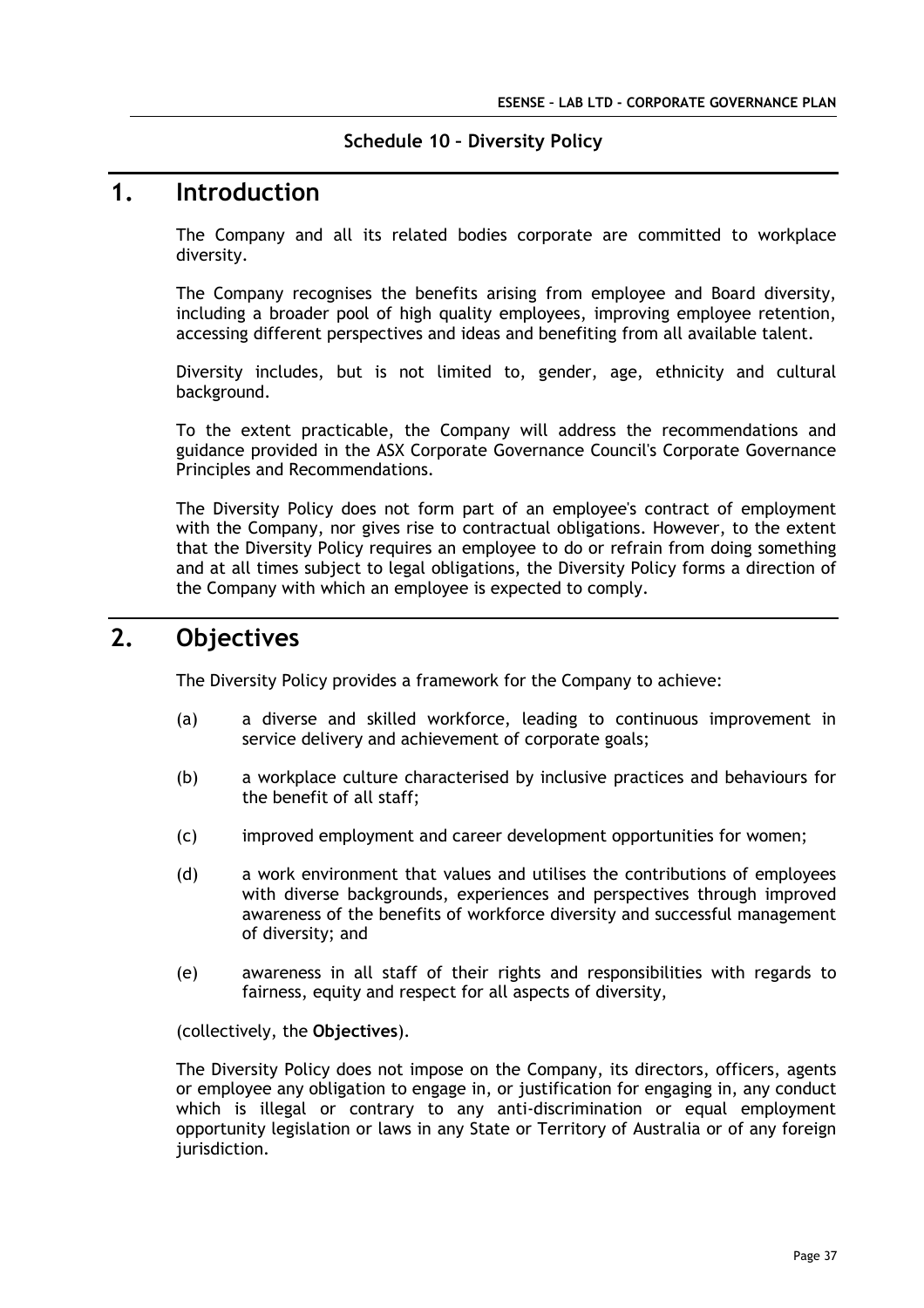# **3. Responsibilities**

#### **3.1 Board's commitment**

The Board is committed to workplace diversity, with a particular focus on supporting the representation of women at the senior level of the Company and on the Board.

The Board is responsible for developing measurable objectives and strategies to meet the Objectives of the Diversity Policy (**Measurable Objectives**) and monitoring the progress of the Measurable Objectives through the monitoring, evaluation and reporting mechanisms listed below. The Board shall annually assess the Measurable Objectives, and the Company's progress (if any) towards achieving them.

The Board may also set Measurable Objectives for achieving gender diversity and monitor their achievement.

The Board will conduct all Board appointment processes in a manner that promotes gender diversity, including establishing a structured approach for identifying a pool of candidates, using external experts where necessary.

#### **3.2 Strategies**

The Company's diversity strategies include:

- (a) recruiting from a diverse pool of candidates for all positions, including senior management and the Board;
- (b) reviewing succession plans to ensure an appropriate focus on diversity;
- (c) identifying specific factors to take account of in recruitment and selection processes to encourage diversity;
- (d) developing programs to develop a broader pool of skilled and experienced senior management and Board candidates, including, workplace development programs, mentoring programs and targeted training and development;
- (e) developing a culture which takes account of domestic responsibilities of employees; and
- (f) any other strategies the Board develops from time to time.

### **4. Monitoring and evaluation**

The Chairman will monitor the scope and currency of this policy.

The Company is responsible for implementing, monitoring and reporting on the Measurable Objectives.

Measurable Objectives as set by the Board will be included in the annual key performance indicators for the Chief Executive Officer and senior executives.

In addition, the Board will review progress against the Objectives as a key performance indicator in its annual performance assessment.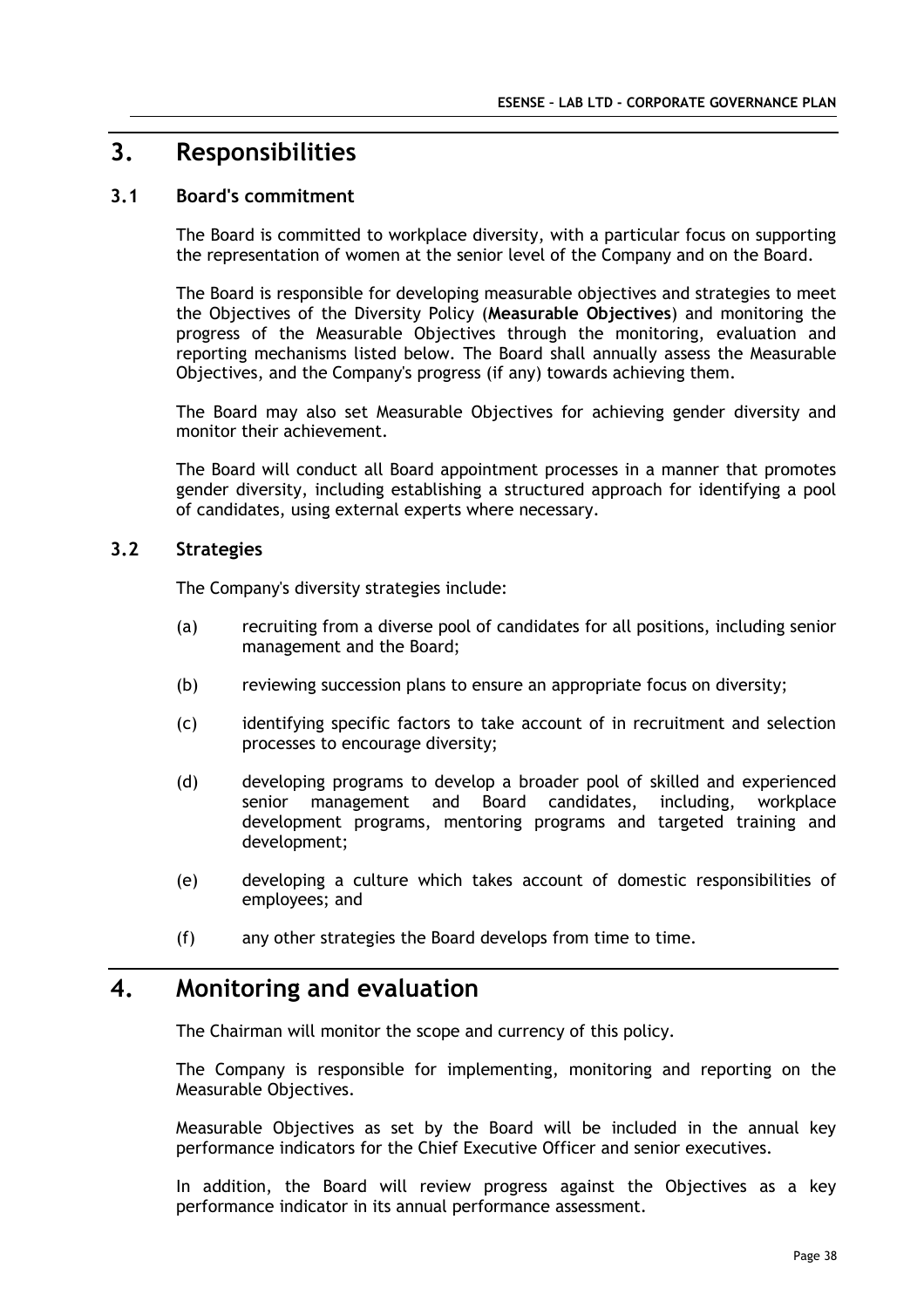# **5. Reporting and disclosure**

- (a) The Board will include in the Annual Report each year:
	- (i) the Measurable Objectives, if any, set by the Board;
	- (ii) progress against the Objectives; and
	- (iii) the proportion of women employees in the whole organisation, at senior management level and at Board level.

For the purposes of this paragraph, employees at 'senior management level' includes any employee reporting directly to the Chief Executive Officer.

(b) The Diversity Policy shall be made available to members on request, to senior management, and to other parties as deemed appropriate and will be posted to the Company's website.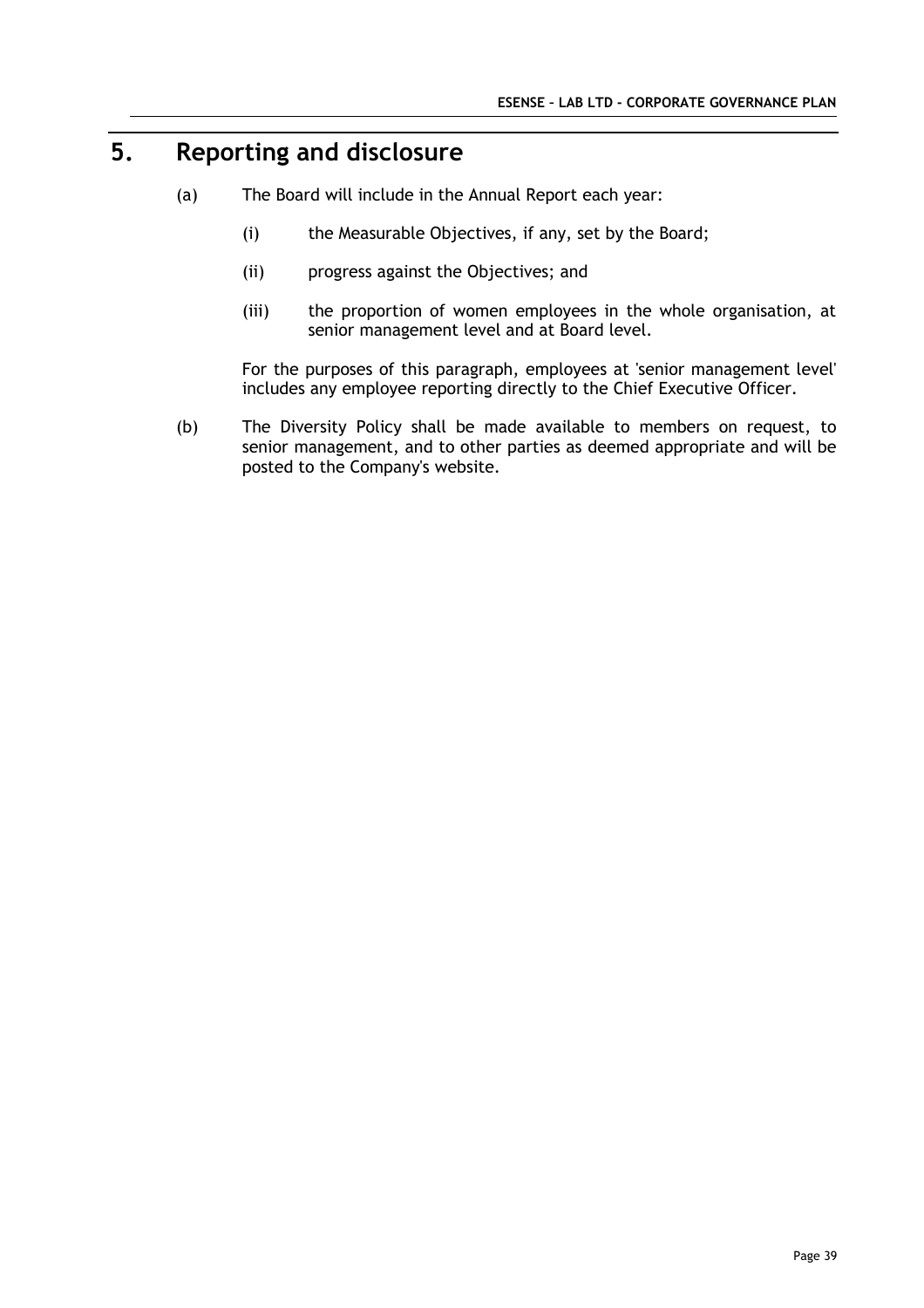#### **Schedule 11 – Shareholder Communications Strategy**

The Board of the Company aims to ensure that the shareholders are informed of all major developments affecting the Company's state of affairs.

Information is communicated to shareholders through:

- (a) the Annual Report delivered by post and which is also placed on the Company's website;
- (b) the half yearly report which is placed on the Company's website;
- (c) the quarterly reports which are placed on the Company's website;
- (d) disclosures and announcements made to the Australian Securities Exchange (**ASX**) copies of which are placed on the Company's website;
- (e) notices and explanatory memoranda of Annual General Meetings (**AGM**) and Extraordinary General Meetings (**EGM**) copies of which are placed on the Company's website;
- (f) the Chairman's address and the Managing Director's address made at the AGMs and the EGMs, copies of which are placed on the Company's website;
- (g) the Company's website on which the Company posts all announcements which it makes to the ASX; and
- (h) the auditor's lead engagement partner being present at the AGM to answer questions from shareholders about the conduct of the audit and the preparation and content of the auditor's report.

As part of the Company's developing investor relations program, Shareholders can email the Company as well as register with the Company Secretary to receive email notifications of when an announcement is made by the Company to the ASX, including the release of the Annual Report, half yearly reports and quarterly reports. Links are made available to the Company's website on which all information provided to the ASX is immediately posted. The share registry also provides (through its website, links to which can be found on the Company's website) the ability to email the share registry and to receive documents by email from the share registry.

Shareholders are encouraged to participate at all EGMs and AGMs of the Company. Upon the despatch of any notice of meeting to Shareholders, the Company Secretary shall send out material with that notice of meeting stating that all Shareholders are encouraged to participate at the meeting.

The Company is reviewing its website to identify ways in which it can promote its greater use by shareholders and make it more informative.

At least three historical years of the Company's Annual Report is provided on the Company's website.

Shareholders queries should be referred to the Company Secretary in the first instance.